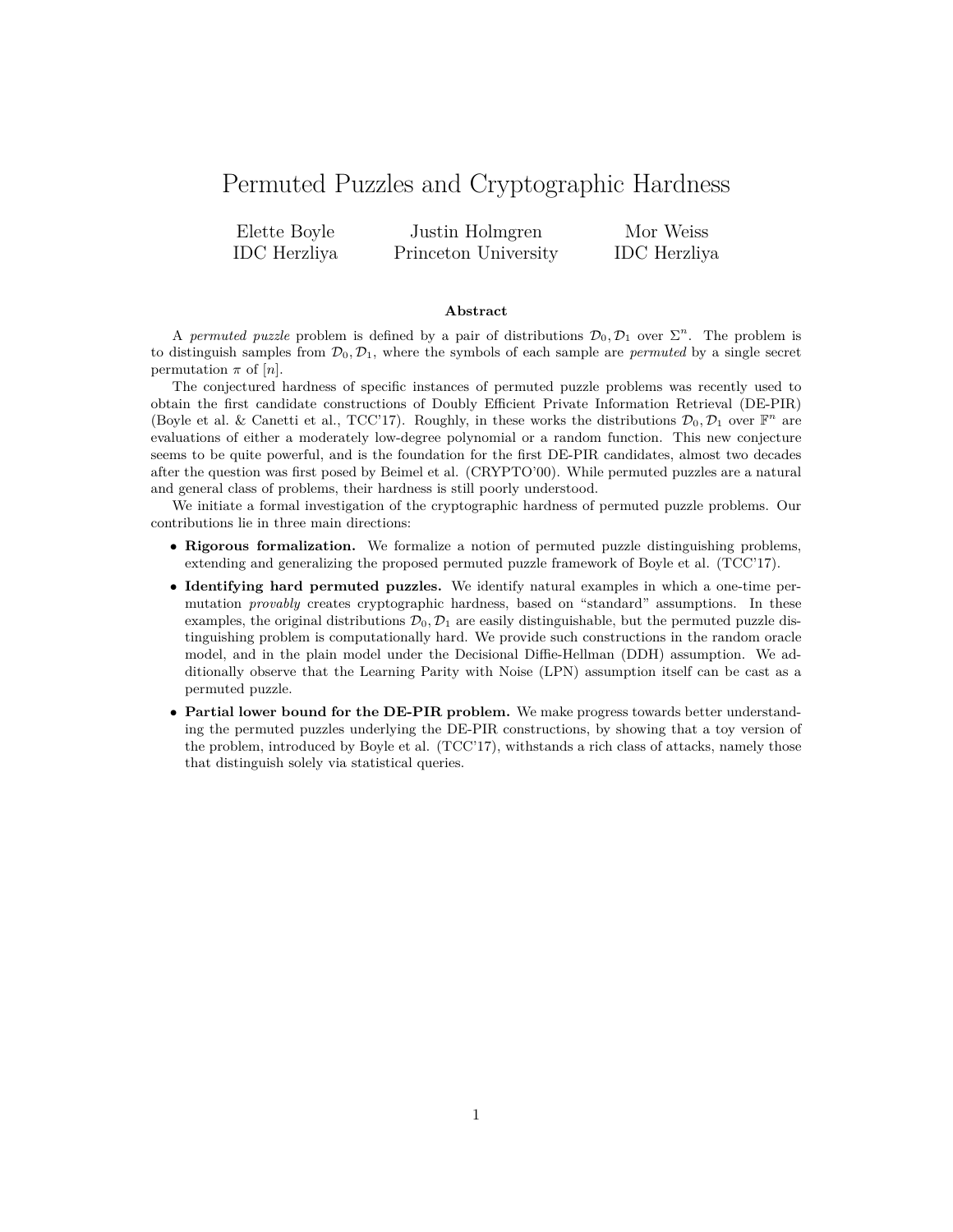# **Contents**

| $\mathbf{1}$                      | <b>Introduction</b>                                                         | 3              |  |  |  |  |  |
|-----------------------------------|-----------------------------------------------------------------------------|----------------|--|--|--|--|--|
|                                   | 1.1                                                                         | $\overline{4}$ |  |  |  |  |  |
|                                   | 1.2                                                                         | $\frac{5}{2}$  |  |  |  |  |  |
|                                   | 1.3                                                                         | 5              |  |  |  |  |  |
|                                   | 1.3.1                                                                       | 6              |  |  |  |  |  |
|                                   | 1.3.2                                                                       | 6              |  |  |  |  |  |
|                                   | 1.3.3                                                                       | $\overline{7}$ |  |  |  |  |  |
|                                   | 1.3.4                                                                       | 8              |  |  |  |  |  |
|                                   | 1.3.5                                                                       | -9             |  |  |  |  |  |
| $\overline{2}$                    | <b>Preliminaries</b>                                                        | 10             |  |  |  |  |  |
| 3<br>4<br>$\overline{\mathbf{5}}$ | <b>Distinguishing Problems and Permuted Puzzles</b>                         |                |  |  |  |  |  |
|                                   | $3.1\,$                                                                     |                |  |  |  |  |  |
|                                   | $3.2\,$                                                                     | 11             |  |  |  |  |  |
|                                   | 3.3                                                                         | 12             |  |  |  |  |  |
|                                   | <b>Hard Permuted Puzzles in the Random Oracle Model</b><br>17               |                |  |  |  |  |  |
|                                   | <b>Hard Permuted Puzzles in the Plain Model</b>                             |                |  |  |  |  |  |
|                                   | Permuted Puzzles and the Learning Parity With Noise (LPN) Assumption<br>5.1 | 23             |  |  |  |  |  |
|                                   | 5.2                                                                         | 24             |  |  |  |  |  |
| 6                                 | <b>Statistical Query Lower Bound</b>                                        | 29             |  |  |  |  |  |
|                                   | 6.1                                                                         | 29             |  |  |  |  |  |
|                                   | 6.2                                                                         | 30             |  |  |  |  |  |
|                                   | A Useful Lemmas                                                             | 36             |  |  |  |  |  |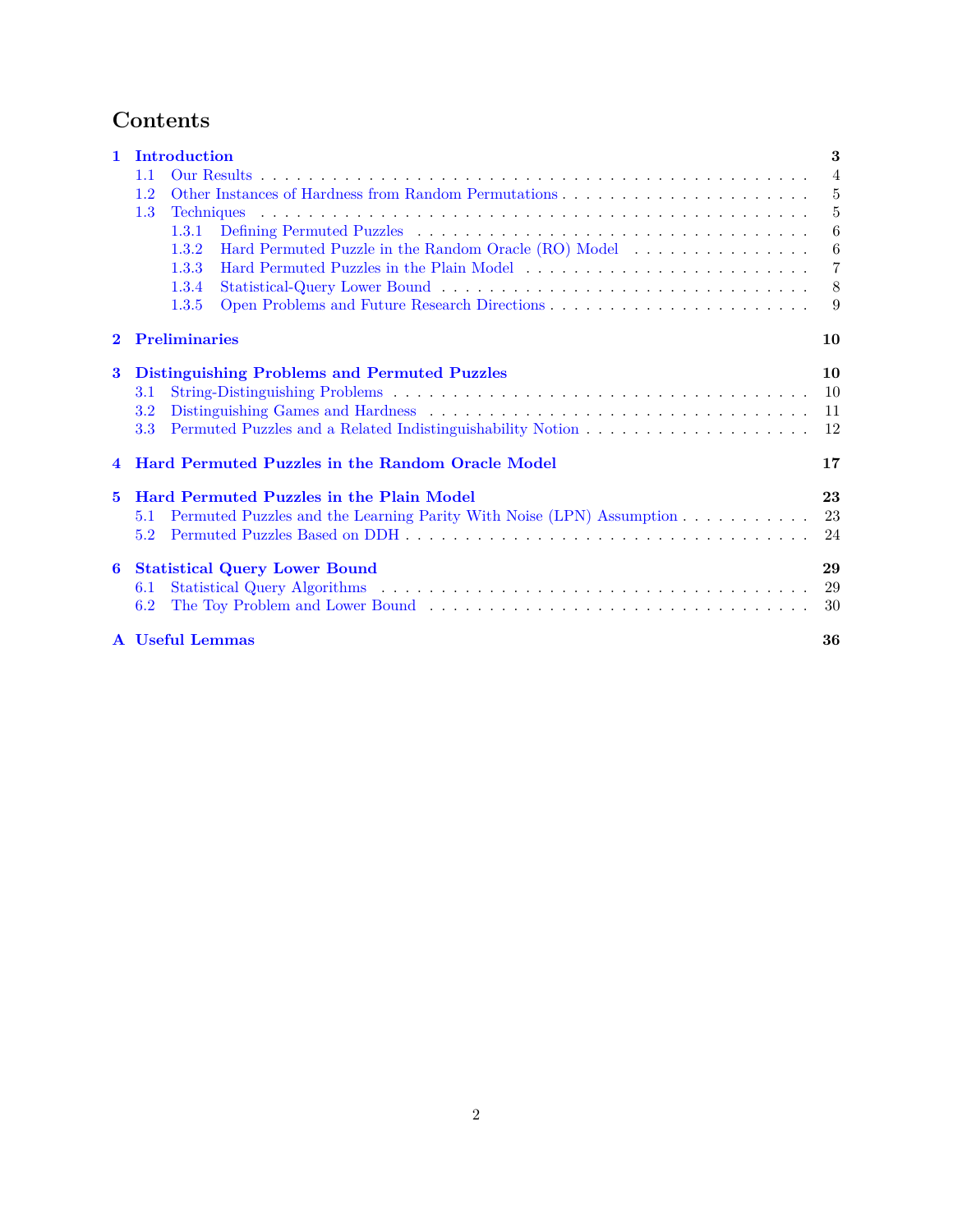# <span id="page-2-0"></span>**1 Introduction**

Computational hardness assumptions are the foundation of modern cryptography. The approach of building cryptographic systems whose security follows from well-defined computational assumptions has enabled us to obtain fantastical primitives and functionality, pushing far beyond the limitations of information theoretic security. But, in turn, the resulting systems are only as secure as the computational assumptions lying beneath them. As cryptographic constructions increasingly evolve toward usable systems, gaining a deeper understanding of the true hardness of these problems—and the relationship between assumptions—is an important task.

To date, a relatively select cluster of structured problems have withstood the test of time (and intense scrutiny), to the point that assuming their hardness is now broadly accepted as "standard." These problems include flavors of factoring [\[RSA78,](#page-35-1) [Rab79\]](#page-35-2) and computing discrete logarithms [\[DH76\]](#page-34-0), as well as certain computational tasks in high-dimensional lattices and learning theory [\[GKL88,](#page-34-1) [BFKL93,](#page-33-0) [Ajt96,](#page-32-0) [BKW00,](#page-33-1) [Ale03,](#page-33-2) [Reg05\]](#page-35-3). A central goal in the foundational study of cryptography is constructing cryptographic schemes whose security provably follows from these (or weaker) assumptions.

In some cases, however, it may be beneficial – even necessary – to introduce and study *new* assumptions (indeed, every assumption that is "standard" today was at some point freshly conceived). There are several important cryptographic primitives (notable examples include indistinguishability obfuscation (IO)  $[BGI^+01, GGH^+13]$  $[BGI^+01, GGH^+13]$  $[BGI^+01, GGH^+13]$  $[BGI^+01, GGH^+13]$  and SNARKs  $[BCC^+17]$  $[BCC^+17]$ ) that we do not currently know how to construct based on standard assumptions. Past experience has shown that acheiving new functionalities from novel assumptions, especially *falsifiable* assumptions [\[Nao03,](#page-35-4) [GW11,](#page-34-3) [GK16\]](#page-34-4), can be a stepping stone towards attaining the same functionality from standard assumptions. This was the case for fully homomorphic encryption [\[RAD78,](#page-35-5) [Gen09,](#page-34-5) [BV11\]](#page-33-5), as well as many recent primitives that were first built from IO and later (following a long line of works) based on more conservative assumptions (notably, non-interactive zero-knowledge protocols for NP based on LWE [\[KRR17,](#page-34-6) [CCRR18,](#page-33-6) [HL18,](#page-34-7) [CCH](#page-33-7)<sup>+</sup>19, [PS19\]](#page-35-6), and the cryptographic hardness of finding a Nash equilibrium based on the security of the Fiat-Shamir heuristic [\[BPR15,](#page-33-8) [HY17,](#page-34-8) [CHK](#page-33-9)<sup>+</sup>19]). Finally, cryptographic primitives that can be based on diverse assumptions are less likely to "go extinct" in the event of a devastating new algorithmic discovery.

Of course, new assumptions should be introduced with care. We should strive to extract some intuitive reasoning justifying them, and some evidence for their hardness. A natural approach is to analyze the connection between the new assumption and known (standard) assumptions, with the ultimate goal of showing that the new assumption is, in fact, implied by a standard assumption. However, coming up with such a reduction usually requires deep understanding of the new assumption, which can only be obtained through a systematic study of it.

**DE-PIR and permuted polynomials.** A recent example is the new computational assumption underlying the construction of *Doubly Efficient Private Information Retrieval* (DE-PIR) [\[BIPW17,](#page-33-10) [CHR17\]](#page-34-9), related to pseudorandomness of permuted low-degree curves.

*Private Information Retrieval* (PIR) [\[CGKS95,](#page-33-11) [KO97\]](#page-34-10) schemes are protocols that enable a client to access entries of a database stored on a remote server (or multiple servers), while hiding from the server(s) which items are retrieved. If no preprocessing of the database takes place, the security guarantee inherently requires the server-side computation to be linear in the size of the database for each incoming query [\[BIM00\]](#page-33-12). Database preprocessing was shown to yield computational savings in the multi-server setting [\[BIM00\]](#page-33-12), but the goal of single-server PIR protocols with sublinear-time computation was a longstanding open question, with no negative results or (even heuristic) candidate solutions. Such a primitive is sometimes referred to as *Doubly Efficient (DE)* PIR.[1](#page-2-1)

Recently, two independent works [\[BIPW17,](#page-33-10) [CHR17\]](#page-34-9) provided the first candidate constructions of singleserver DE-PIR schemes, based on a new conjecture regarding the hardness of distinguishing *permuted* localdecoding queries (for a Reed-Muller code [\[Ree54,](#page-35-7) [Mul54\]](#page-35-8) with suitable parameters) from a uniformly random set of points. Specifically, although given the queries  $\{z_1, \ldots, z_k\} \subseteq [N]$  of the local decoder it is possible to

<span id="page-2-1"></span><sup>&</sup>lt;sup>1</sup>Namely, computationally efficient for both client and server.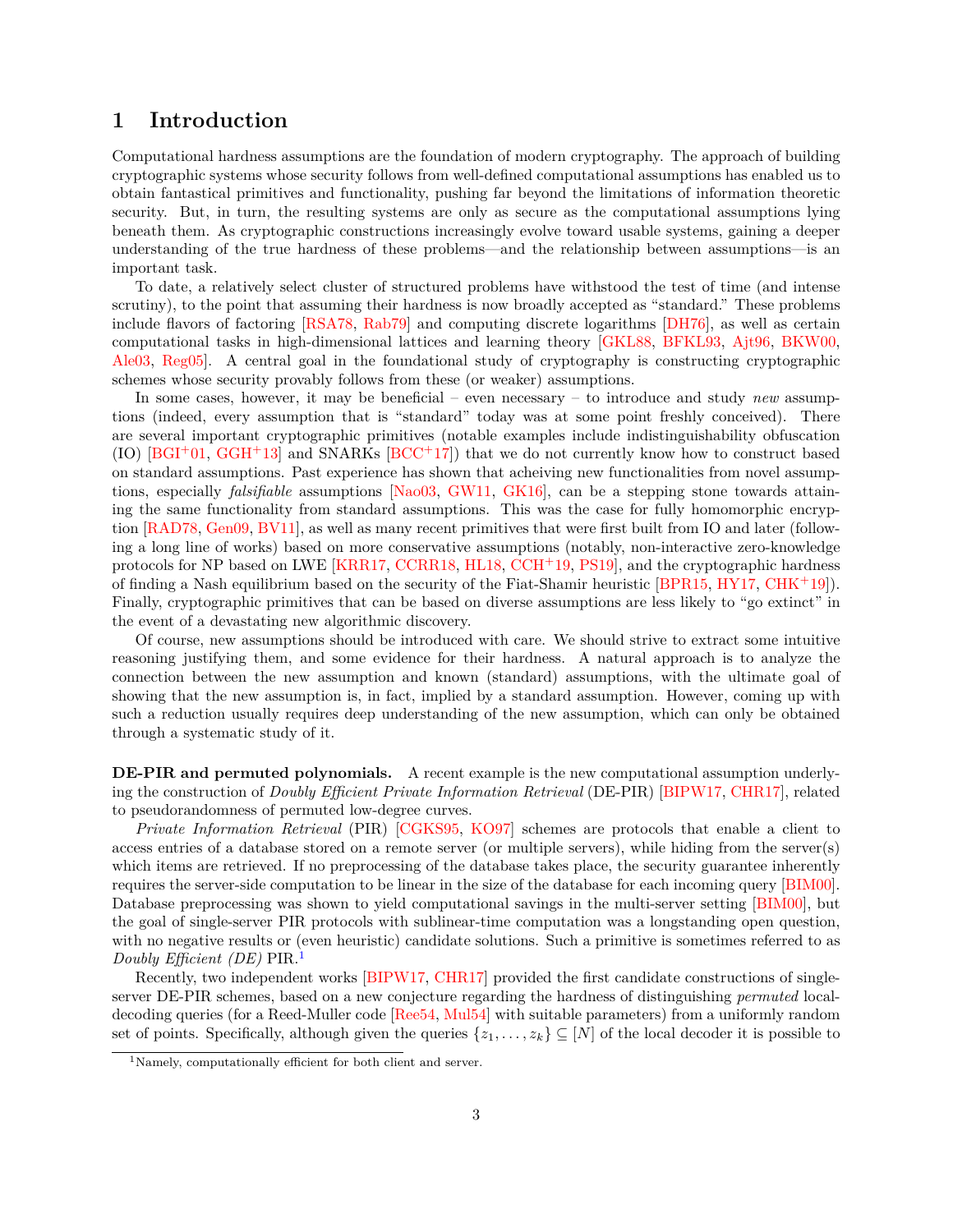guess (with a non-trivial advantage) the index  $i$  which is being locally decoded, the conjectures of [\[BIPW17,](#page-33-10) [CHR17\]](#page-34-9) very roughly assert that adding a secret permutation can computationally hide i. More precisely, if an adversary instead sees (many) samples of sets of *permuted* queries  $\{\pi(z_1), \ldots, \pi(z_k)\}\,$ , where  $\pi : [N] \to [N]$ is a secret fixed permutation (the same for all samples), then the adversary cannot distinguish these from independent uniformly random size- $k$  subsets of  $[N]$ .

This new assumption (which we will refer to as PermRM, see Conjecture [1](#page-29-1) in Section [6.2\)](#page-29-0) allowed for exciting progress forward in the DE-PIR domain. But what do we really know about its soundness? Although [\[BIPW17,](#page-33-10) [CHR17\]](#page-34-9) provide some discussion and cryptanalysis of the assumption, our understanding of it is still far from satisfactory.

**Permuted puzzles.** The PermRM assumption can be cast as a special case in a broader family of hardness assumptions: as observed in [\[BIPW17\]](#page-33-10), it can be thought of as an example of an instance where a secret random permutation seems to make an (easy) "distinguishing problem" hard, namely the permutation is the only sources of computational hardness. It should be intuitively clear that such permutations may indeed create hardness. For example, while one can easily distinguish a picture of a cat from that of a dog, this task becomes much more challenging when the pixels are permuted. There are also other instances in which random secret permutations were used to introduce hardness (see Section [1.2](#page-4-0) below). Therefore, using permutations as a source of cryptographic hardness seems to be a promising direction for research, and raises the following natural question:

*Under which circumstances can a secret random permutation be a source of cryptographic hardness?*

### <span id="page-3-0"></span>**1.1 Our Results**

We initiate a formal investigation of the cryptographic hardness of permuted puzzle problems. More concretely, our contributions can be summarized within the following three directions.

**Rigorous formalization.** We formalize a notion of *permuted puzzle distinguishing problems*, which extends and generalizes the proposed framework of [\[BIPW17\]](#page-33-10). Roughly, a permuted puzzle distinguishing problem is associated with a pair of distributions  $\mathcal{D}_0, \mathcal{D}_1$  over strings in  $\Sigma^n$ , together with a random permutation  $\pi$  over [n]. The permuted puzzle consists of the distributions  $\mathcal{D}_{0,\pi}, \mathcal{D}_{1,\pi}$  which are defined by sampling a string *s* according to  $\mathcal{D}_0$ ,  $\mathcal{D}_1$  (respectively), and permuting the entries of *s* according to  $\pi$ . A permuted puzzle is *computationally hard* if no efficient adversary can distinguish between a sample from  $\mathcal{D}_{0,\pi}$  or  $\mathcal{D}_{1,\pi}$ , even given arbitrarily many samples of its choice from either of the distributions. We also briefly explore related hardness notions, showing that a weaker and simpler variant (which is similar to the one considered in [\[BIPW17\]](#page-33-10)) is implied by our notion of hardness, and that in some useful cases the weaker hardness notion implies our hardness notion. Our motivation for studying the stronger (and perhaps less natural) hardness notion is that the weaker variant is insufficient for the DE-PIR application.

**Identifying Hard Permuted Puzzles.** We identify natural examples in which a one-time permutation *provably* introduces cryptographic hardness, based on standard assumptions. In these examples, the distributions  $\mathcal{D}_0$ ,  $\mathcal{D}_1$  are efficiently distinguishable, but the permuted puzzle distinguishing problem is computationally hard. We provide such constructions in the random oracle model, and in the plain model under the Decisional Diffie-Hellman (DDH) assumption [\[DH76\]](#page-34-0). We additionally observe that the Learning Parity with Noise (LPN) assumption [\[BKW00,](#page-33-1) [Ale03\]](#page-33-2) itself can be cast as a permuted puzzle. This is formalized in the following theorem (see Proposition [4.3,](#page-17-0) Proposition [5.12,](#page-24-0) and Proposition [5.5](#page-23-1) for the formal statements).

**Informal Theorem 1.1** (Hard Permuted Puzzles)**.** *There exists a computationally-hard permuted puzzle distinguishing problem:*

∙ *In the random oracle model.*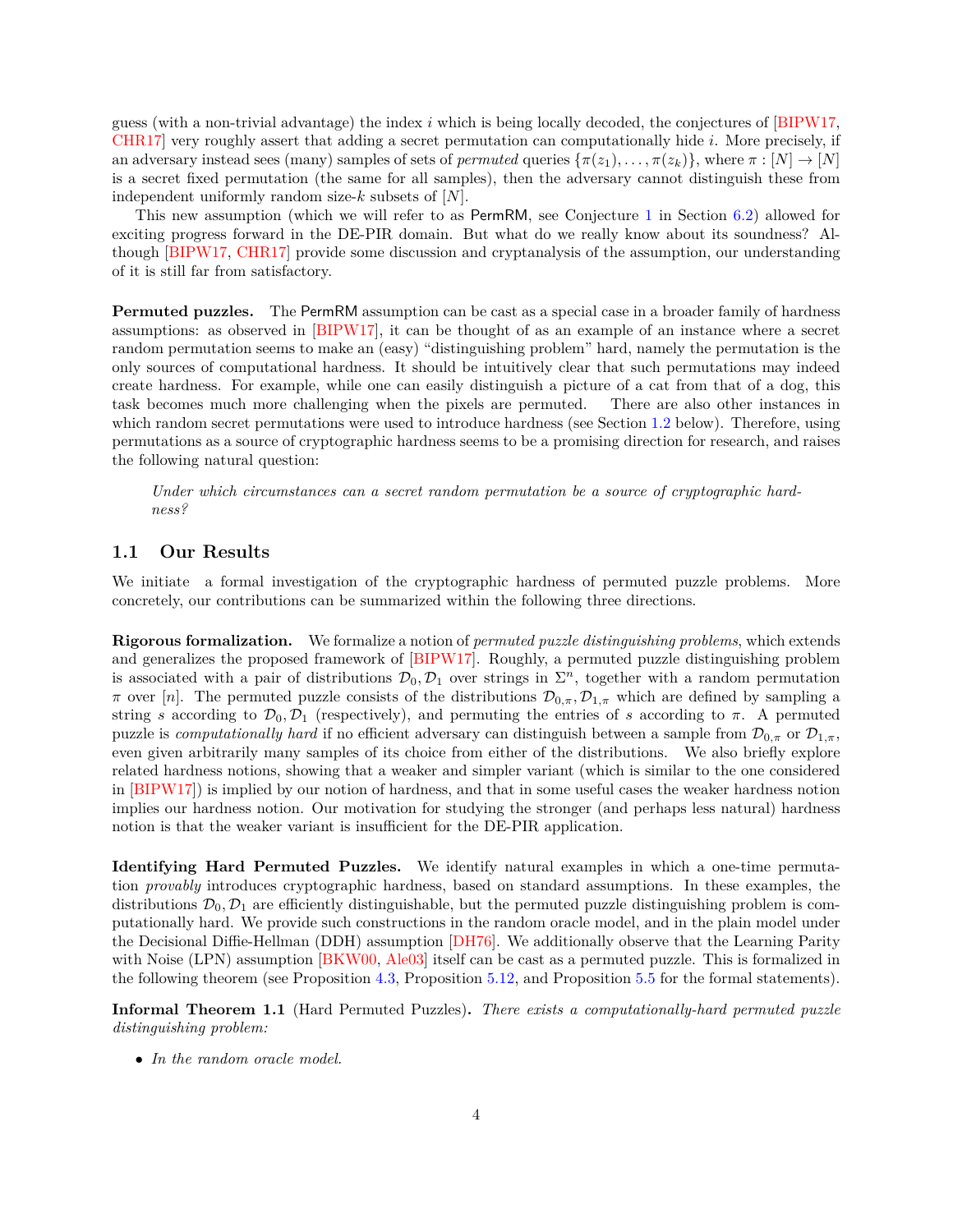- ∙ *If the DDH assumption holds.*
- ∙ *If the LPN assumption holds.*

**Statistical Query Lower Bound for DE-PIR Toy Problem.** We make progress towards better understanding the PermRM assumption underlying the DE-PIR constructions of [\[BIPW17,](#page-33-10) [CHR17\]](#page-34-9). Specifically, we show that a toy version of the problem, which was introduced in [\[BIPW17\]](#page-33-10), provably withstands a rich class of learning algorithms known as *Statistical Query (SQ) algorithms*.

Roughly, the toy problem is to distinguish randomly permuted graphs of random univariate polynomials of relatively low degree from randomly permuted graphs of random functions. More formally, for a function  $f: X \to Y$ , we define its 2-dimensional graph  $\text{Graph}(f): X \times Y \to \{0,1\}$  where  $\text{Graph}(f)(x, y) = 1 \Leftrightarrow y = 1$  $f(x)$ . For a security parameter  $\lambda$  and a field F, the distributions  $\mathcal{D}_0, \mathcal{D}_1$  in the toy problem are over  $\{0, 1\}^n$ for  $n = |\mathbb{F}|^2$ , and output a sample  $\mathsf{Graph}(\gamma)$  where  $\gamma : \mathbb{F} \to \mathbb{F}$  is a uniformly random degree- $\lambda$  polynomial in  $\mathcal{D}_0$ , and a uniformly random function in  $\mathcal{D}_1$ .

We analyze the security of the toy problem against SQ learning algorithms. Our motivation for focusing on learning algorithms in general is that permuted puzzles are a special example of a learning task. Indeed, the adversary's goal is to classify a challenge sample, given many labeled samples. Thus, it is natural to explore approaches from learning theory as potential solvers for (equivalently, attacks on) the permuted puzzle. Roughly speaking, most known learning algorithms can be categorized within two broad categories. The first category leverages linearity, by identifying correlations with subspaces and using algorithms based on Gaussian elimination to identify these. The second category, which is our focus in this work, is SQ algorithms. Informally, an SQ algorithm obtains no labeled samples. Instead, it can make *statistical queries* that are defined by a boolean-valued function  $f$ , and the algorithm then obtains the outcome of applying  $f$ to a random sample. A statistical query algorithm is an SQ algorithm that makes polynomially many such queries. We show that the toy problem is hard for SQ algorithms (see Theorem [6.3\)](#page-30-0):

#### **Informal Theorem 1.2.** *The BIPW toy problem is hard for statistical query algorithms.*

We contrast this statistical-query lower bound with the bounded-query statistical indistinguishability lower bound of  $[CHR17]$ . That result showed that there is some fixed polynomial  $B$  such that no adversary can distinguish DE-PIR queries from random, even if computationally unbounded. In contrast, our result proves a lower bound for adversaries (also computationally unbounded), that have no a-priori polynomial bound on the number of queries that they can make – in fact, they can make up to  $2^{\epsilon\lambda}$  queries where  $\lambda$  is the security parameter and  $\epsilon$  is a small positive constant. However, they are restricted in that they cannot see the result of any individual query in its entirety; instead, adversaries can only see the result of applying bounded (up to  $\epsilon \lambda$ -bit) output functions separately to each query.

### <span id="page-4-0"></span>**1.2 Other Instances of Hardness from Random Permutations**

There are other instances in which random secret permutations were used to obtain computational hardness. The *Permuted Kernel Problem (PKP)* is an example in the context of a search problem. Roughly, the input in PKP consists of a matrix  $A \in \mathbb{Z}_p^{m \times n}$  and a vector  $\vec{v} \in \mathbb{Z}_p^n$ , where p is a large prime. A solution is a permutation  $\pi$  on [n] such that the vector  $\vec{v}'$  obtained by applying  $\pi$  to the entries of  $\vec{v}$  is in the kernel of  $A$ . PKP is known to be NP-complete in the worst-case [\[GJ02\]](#page-34-11), and conjectured to be hard on average [\[Sha89\]](#page-35-9), for sufficiently large  $n - m$  and p. It is the underlying assumption in Shamir's identification scheme [\[Sha89\]](#page-35-9), and has lately seen renewed interest due to its applicability to post-quantum cryptography (e.g., [\[LP12,](#page-35-10) [FKM](#page-34-12)<sup>+</sup>18, [KMP19\]](#page-34-13)). Despite being studied for 3 decades, the best known algorithms to date run in exponential time; see [\[KMP19\]](#page-34-13) and the references therein.

#### <span id="page-4-1"></span>**1.3 Techniques**

We now proceed to discuss our results and techniques in greater detail.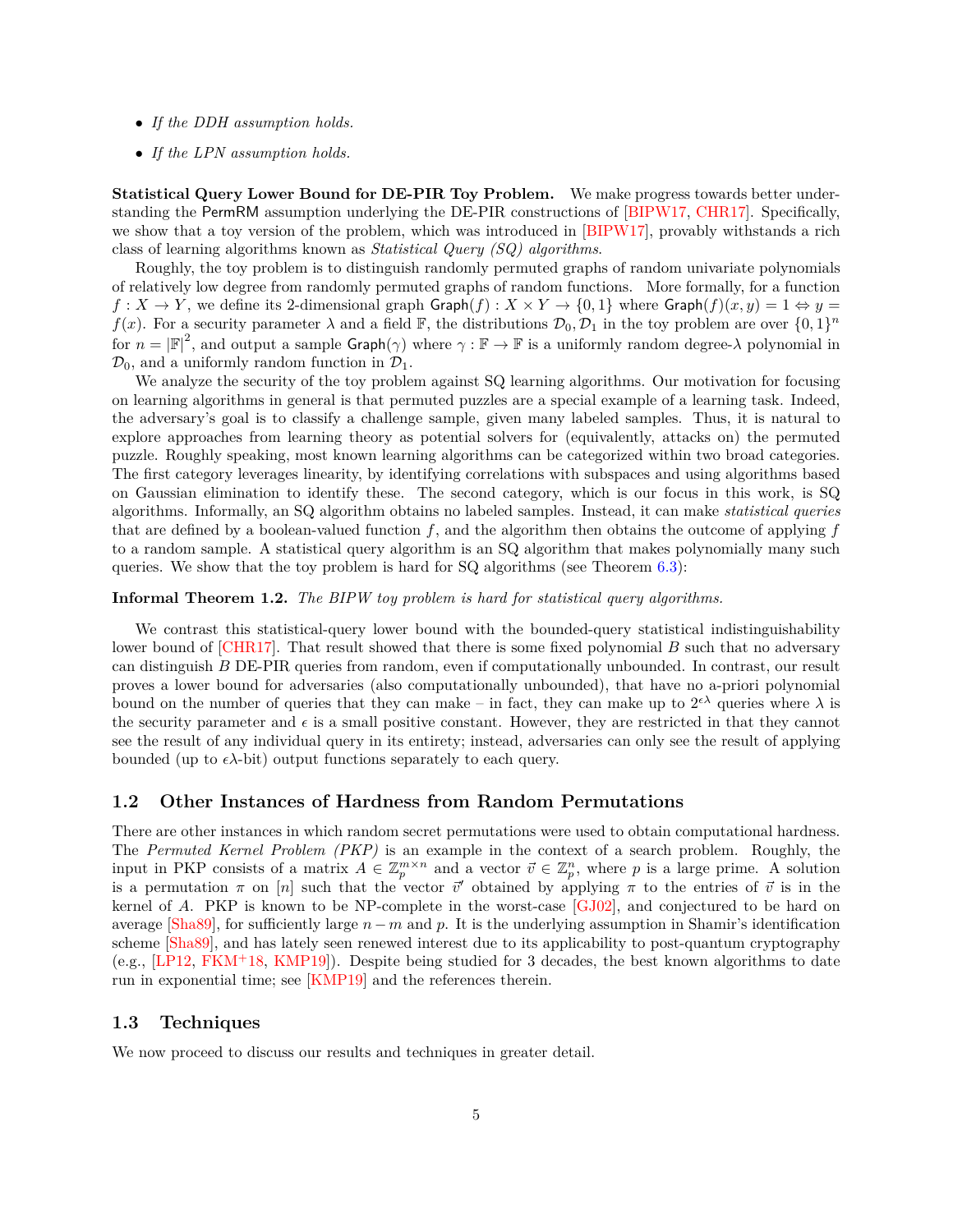#### <span id="page-5-0"></span>**1.3.1 Defining Permuted Puzzles**

We generalize and extend the intuitive puzzle framework proposed in [\[BIPW17\]](#page-33-10), by formally defining the notions of (permuted) puzzle distinguishing problems.

We formalize a *puzzle distinguishing problem* as a pair of distributions  $\mathcal{D}_0, \mathcal{D}_1$  over  $\Sigma^n$ , for some alphabet  $\Sigma$  and some input length n. Very roughly, hardness of a puzzle distinguishing problem means one cannot distinguish a single sample from  $\mathcal{D}_0$  or  $\mathcal{D}_1$ , even given oracle access to  $\mathcal{D}_0$  and  $\mathcal{D}_1$ . We say that a puzzle problem is  $(s, \epsilon)$ -hard if any size-s adversary distinguishes  $\mathcal{D}_0$  from  $\mathcal{D}_1$  with advantage at most  $\epsilon$ . This concrete hardness notion naturally extends to computational hardness of an *ensemble* of puzzles, in which case we allow the distributions to be *keyed* (by both public and secret key information) and require that they be efficiently sampleable given the key.

With this notion of puzzle distinguishing problems, we turn to defining a *permuted puzzle* which, informally, is obtained by sampling a random permutation  $\pi$  once and for all as part of the secret key, and permutating all samples according to  $\pi$ . Hardness of a permuted puzzle is defined identically to hardness of (standard) puzzle distinguishing problems.

We also consider a simpler hardness definition, in which the adversary is given oracle access *only* to a randomly selected  $\mathcal{D}_b$  (but not to  $\mathcal{D}_{1-b}$ ), and attempts to guess b. We say that a puzzle distinguishing problem is *weak computationally hard* if every adversary of polynomial size obtains a negligible advantage in this modified distinguishing game. Weak computational hardness captures the security notion considered in [\[BIPW17\]](#page-33-10), but is too weak for certain applications, as it allows for trivial permuted puzzles, e.g.,  $\mathcal{D}_0 = \{0^{n/2}1^{n/2}\}, \mathcal{D}_1 = \{1^{n/2}0^{n/2}\}.$  More generally, and as discussed in Remark [3.10](#page-11-1) (Section [3\)](#page-9-1), weak computational hardness is generally weaker than the definition discussed above (which is more in line with the DE-PIR application). Concretely, we show that the definition discussed above implies the weaker definition, and that in certain cases (e.g., when  $\mathcal{D}_1$  is the uniform distribution), the weaker definition implies the stronger one. This last observation will be particularly useful in proving security of our permuted puzzle constructions.

#### <span id="page-5-1"></span>**1.3.2 Hard Permuted Puzzle in the Random Oracle (RO) Model**

Our first permuted puzzle is in the random oracle model. Recall that a permuted puzzle is defined as the permuted version of a puzzle distinguishing problem. For our RO-based permuted puzzle, the underlying puzzle distinguishing problem is defined as follows. There is no key, but both the sampling algorithm and the adversary have access to the random oracle  $H$ . The sampling algorithm samples a uniformly random input  $x_0$  for H, and uniformly random seeds  $s_1, \ldots, s_n$ , where  $n = \lambda$ , and computes  $x_n$  sequentially as follows. For every  $1 \leq i \leq n$ ,  $x_i \stackrel{\text{def}}{=} H(s_i, x_{i-1})$ . The sample is then  $(x_0, x'_n, s_1, \ldots, s_n)$  where  $x'_n \stackrel{\text{def}}{=} x_n$  in  $\mathcal{D}_0$ , and  $x'_n$  is uniformly random in  $\mathcal{D}_1$ . Notice that in this (unpermuted) puzzle distinguishin distinguish samples from  $\mathcal{D}_0$  and  $\mathcal{D}_1$ , by sequentially applying the oracle to  $x_0$  and the seeds, and checking whether the output is  $x'_n$ . This will hold with probability 1 for samples from  $\mathcal{D}_0$ , and only with negligible probability for samples from  $\mathcal{D}_1$  (assuming  $H$  has sufficiently long outputs). The corresponding permuted puzzle is obtained by applying a fixed random permutation  $\pi^*$  to the seeds  $(s_1, \ldots, s_n)$ .<sup>[2](#page-5-2)</sup>

**Hardness of the Permuted Puzzle.** We focus on a simpler case in which the adversary receives only the challenge sample (and does not request any additional samples from its challenger). This will allow us to present the main ideas of the analysis, and (as we show in Section [4\)](#page-16-0), the argument easily extends to the general case.

At a very high level, we show that the hardness of the permuted puzzle stems from the fact that to successfully guess b, the adversary has to guess the underlying random permutation  $\pi^*$ , *even though it has* 

<span id="page-5-2"></span><sup>2</sup>We note that syntactically, this is not a permuted puzzle since the permutation should be applied to the *entire* sample. However, this simplified view of the permuted puzzle captures the fact that in our construction, the permutation essentially operates only over the seeds. In the actual construction, this is achieved by tagging the different parts of the sample (with either "input", "output", or "seed") such that any permutation over the entire sample uniquely determines a permutation over the seeds; see Section [4.](#page-16-0)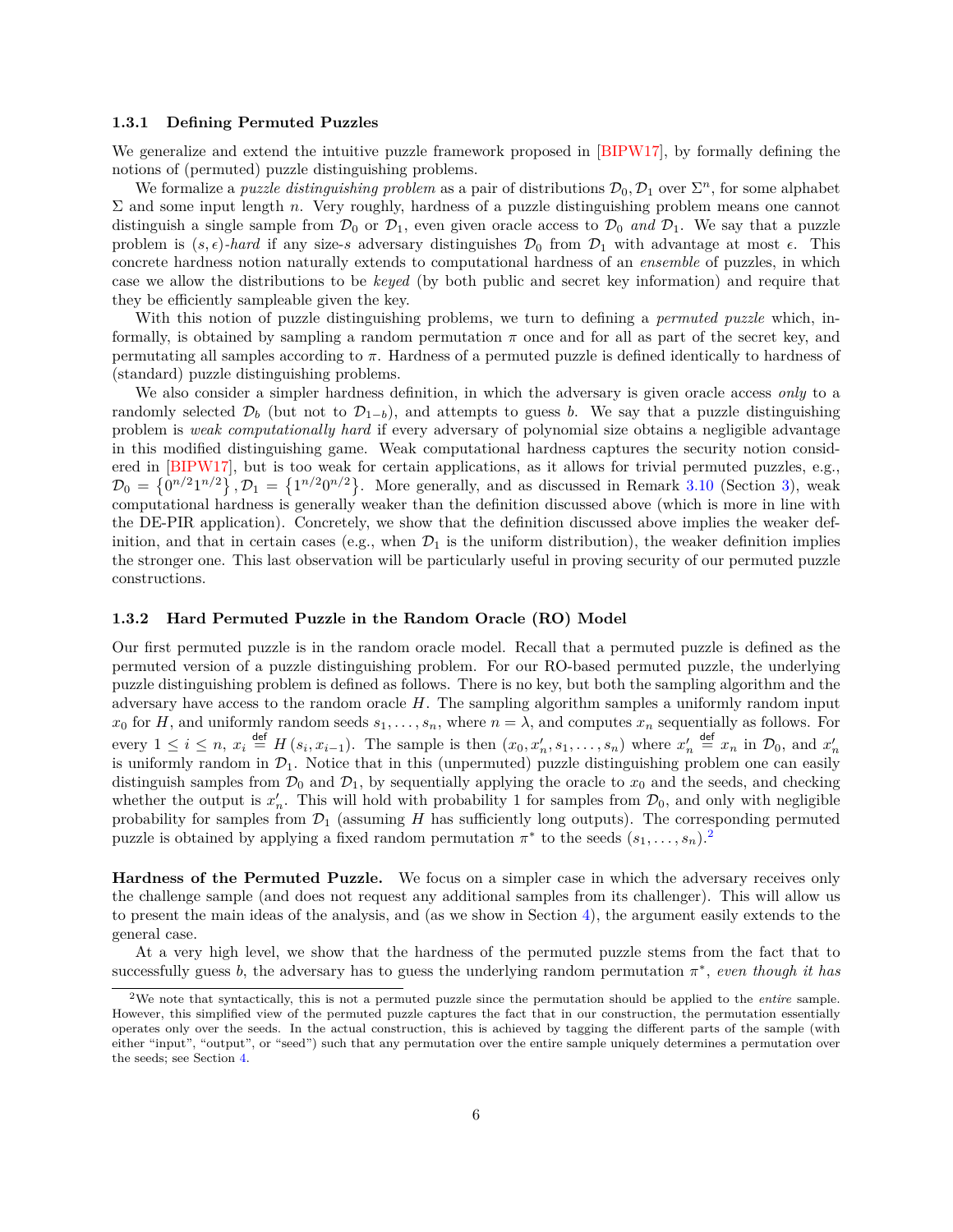*oracle access to H.* 

We first introduce some terminology. For a random oracle H, input  $x_0$  and seeds  $s'_1, \ldots, s'_n$ , each permutation  $\pi$  over the seeds uniquely defines a corresponding "output"  $x_n^{\pi}$  through a length- $(n+1)$  "path"  $P_{\pi}$ defined as follows. Let  $x_0^{\pi} \stackrel{\text{def}}{=} x_0$ , and for every  $1 \leq i \leq n$ , let  $s_i'' \stackrel{\text{def}}{=} s'_{\pi^{-1}(i)}$  and  $x_i^{\pi} \stackrel{\text{def}}{=} H(s_i'', x_{i-1}^{\pi})$ . Then the label of the *i*'th node on the path  $P_{\pi}$  is  $x_i^{\pi}$ . We say that a node v with label x on some path  $P_{\pi}$  is *reachable* if  $x$  was the oracle answer to one of the adversary's queries in the distinguishing game. We note that when  $s'_i = s_{\pi^*(i)}$ , i.e., the seeds are permuted with the permutation used in the permuted puzzle, then  $x_i^{\pi^*} = x_i$ for every  $1 \leq i \leq n$ . We call  $P_{\pi^*}$  the *special path*.

We will show that with overwhelming probability, unless the adversary queries  $H$  on all the  $x_i$ 's on the special path (i.e., on  $x_0^{\pi^*}, x_1^{\pi^*}, \ldots, x_n^{\pi^*} = x_n$ ), then he obtains only a negligible advantage in guessing b. Hardness of the permuted puzzle then follows because there are  $n!$  possible paths, and the adversary has a negligible chance of guessing the special path (because  $\pi^*$  is a secret random permutation).

We would first like to prove that all node labels, over all paths  $P_{\pi}$ , are unique. This, however, is clearly false, because the paths are not disjoint: for example, the label of node 0 in all of them is  $x_0$ . More generally, if  $\pi \neq \pi'$  have the same length-k prefix for some  $0 \leq k < \lambda$ , then for every  $0 \leq i \leq k$ , the *i*'th nodes on  $P_{\pi}$ ,  $P_{\pi'}$  have the same label. In this case, we say that the *i*'th nodes *correspond to the same node*. Let Unique denote the event that across all paths there do not exist two nodes that (1) do *not* correspond to the same node, but (2) have the same label. Our first observation is that Unique happens with overwhelming probability. Indeed, this holds when H's output is sufficiently large (e.g., of the order of  $3\lambda \cdot \log \lambda$ ), because there are only  $\lambda \cdot \lambda!$  different nodes (so the number of pairs is roughly of the order of  $2^{2\lambda \cdot \log \lambda}$ ).

Let  $\mathcal E$  denote the event that the adversary queries  $H$  on the label of an unreachable node, and let  $ReachQ = E$  denote its complement. Our next observation is that conditioned on Unique, ReachQ happens with overwhelming probability. Indeed, conditioned on Unique, the label of an unreachable node is uniformly random, even given the entire adversarial view (including previous oracle answers). Thus, querying  $H$  on an unreachable node corresponds to guessing the random node label. When  $H$ 's output length is sufficiently large (on the order of  $3\lambda \cdot \log \lambda$  as discussed above) this happens only with negligible probability.

Consequently, it suffices to analyze the adversarial advantage in the distinguishing game conditioned on Unique ∧ ReachQ. Notice that in this case, the only *potential* difference between the adversarial views when  $b = 0$  and when  $b = 1$  is in the label of the endpoint  $v_{\text{end}}$  of the special path  $P_{\pi^*}$ , which is  $x'_n$  when  $b = 0$ , and independent of  $x'_n$  when  $b = 1$ . Indeed, conditioned on Unique, the label of  $v_{\text{end}}$  appears nowhere else (i.e., is not the label of any other node on any path). Therefore, conditioned on ReachQ ∧ Unique, the label of  $v_{\text{end}}$  appears as one of the oracle answers only if  $v_{\text{end}}$  is reachable, i.e., only if the adversary queried H on all the node labels on the special path.

#### <span id="page-6-0"></span>**1.3.3 Hard Permuted Puzzles in the Plain Model**

Our second permuted puzzle is based on the Decisional Diffi-Helman (DDH) assumption. The underlying puzzle distinguishing problem is defined over a multiplicative cyclic group  $G$  of prime order  $p$  with generator g. The public key consists of  $G, g$  and a uniformly random vector  $\vec{u} \leftarrow (\mathbb{Z}_p^*)^n$ . A sample from  $\mathcal{D}_0, \mathcal{D}_1$  is of the form  $(g^{x_1}, \ldots, g^{x_n})$ , where in  $\mathcal{D}_0(x_1, \ldots, x_n)$  is chosen as a uniformly random vector that is orthogonal to  $\vec{u}$ , whereas in  $\mathcal{D}_1(x_1,\ldots,x_n)$  is uniformly random. As discussed below, in this (unpermuted) puzzle distinguishing problem one can easily distinguish samples from  $\mathcal{D}_0$  and  $\mathcal{D}_1$ . The corresponding permuted puzzle is obtained by applying a fixed random permutation to the samples  $(g^{x_1}, \ldots, g^{x_n})$ .

**Why are both DDH and a permutation needed?** The computational hardness of the permuted puzzles stems from the *combination* of the DDH assumption and the permutation, as we now explain. To see why the DDH assumption is needed, notice that in  $\mathcal{D}_0$ , all sampled  $(x_1, \ldots, x_n)$  belong to an  $(n-1)$ dimensional subspace of  $\mathbb{Z}_p^n$ , whereas in  $\mathcal{D}_1$  this happens only with negligible probability, because each sample is uniformly and independently sampled. Consider a simpler version in which  $\mathcal{D}_0$ ,  $\mathcal{D}_1$  simply output the vector  $(x_1, \ldots, x_n)$ . In this case, one can obtain an overwhelming distinguishing advantage by (efficiently) checking whether all samples  $(x_1, \ldots, x_n)$  lie within an  $(n-1)$ -dimensional subspace, and if so guess that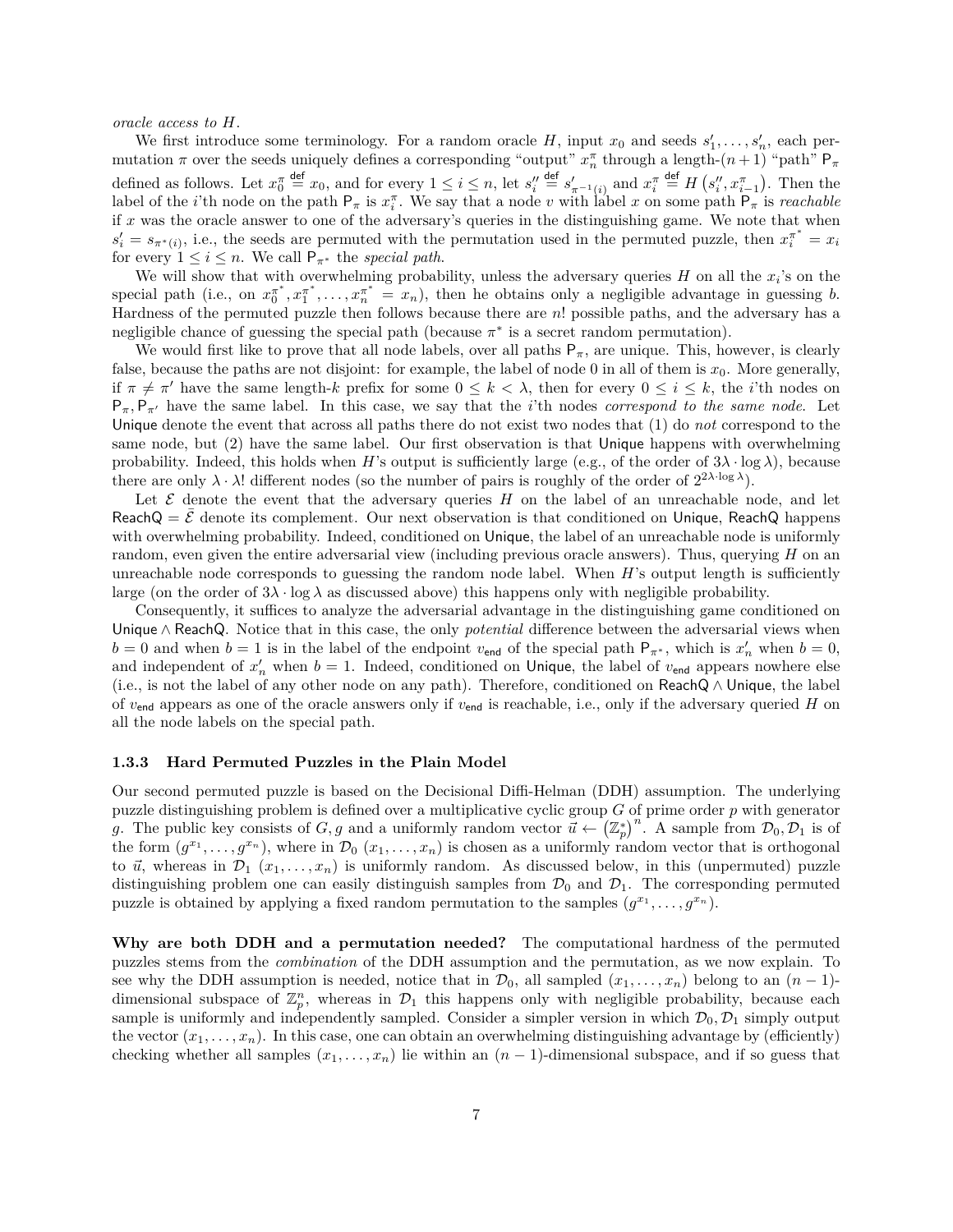the underlying distribution is  $\mathcal{D}_0$ . This "attack" can be executed even if the samples are permuted (as is the case in a permuted puzzle), because applying a permutation to the  $(x_1, \ldots, x_n)$  is a linear operation, and therefore preserves the dimension of the subspace. Therefore, a permutation on its own is insufficient to get computational hardness, and we need to rely on the DDH assumption.

To see why the permutation is needed, notice that even if the DDH assumption holds in  $G$ , given  $(g^{x_1},\ldots,g^{x_n})$  one can efficiently test whether the underlying exponents  $(x_1,\ldots,x_n)$  are orthogonal to a known vector  $\vec{u}$ , by only computing exponentiations and multiplications in  $G$ . Notice that for a sufficiently large p, the exponents of a sample from  $\mathcal{D}_1$  will be orthogonal to  $\vec{u}$  only with negligible probability, so this "attack" succeeds with overwhelming probability.

**Hardness of the permuted puzzle.** We now show that the *combination* of the DDH assumption, and permuted samples, gives computational hardness. Notice that it suffices to prove that the permuted puzzle is weak computationally hard, because  $\mathcal{D}_1$  is random over  $G^n$  (see Section [1.3.1\)](#page-5-0). In this case, the adversarial view  $V_b, b \in \{0, 1\}$  consists of the public key  $(G, g, \vec{u})$ , and a polynomial number of permuted samples of the form  $(g^{x_1}, \ldots, g^{x_n})$  which were all sampled according to  $\mathcal{D}_b$  and permuted using the same random permutation  $\pi$ .

Our first observation is that  $V_b$  is computationally indistinguishable from the distribution  $\mathcal{H}_b$  in which the public key is  $(G, g, \pi'(\vec{u}))$  for  $\pi' \stackrel{\text{def}}{=} (\pi)^{-1}$ , and the samples from  $\mathcal{D}_b$  are *unpermuted*.

Our second observation is that the DDH assumption implies that  $\mathcal{H}_b$  is computationally indistinguishable from the distribution  $\mathcal{H}'_b$  in which the  $(x_1, \ldots, x_n)$  additionally lie in a random 1-dimensional subspace  $L_{b,\vec{v}}$ . That is,  $(x_1, \ldots, x_n)$  are chosen at random from  $L_{b,\vec{v}}$ , where in  $\mathcal{H}'_0$   $\vec{v}$  is random subject to  $\vec{v} \cdot \vec{u} = 0$ , and in  $\mathcal{H}'_1$   $\vec{v}$  is uniformly random. Specifically, we show that the problem of distinguishing between  $\mathcal{H}_b$ ,  $\mathcal{H}'_b$  can be efficiently reduced to the task of distinguishing between a polynomial number of length- $(n - 1)$  vectors of the form  $(g^{y_1}, \ldots, g^{y_{n-1}})$ , where the  $(y_1, \ldots, y_{n-1})$  are all sampled from a random 1-dimensional subspace of  $\mathbb{Z}_p^{n-1}$  or all sampled from the full space  $\mathbb{Z}_p^{n-1}$ . If the DDH assumption holds in G then a polynomial-sized adversary cannot efficiently distinguish between these distributions [\[BHHO08\]](#page-33-13). Consequently, it suffices to show that  $\mathcal{H}'_0$ ,  $\mathcal{H}'_1$  are computationally close.

The final step is to show that  $\mathcal{H}'_0$ ,  $\mathcal{H}'_1$  are computationally (in fact, statistically) close. The only difference between the two distributions is in the choice of  $\vec{v}$  (which is orthogonal to  $\vec{u}$  in  $\mathcal{H}'_0$ , and random in  $\mathcal{H}'_1$ ), where all other sampled values are either identical or deterministically determined by the choice of  $\vec{v}$ . Notice that in  $\mathcal{H}'_1$ ,  $(\pi(\vec{u}), \vec{v})$  is uniformly random in  $\mathbb{Z}_p^n \times \mathbb{Z}_p^n$ . Thus, to show that  $\mathcal{H}'_0$ ,  $\mathcal{H}'_1$  are statistically close and conclude the proof, it suffices to prove that  $(\pi(\vec{u}), \vec{v})$  in  $\mathcal{H}'_0$  is statistically close to uniform over  $\mathbb{Z}_p^n \times \mathbb{Z}_p^n$ . Very roughly, this follows from the leftover hash lemma due to the following observations. First,  $\pi(\vec{u})$  has high min entropy even conditioned on  $\vec{u}$  (because  $\pi$  is random). Second, the family of inner product functions with respect to a fixed vector (i.e.,  $h_{\vec{v}}(\vec{v}') = \vec{v} \cdot \vec{v}'$ ) is a pair-wise independent hash function.

**Permuted Puzzles and the Learning Parity with Noise (LPN) Assumption.** The argument used in the DDH-based permuted puzzle can be generalized to other situations in which it is hard to distinguish between the uniform distribution and a hidden permuted kernel (but easy to distinguish when the kernel is *not* permuted). This more general view allows us to cast the LPN assumption as a permuted puzzle, see Section [5.1.](#page-22-1)

#### <span id="page-7-0"></span>**1.3.4 Statistical-Query Lower Bound**

We show that SQ algorithms that make polynomially many queries obtain only a negligible advantage in distinguishing the distributions  $\mathcal{D}_0$ ,  $\mathcal{D}_1$  in the toy problem presented in Section [1.1.](#page-3-0) Recall that a sample in the toy problem is a permuted  $\mathsf{Graph}(\gamma)$  where  $\gamma$  is either a uniformly random degree- $\lambda$  polynomial (in  $(\mathcal{D}_0)$ , or a uniformly random function (in  $(\mathcal{D}_1)$ , and that the SQ algorithm obtains the outputs of booleanvalued functions  $f$  of its choice on random samples. Very roughly, we will show that the outcome of  $f$  on (permutation of) a random sample  $x \leftarrow \mathcal{D}_b$  is independent of the challenge bit b and the permutation  $\pi$ .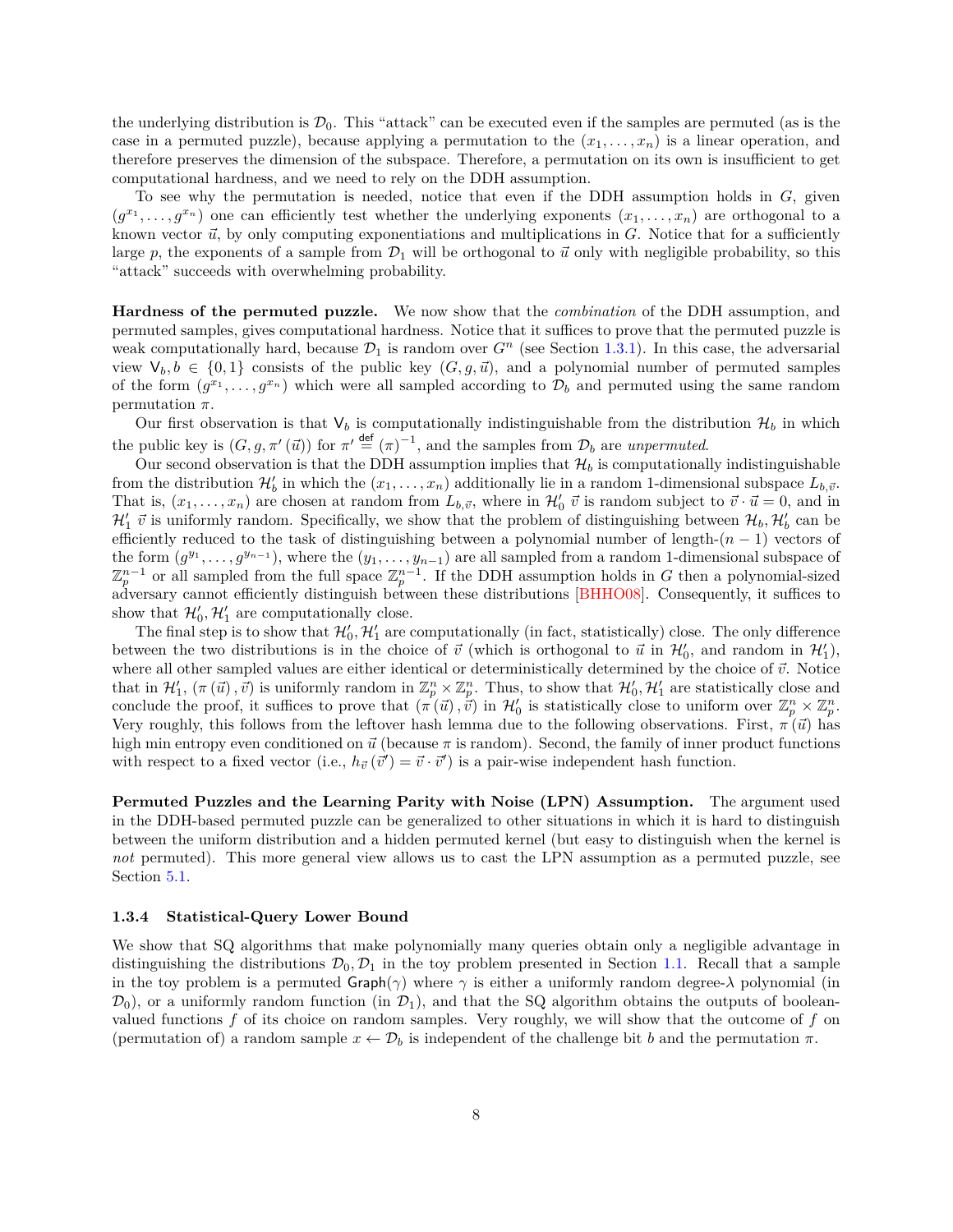Notice that every permutation  $\pi$  over  $\mathsf{Graph}(\gamma)$  defines a partition  $\Phi \stackrel{\text{def}}{=} {\{\pi (\{i\} \times \mathbb{F})\}}_{i \in \mathbb{F}}$  of  $\mathbb{F} \times \mathbb{F}$ , where each set in the partition corresponds to a single x value. We say that  $\pi$  respects the partition  $\Phi$ . Notice also that each set contains a single non-0 entry (which is  $\pi(i, \gamma(i))$ , where i is the value of x that corresponds to the set). Thus, an SQ algorithm can compute this partition, so we cannot hope to hide it. Instead, we show indistinguishability even when the adversary is given the partition.

Our main observation is that for every partition  $\Phi$ , and any boolean-valued function f, there exists  $p_{f,\Phi} \in [0,1]$  such that for every  $b \in \{0,1\}$ , with overwhelming probability over the choice of random permutation  $\pi$  that respects the partition  $\Phi$ , the expectation  $\mathbb{E}_{x \leftarrow \mathcal{D}_b} [f(\pi(x))]$  is very close to  $p_{f,\Phi}$ , where  $\pi(x)$  denote that the entries of x are permuted according to  $\pi$ . Crucially,  $p_{f,\Phi}$  is independent of the challenge bit  $b$ , any particular sample  $x$ , and the permutation (other than the partition).

We prove this observation in two steps. First, we show that in expectation over the choice of the permutation,  $\mathbb{E}_{x\leftarrow\mathcal{D}_0}[f(\pi(x))]$  and  $\mathbb{E}_{x\leftarrow\mathcal{D}_1}[f(\pi(x))]$  have the same value. To see this, we write the expectations over  $x \leftarrow \mathcal{D}_b$  as a weighted sum  $\sum_x P_b(x) f(\pi(x))$ , and apply linearity of the expectation over  $\pi$ . To show that this is independent of b, we observe that for any fixed x, the distribution of  $\pi(x)$  is the same (i.e. does not depend on  $x$ ).

Next, we show that for any distribution  $\mathcal{D}$ , the variance (over the choice of the permutation  $\pi$ ) of  $\mathbb{E}_{x \leftarrow \mathcal{D}_b} [f(\pi(x))]$  is small. The variance is by definition the difference between

<span id="page-8-1"></span>
$$
\mathbb{E}\left[\mathbb{E}_{x \leftarrow \mathcal{D}_b} \left[f\left(\pi\left(x\right)\right)\right]^2\right] \tag{1}
$$

<span id="page-8-2"></span>and

$$
\mathbb{E}\left[\mathbb{E}_{x \leftarrow \mathcal{D}_b} \left[f\left(\pi\left(x\right)\right)\right]\right]^2. \tag{2}
$$

We show that both Eq. [\(1\)](#page-8-1) and Eq. [\(2\)](#page-8-2) can be expressed as an expectation (over some distribution of  $g, g'$ ) of  $\mathbb{E}_{\pi}\left[ \left( f(\pi(\mathsf{Graph}(g))) , f(\pi(\mathsf{Graph}(g')) ) \right) \right]$ . We observe that this depends only on the Hamming distance between g and g'. Finally, we observe that the distribution of  $(g, g')$  is uniform in Eq. [\(2\)](#page-8-2) and two independent samples from  $\mathcal{D}_b$  in Eq. [\(1\)](#page-8-1). To complete the bound on the variance, we show that when  $g, g'$ are sampled independently from  $\mathcal{D}_b$  (specifically, the interesting case is when they are sampled from  $\mathcal{D}_0$ ), then the distribution of the Hamming distance between  $g$  and  $g'$  is nearly the same as when  $g$  and  $g'$  are independent uniformly random functions.

E

To prove this, we prove a lemma (Lemma [A.4\)](#page-36-0) stating that when  $t$ -wise independent random variables  $(X_1, \ldots, X_n)$  satisfy  $Pr[X_i \neq \star_i] = p_i$  for some values of  $\star_i$  and  $p_i$  such that  $\sum_{i \in [n]} p_i \leq \frac{t}{4} \geq \omega(\log \lambda)$ , then  $(X_1, \ldots, X_n)$  are statistically negl( $\lambda$ )-close to mutually independent. We apply this with  $X_i$  being the indicator random variable for the event that  $g(i) \neq g'(i)$ . This lemma quantitatively strengthens a lemma of [\[CHR17\]](#page-34-9).

#### <span id="page-8-0"></span>**1.3.5 Open Problems and Future Research Directions**

The broad goal of basing DE-PIR on standard assumptions was a motivating starting point for this work, in which we put forth the framework of permuted puzzles. In describing hard permuted puzzles, we take a "bottom-up" approach by describing such constructions based on standard cryptographic assumptions. Since these permuted puzzles are still not known to imply DE-PIR, we try to close the gap between the permuted puzzle on which DE-PIR security is based, and provably hard permuted puzzles, by taking a "top down" approach, and analyzing the security of a toy version of the DE-PIR permuted puzzle, against a wide class of possible attacks.

Our work still leaves open a fascinating array of questions, we discuss some of them below. First, it would be very interesting to construct a hard permuted puzzle based only on the existence of one-way functions, as well as to provide "public key" hard permuted puzzles, namely ones in which the key generation algorithm needs no secret key, based on standard assumptions. In the context of DE-PIR and its related permuted puzzle, it would be interesting to construct DE-PIR based on other (and more standard) assumptions, as well as to analyze the security of its underlying permuted puzzle (and its toy version) against a wider class of attacks.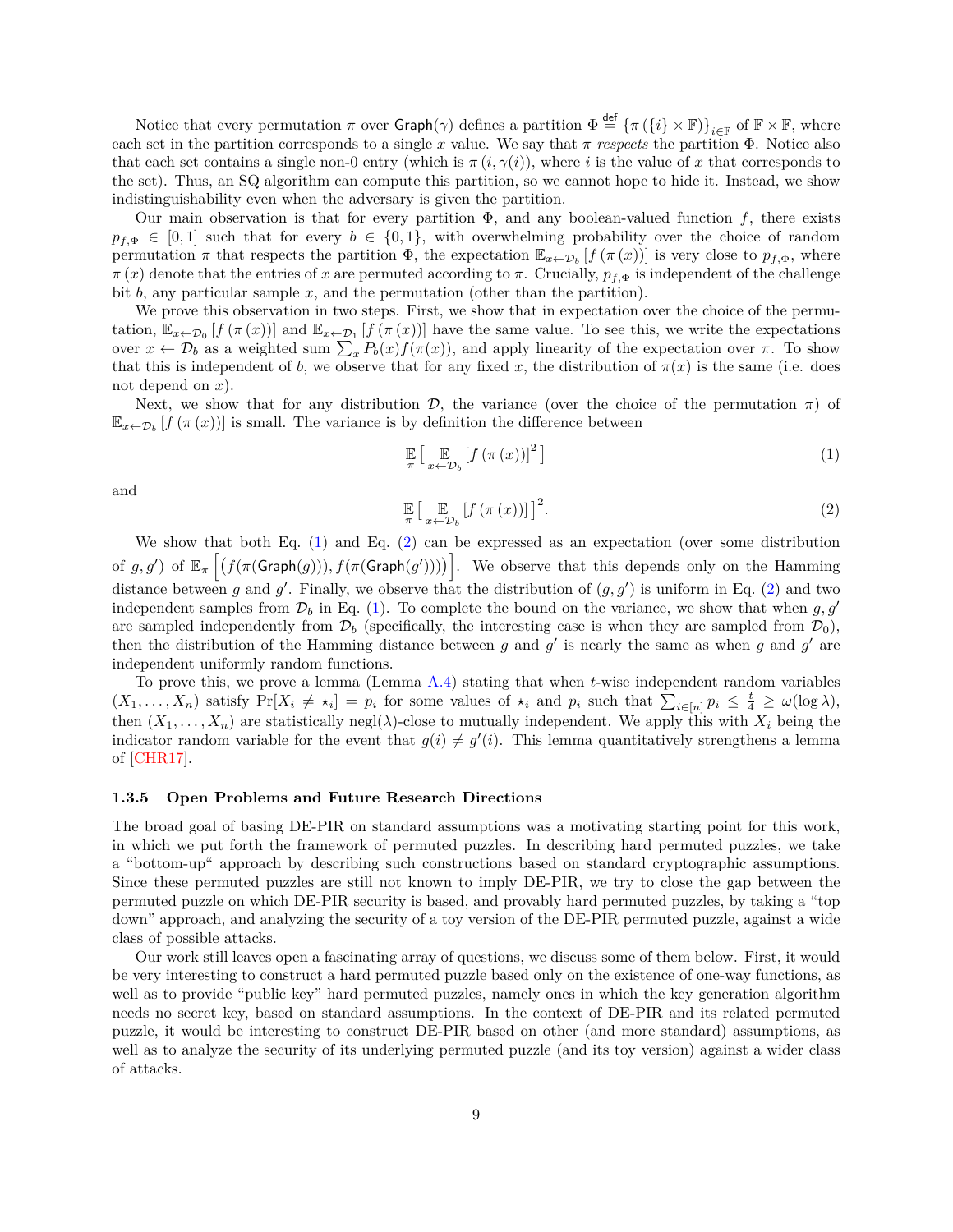# <span id="page-9-0"></span>**2 Preliminaries**

For a set X, we write  $x \leftarrow X$  to denote that x is sampled uniformly at random from X. For a distribution D, we use Supp (D) to denote its support. The min entropy of D is  $H_{\infty}(\mathcal{D}) \stackrel{\text{def}}{=} \min_{x \in \text{Supp}(\mathcal{D})} \log \frac{1}{\Pr[x]}$ . For a pair *X*, *Y* of random variables, we denote their statistical distance by  $d_{\text{TV}}(X, Y)$ . We use  $\cdot$  to denote inner product, i.e., for a pair  $\vec{x} = (x_1, \ldots, x_n)$ ,  $\vec{y} = (y_1, \ldots, y_n)$  of vectors,  $\vec{x} \cdot \vec{y} \stackrel{\text{def}}{=} \sum_{i=1}^n x_i y_i$ . We use  $[n]$  to denote the set  $\{1, \ldots, n\}$ , and  $S_n$  to denote the group of permutations of [n].

<span id="page-9-4"></span>**Notation 2.1** (Permutation of a vector). For a vector  $\vec{x} = (x_1, \ldots, x_n)$ , and a permutation  $\pi \in S_n$ , we denote:  $\overline{d}$ 

$$
\pi(\vec{x}) \stackrel{\text{def}}{=} \left(x_{\pi^{-1}(1)},\ldots,x_{\pi^{-1}(n)}\right).
$$

# <span id="page-9-1"></span>**3 Distinguishing Problems and Permuted Puzzles**

In this section, we formally define (permuted) puzzle problems which are, roughly, a (special case) of ensembles of keyed "string-distinguishing" problems.

We begin in Section [3.1](#page-9-2) by developing terminology for general string-distinguishing and puzzle problems. In Section [3.2](#page-10-0) we present the formal distinguishing challenge and define hardness. Then, in Section [3.3,](#page-11-0) we discuss the case of *permuted* puzzles, and present an alternative indistinguishability notion that is equivalent in certain cases.

### <span id="page-9-2"></span>**3.1 String-Distinguishing Problems**

At the core, we consider string-distinguishing problems, defined by a pair of distributions over  $n$ -element strings. We begin by defining a finite instance.

**Definition 3.1** (String-Distinguishing Problems)**.** A string-distinguishing problem is a tuple Π =  $(n, \Sigma, \mathcal{D}_0, \mathcal{D}_1)$ , where *n* is a positive integer,  $\Sigma$  is a non-empty finite set, and each  $\mathcal{D}_b$  is a distribution on  $\Sigma^n$ . We call *n* the string length, and  $\Sigma$  the string alphabet.

More generally, an *oracle-dependent* string-distinguishing problem is a function  $\Pi^{(\cdot)}$  that maps an oracle  $O: \{0,1\}^* \to \{0,1\}$  to a string-distinguishing problem  $\Pi^O$ .

For example, we will consider permuted puzzle string-distinguishing problems relative to a random oracle in Section [4.](#page-16-0) Note that oracle-dependent string-distinguishing problems are strictly more general than string-distinguishing problems, as the distributions can simply ignore the oracle.

<span id="page-9-5"></span>*Remark* 3.2 (**Oracle Outputs**)*.* In the above, we modeled the oracle as outputting a single bit for simplicity. However, any (deterministic) oracle with multi-bit output can be emulated given a corresponding single-bitoutput oracle, at the cost of making more oracle queries.

We will be interested in distinguishing problems where the distributions  $\mathcal{D}_0$  and  $\mathcal{D}_1$  may depend on common sampled "key" information. Parts of this key may be publicly available, or hidden from a distinguishing adversary (discussed in Definition [3.7\)](#page-10-1); these parts are denoted pk*,*sk, respectively.

**Definition 3.3** (Keyed Families)**.** A keyed family of (oracle-dependent) string-distinguishing problems is a tuple  $(\mathcal{K}, \{\Pi_k\}_{k \in \mathcal{K}})$ , where  $\mathcal K$  is a distribution on a non-empty finite set of pairs (pk, sk) and each  $\Pi_k$  is an (oracle-dependent) string-distinguishing problem. We refer to the support of  $K$  as the key space, and also denote it by  $K$ .

Note that any string-distinguishing problem can trivially be viewed as a keyed family by letting  $\mathcal K$  be a singleton set.

<span id="page-9-3"></span>*Example* 3.4 (Keyed Family: Dimension-t Subspaces). For a finite field  $\mathbb{F}$ , and  $n \in \mathbb{N}$ , consider an example keyed family of string-distinguishing problems  $(\mathcal{K}, {\{\Pi_k\}}_{k \in \mathcal{K}})$  as follows: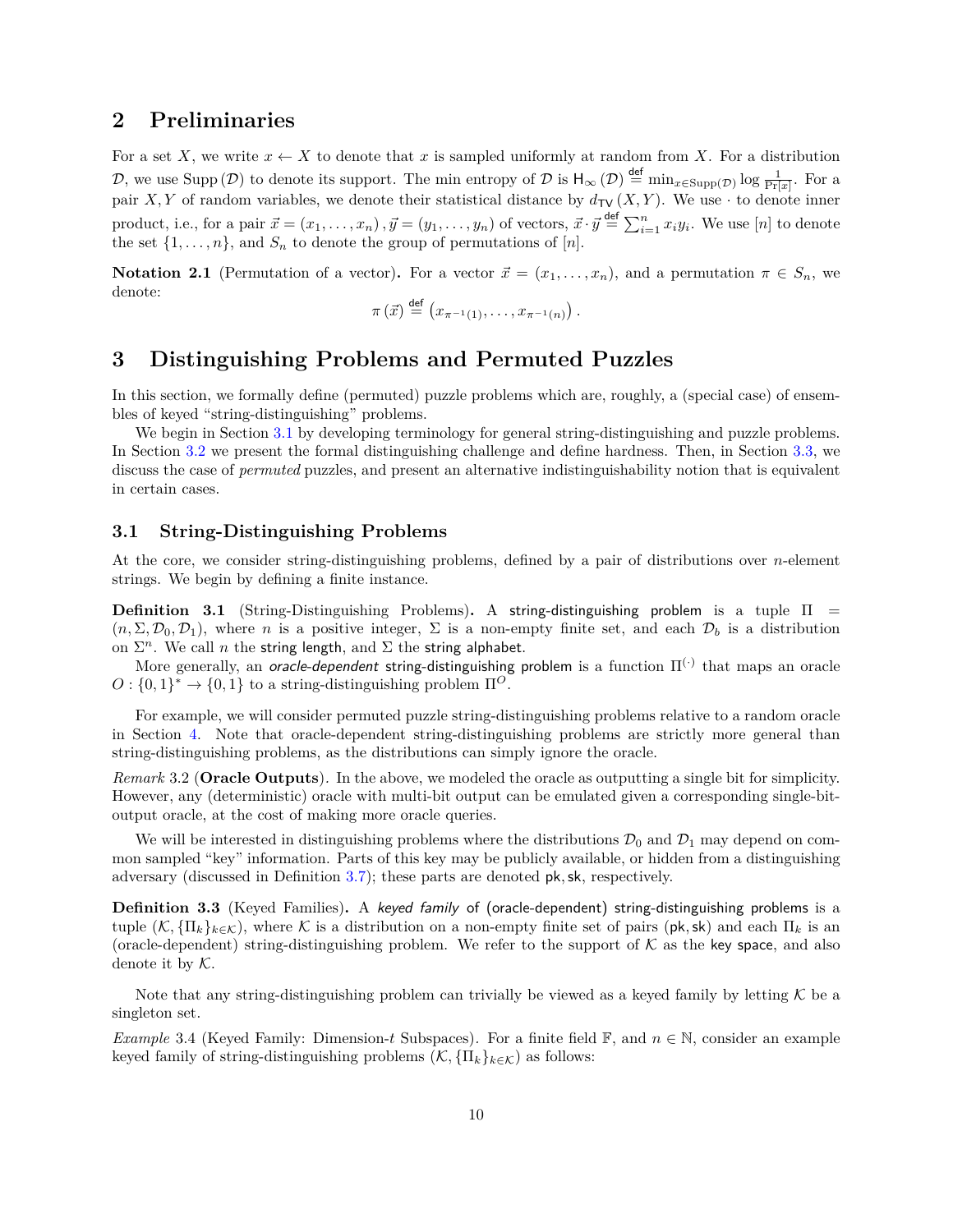- K samples a random  $t \leftarrow \{1, \ldots, n-1\}$ , and a random subspace  $L \subseteq \mathbb{F}^n$  of dimension t, sets  $\mathsf{pk} = t$ and  $sk = L$ , and outputs ( $pk, sk$ ).
- For a key  $k = (t, L)$ , the corresponding string-distinguishing problem is  $\Pi_k = (n, \mathbb{F}, \mathcal{D}_0, \mathcal{D}_1)$  where  $\mathcal{D}_0$ outputs a uniformly random  $\vec{v} \in L$ , and  $\mathcal{D}_1$  outputs a uniformly random  $\vec{v} \in \mathbb{F}^n$ .

Note that in this example, it will be computationally easy to distinguish between the distributions  $\mathcal{D}_0, \mathcal{D}_1$ given sufficiently many samples.

We next define a puzzle problem which, informally, is an *efficiently sampleable* ensemble of keyed families of string-distinguishing problems.

**Definition 3.5** (Puzzle problem). A puzzle problem is an ensemble  $\{(\mathcal{K}_\lambda, \{\Pi^{(\cdot)}_k\})\}$  ${}_{k}^{(\cdot)}\}_{k\in\mathcal{K}_{\lambda}}$  }  $\}_{\lambda\in\mathbb{Z}^{+}}$  of keyed families of (oracle-dependent) string-distinguishing problems associated with probabilistic polynomial-time algorithms KeyGen and Samp such that:

- For any  $\lambda \in \mathbb{Z}^+$ , KeyGen(1<sup> $\lambda$ </sup>) outputs a sample from  $\mathcal{K}_{\lambda}$ .
- For any  $k \in \mathcal{K}_{\lambda}$ , any  $b \in \{0,1\}$ , and any oracle  $O: \{0,1\}^* \to \{0,1\}$ , Samp<sup> $O(k, b)$ </sup> outputs a sample from  $\mathcal{D}_b$ , where  $\Pi_k^O = (n, \Sigma, \mathcal{D}_0, \mathcal{D}_1).$

*Remark* 3.6 (**Abbreviated terminology**)*.* Somewhat abusing notation, we will also refer to a *single* keyed family of string-distinguishing problems as a puzzle problem.

### <span id="page-10-0"></span>**3.2 Distinguishing Games and Hardness**

We will focus on puzzle problems where it is computationally hard to distinguish between the pair of distributions. This notion of hardness is formalized through the following distinguishing game. Roughly, the distinguishing adversary is given a challenge sample x from a randomly selected  $\mathcal{D}_b$ , and query access to both distributions (denoted by choices  $\beta$  below), and must identify from which  $\mathcal{D}_b$  the x was sampled.

<span id="page-10-1"></span>**Definition 3.7** (Distinguishing Game). Let  $\mathcal{P} = (\mathcal{K}, \{\Pi_k\}_{k \in \mathcal{K}})$  be a puzzle problem, and let  $\mathcal{O}$  be a distribution of oracles. The distinguishing game  $\mathcal{G}^{\mathcal{O}}_{dist}[\mathcal{P}]$  is run between an "adversary"  $\mathcal A$  and a fixed "challenger"  $\mathcal{C},$  and is defined as follows:

- 1. C samples a key  $k = (\mathsf{pk}, \mathsf{sk})$  from K, and  $O \leftarrow O$ , and denote  $\Pi_k^O = (n, \Sigma, \mathcal{D}_0, \mathcal{D}_1)$ . C sends  $\mathsf{pk}$  to A, who is also given oracle access to  $O$  throughout the game.
- 2. C samples a random bit  $b \leftarrow \{0, 1\}$ , samples  $x \leftarrow \mathcal{D}_b$ , and sends x to A.
- <span id="page-10-3"></span>3. The following is repeated an arbitrary number of times: A sends a bit  $\beta$  to C, who samples  $x' \leftarrow \mathcal{D}_{\beta}$ and sends  $x'$  to  $A$ .
- 4. *A* outputs a "guess" bit  $b' \in \{0, 1\}$ .

A is said to win the game if  $b' = b$ . A's advantage is  $\mathsf{Adv}_{\mathcal{A}}(\mathcal{G}^{\mathcal{O}}_{\mathsf{dist}}[\mathcal{P}]) \stackrel{\mathsf{def}}{=} 2 \cdot |\Pr[b' = b] - \frac{1}{2}|.$ 

Informally, a permuted puzzle is computationally hard if any polynomial-time adversary wins the distinguishing game of Definition [3.7](#page-10-1) with negligible advantage. We first formalize the notion of *concrete* hardness.

**Definition 3.8** (Concrete Hardness). A puzzle problem  $\mathcal{P} = (\mathcal{K}, \{\Pi_k\}_{k \in \mathcal{K}})$  is said to be  $(s, \epsilon)$ -hard (with respect to oracle distribution  $O$ ) if in the game  $\mathcal{G}^{\mathcal{O}}_{\text{dist}}[P]$ , all adversaries  $\mathcal A$  of size at most  $s$  have advantage at most  $\epsilon$ .

<span id="page-10-2"></span>We say a puzzle problem  $\{(\mathcal{K}_{\lambda}, \{\Pi_k^{(\cdot)}\})\}$  $\{e_k^{(k)}\}_{k\in\mathcal{K}_\lambda}\}_{\lambda\in\mathbb{Z}^+}$  is  $\big(s(\cdot),\epsilon(\cdot)\big)$ -hard (with respect to an ensemble  $\{\mathcal{O}_\lambda\}$  of oracle distributions) if  $\text{each } (\mathcal{K}_\lambda, \{\Pi^{(\cdot)}_k\})$  $\binom{(\cdot)}{k}$ <sub>k</sub> $\in$   $\mathcal{K}_{\lambda}$ ) is  $(s(\lambda), \epsilon(\lambda))$ -hard with respect to  $\mathcal{O}_{\lambda}$ .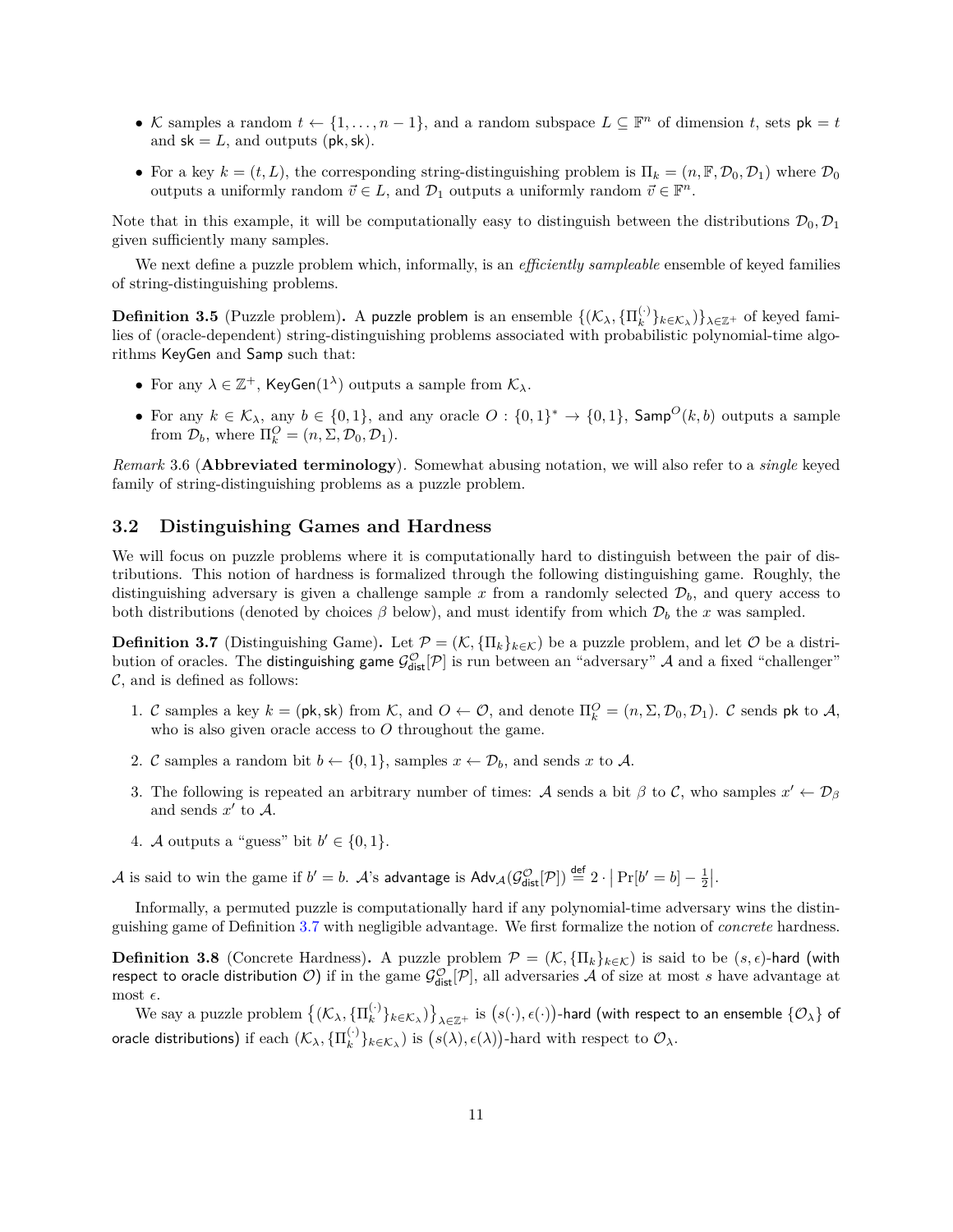**Definition 3.9** (Asymptotic Hardness). As usual, we say simply that  $P$  is (computationally) hard if for every  $s(\lambda) \leq \lambda^{O(1)}$ , there exists  $\epsilon(\lambda) \leq \lambda^{-\omega(1)}$  such that for every  $\lambda \in \mathbb{Z}^+$ ,  $\mathcal{P}$  is  $(s(\cdot), \epsilon(\cdot))$ -hard.

P is statistically hard if for some  $\epsilon(\lambda) \leq \lambda^{-\omega(1)}$ , P is  $(\infty, \epsilon(\cdot))$ -hard against adversaries that are restricted to making a polynomial number of queries to their oracle and challenger in the distinguishing game of Definition [3.7.](#page-10-1)

<span id="page-11-1"></span>*Remark* 3.10 (**Discussion on Definition**)*.* A slightly simpler and more natural definition would be to give the adversary access to (polynomially-many samples from) *only* a randomly selected  $\mathcal{D}_b$ , where the adversary must identify *b*.

For keyed puzzles, these definitions are in general *not* equivalent. Consider, for example, a modified version of Example [3.4,](#page-9-3) where both  $\mathcal{D}_0$  and  $\mathcal{D}_1$  are defined by random dimension-t subspaces,  $L_0$  and  $L_1$ . Then over the choice of the key (including  $L_0, L_1$ ), the distributions  $\mathcal{D}_0$  and  $\mathcal{D}_1$  on their own are *identical*: that is, even an unbounded adversary with arbitrarily many queries would have 0 advantage in the simplified challenge. However, given t samples from *both* distributions, as in Definition [3.7,](#page-10-1)  $\mathcal{D}_0$  and  $\mathcal{D}_1$  are trivially separated, and a sample  $x$  can be correctly labeled with noticeable advantage. On the other hand, hardness with respect to our definition implies hardness with respect to the simplified notion, by a hybrid argument over the number of queries (see Lemma [3.13\)](#page-12-0).

Since our motivation for studying puzzles come from applications where correlated samples from the corresponding distributions can be revealed (e.g., correlated PIR queries on different indices  $i$ ), we thus maintain the more complex, stronger definition.

The definitional separation in the example above stems from the fact that given access to only one distribution  $\mathcal{D}_b$ , one cannot necessarily simulate consistent samples from  $\mathcal{D}_0$  and  $\mathcal{D}_1$ . However, in certain instances, this issue does not arise; for example, if one of the two is simply the uniform distribution over strings. We formally address this connection in the following section: presenting the simplified indistinguishability notion in Definition [3.12,](#page-11-2) and proving equivalence for certain special cases in Lemma [3.16.](#page-12-1)

#### <span id="page-11-0"></span>**3.3 Permuted Puzzles and a Related Indistinguishability Notion**

In this work we will focus on *permuted* puzzles. This is a special case of puzzle problems, as we now define. Here, the key includes an additional secret random *permutation* on the indices of the *n*-element strings, and strings output by the distributions  $\mathcal{D}_0$ ,  $\mathcal{D}_1$  will be permuted as dictated by  $\pi$ .

**Definition 3.11** (Permuted Puzzle Problems). For a puzzle problem  $\mathcal{P} = \{(\mathcal{K}_\lambda, \{\Pi_k^{(\cdot)}\})\}$  $\{e_k^{(n)}\}_{k \in \mathcal{K}_{\lambda}}\}_{\lambda \in \mathbb{Z}^+}$ , we define the associated permuted puzzle problem Perm  $(\mathcal{P}) \stackrel{\mathsf{def}}{=} \{(\mathcal{K}'_{\lambda}, \{\Pi'^{(\cdot)}_{k'}\}_{k' \in \mathcal{K}'_{\lambda}})\}_{\lambda \in \mathbb{Z}^+},$  where:

- A sample from  $\mathcal{K}'_{\lambda}$  is  $(\mathsf{pk}, (\mathsf{sk}, \pi))$ , where:
	- (pk, sk) is sampled from  $K_{\lambda}$ , and
	- If  $\Pi_k = (n, \Sigma, \mathcal{D}_0, \mathcal{D}_1)$ , then  $\pi$  is sampled uniformly at random from the symmetric group  $S_n$ .
- For any key  $k' = (\mathsf{pk}, (\mathsf{sk}, \pi))$ , if  $\Pi_{(\mathsf{pk}, \mathsf{sk})} = (n, \Sigma, \mathcal{D}_0, \mathcal{D}_1)$  then  $\Pi'_{k'} = (n, \Sigma, \mathcal{D}'_0, \mathcal{D}'_1)$ , where a sample from  $\mathcal{D}'_b$  is  $\pi(x)$  for  $x \leftarrow \mathcal{D}_b$ .

Recall (Notation [2.1\)](#page-9-4) for vector  $x \in \Sigma^n$  and  $\pi \in S_n$ , that  $\pi(x)$  denotes the index-permuted vector.

As discussed in Remark [3.10,](#page-11-1) we now present a simplified notion of indistinguishability, and show that in certain special cases, this definition aligns with Definition [3.9.](#page-10-2) In such cases, it will be more convenient to work with the simplified version.

<span id="page-11-2"></span>**Definition 3.12** (Weak Hardness of Puzzle Problems). Let  $\mathcal{P} = (\mathcal{K}, \{\Pi_k\}_{k \in \mathcal{K}})$  and  $\mathcal{O}$  be as in Definition [3.7.](#page-10-1) The simplified distinguishing game  $\mathcal{G}^{\mathcal{O}}_{\text{dist},s}[\mathcal{P}]$  is defined similarly to  $\mathcal{G}^{\mathcal{O}}_{\text{dist}}[\mathcal{P}]$ , except that in Step [3,](#page-10-3)  $\mathcal C$  samples  $x' \leftarrow \mathcal{D}_b$  (instead of  $x' \leftarrow \mathcal{D}_\beta$ ).

A puzzle problem  $\mathcal{P} = (\mathcal{K}, \{\Pi_k\}_{k \in \mathcal{K}})$  is weak  $(s, \epsilon)$ -hard if  $\mathsf{Adv}_{\mathcal{A}}(\mathcal{G}^{\mathcal{O}}_{\mathsf{dist},s}[\mathcal{P}]) \leq \epsilon$  for any size-s adversary  $\mathcal{A}$ . Weak computational hardness is defined similarly to Definition [3.9.](#page-10-2)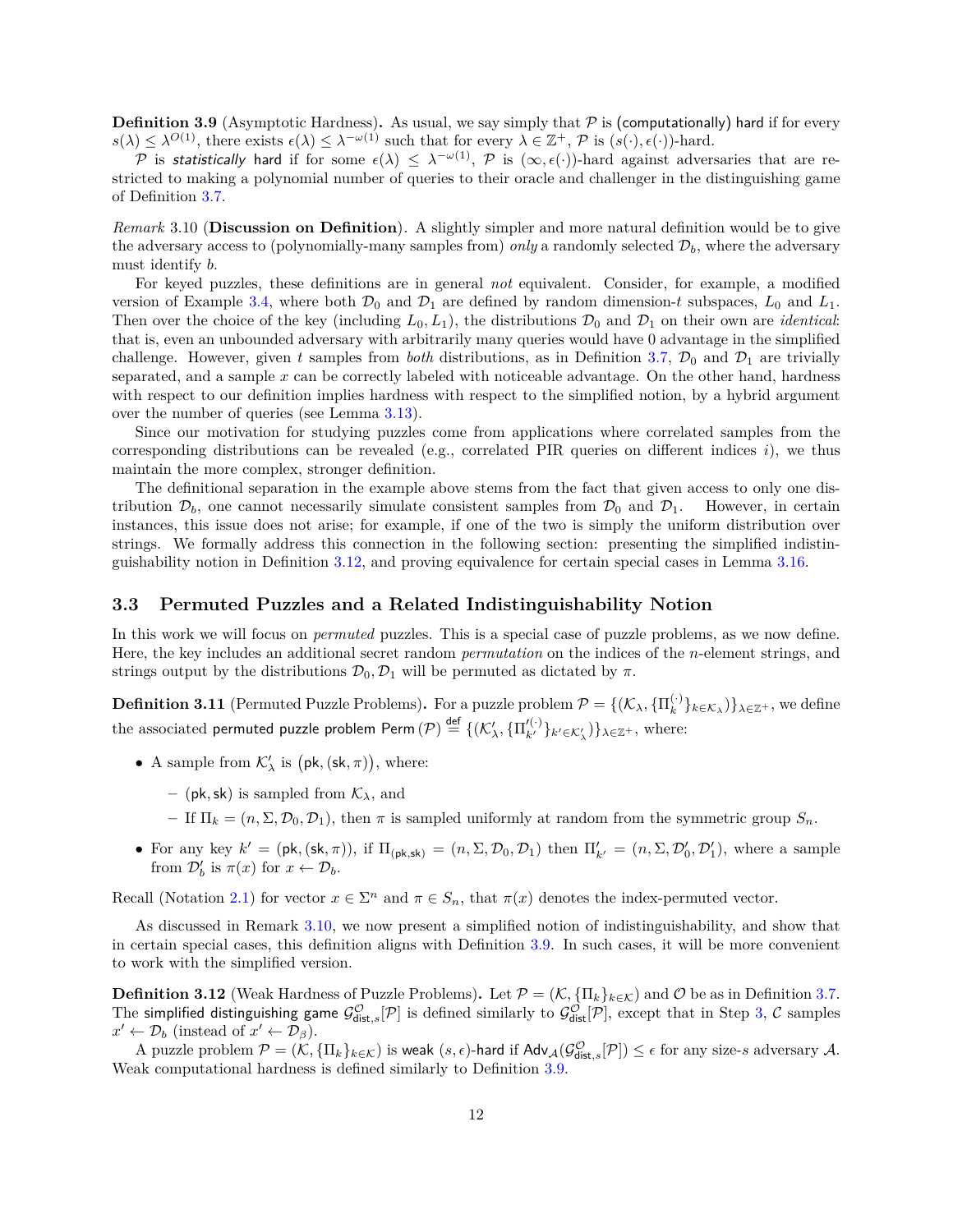Note that *weak* computational (statistical) hardness (with respect to Definition [3.12\)](#page-11-2) is implied by hardness with respect to Definition [3.7:](#page-10-1)

<span id="page-12-0"></span>**Lemma 3.13** (Standard  $\Rightarrow$  Weak). *Let*  $\mathcal{P} = \{(\mathcal{K}_{\lambda}, \{\Pi_k^{(\cdot)}\})\}$  $\{e^{(k)}\}_{k \in \mathcal{K}_{\lambda}}$   $\}$   $\lambda \in \mathbb{Z}^{+}$  *be a puzzle problem. If*  $P$  *is computationally (statistically, respectively) hard in the standard sense (Definition [3.9\)](#page-10-2) then it is weak computationally (statistically, respectively) hard (Definition [3.12\)](#page-11-2).*

*Proof.* Assume towards negation that  $\mathcal P$  is not weak computationally hard, and let  $\mathcal A = {\mathcal A}_{\lambda}$  be a (nonuniform) polynomial-time adversary that obtains a non-negligible distinguishing advantage  $\epsilon = \epsilon(\lambda)$  in the simplified distinguishing game of Definition [3.12.](#page-11-2) Let  $q$  denote a bound on the number of samples which A obtains from his challenger throughout the game. We define a sequence of hybrids  $\mathcal{H}_0, \ldots \mathcal{H}_q$  where  $\mathcal{H}_i$ consists of q samples, the first i ones sampled from  $\mathcal{D}_0$ , and the rest from  $\mathcal{D}_1$ . Notice that A has advantage  $\epsilon$  in distinguishing  $\mathcal{H}_0$  from  $\mathcal{H}_q$ , and so there exists some  $i^* \in [q]$  such that A distinguishes between  $\mathcal{H}_{i^*}$  and  $\mathcal{H}_{i^*-1}$  with non-negligible advantage  $\epsilon/q$ .

We now describe an adversary  $A'$  that obtains advantage  $\epsilon/q$  in the distinguishing game of Definition [3.7.](#page-10-1)  $\mathcal{A}'$  obtains a challenge sample x sampled from  $\mathcal{D}_b$  (where b is the challenge bit chosen by the challenger in the distinguishing game). A' then requests  $i^*$  samples from  $\mathcal{D}_0$  and  $q-i^*-1$  samples from  $\mathcal{D}_1$ , and obtains samples  $x_1, \ldots, x_{i^*}, x_{i^*+2}, \ldots, x_q$ . It then runs A on input  $x_1, \ldots, x_{i^*}, x, x_{i^*+2}, \ldots, x_q$ . Notice that if x is sampled from  $\mathcal{D}_0$  then A is run with a sample from  $\mathcal{H}_{i^*+1}$ , otherwise it is run with a sample from  $\mathcal{H}_{i^*}$ , so the distinguishing advantage of  $\mathcal{A}'$  is  $\epsilon/q$ , contradicting computational hardness.  $\Box$ 

The more interesting direction is that weak hardness implies (standard) hardness in the case that one of the two distributions  $\mathcal{D}_0$  or  $\mathcal{D}_1$  is efficiently sampleable and *permutation-invariant*, in the following sense.

**Definition 3.14** (Permutation-Invariant Distributions). Let  $n \in \mathbb{N}$ , let  $\Sigma$  be a non-empty set, and let  $\mathcal{D}$  be a distribution over  $\Sigma^n$ . For a permutation  $\pi \in S_n$ , let  $\mathcal{D}_{\pi}$  be the distribution induced by sampling  $x \leftarrow \mathcal{D}$ and outputting  $\pi(x)$ . We say that  $\mathcal D$  is permutation-invariant if for a uniformly random  $\pi \in S_n$ , the joint distribution  $\mathcal{D}_{\pi} \times \mathcal{D}_{\pi}$  is identical to  $\mathcal{D} \times \mathcal{D}_{\pi}$ .

*Remark* 3.15. One example of a permutation-invariant distribution  $D$  particularly useful in this work is the uniform distribution over  $\Sigma<sup>n</sup>$ .

<span id="page-12-1"></span>**Lemma 3.16** (In certain cases Weak  $\Rightarrow$  Standard). Let  $\mathcal{P} = \{(\mathcal{K}_{\lambda}, \{\Pi_k^{(\cdot)}\})\}$  $\{e_k^{(n)}\}_{k \in \mathcal{K}_{\lambda}}$ )} $\}_{\lambda \in \mathbb{Z}^+}$  *be a puzzle problem. If:*

- *The corresponding permuted puzzle* Perm  $(\mathcal{P})$  *is* weak *computationally hard (Definition [3.12\)](#page-11-2).*
- *For every*  $\lambda$ *, every*  $k = (\mathsf{pk}, \mathsf{sk}) \in \text{Supp}(\mathcal{K}_{\lambda})$ *, and every*  $\Pi_k = (n, \Sigma, \mathcal{D}_0, \mathcal{D}_1)$ *:* 
	- $\mathcal{D}_1$  *is permutation-invariant.*
	- $-$  *One can efficiently sample from*  $\mathcal{D}_1$  *without* sk.

*Then* Perm  $(\mathcal{P})$  *is computationally hard in the standard sense (Definition [3.9\)](#page-10-2).* 

*Proof.* Assume towards negation that Perm  $(\mathcal{P})$  is not computationally hard, and let  $\mathcal{A} = {\mathcal{A}_{\lambda}}$  be a (nonuniform) polynomial-time adversary that obtains a non-negligible distinguishing advantage in the distin-guishing game of Definition [3.7.](#page-10-1) Let  $\beta$  denote the bits which A sent to its challenger in Step [3](#page-10-3) of the game. We first show that without loss of generality,  $\hat{\beta} = \vec{0} \vec{1}$  or  $\vec{10}$  (i.e., all queries with  $\beta = 0$  are made first, and all queries with  $\beta = 1$  are made last, or vice-versa). Specifically, we show that the existence of A implies the existence of a (non-uniform) polynomial-time  $\mathcal{A}' = \{ \mathcal{A}'_{\lambda} \}$  which obtains the same distinguishing advantage, and whose queries are of this form.

 $\mathcal{A}'_{\lambda}$  interacts with its challenger C', and emulates the challenger C for  $\mathcal{A}_{\lambda}$ . Let  $T = T(\lambda)$  be a bound on the number of queries which  $A_\lambda$  makes (e.g., its runtime).  $A'_\lambda$  obtains a challenge x from  $\mathcal{C}'$ , which it forwards to  $A_\lambda$  as the challenge. Then,  $A'_\lambda$  makes T queries with  $\beta = 0$ , followed by T queries with  $\beta = 1$ . Let  $x'_1, \ldots, x'_{2T}$  denote the challenger answers to the queries. Then,  $\mathcal{A}'_\lambda$  enters Step [3](#page-10-3) of the distinguishing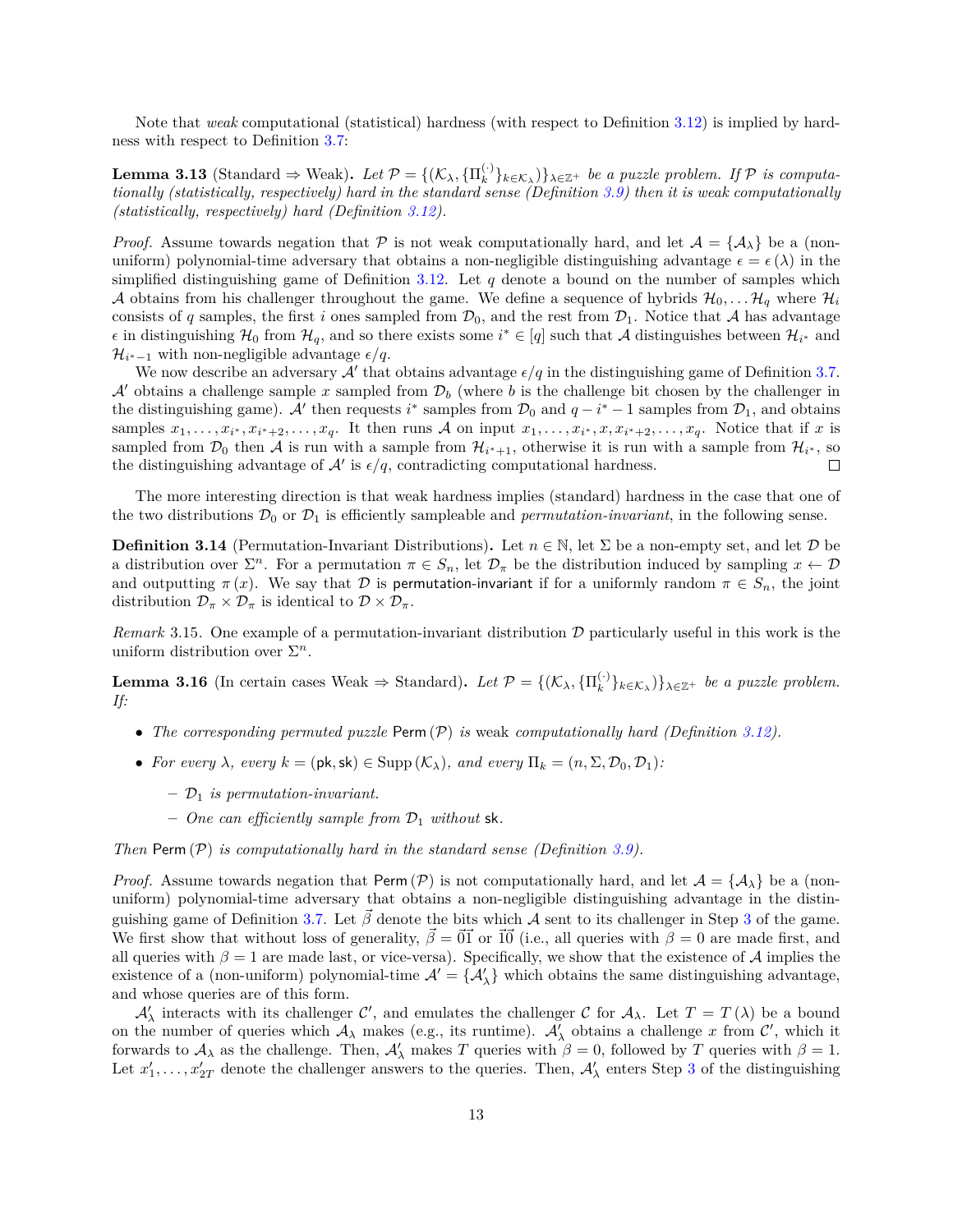game with  $A_\lambda$ , answering the *i*'th query with  $\beta = 0$  ( $\beta = 1$ , respectively) with  $x'_i$  ( $x'_{T+i}$ , respectively). When A makes a guess b',  $A'_\lambda$  outputs b' as its own guess. Then A' is polynomial-time and obtains the same advantage as  $A$ .

Consequently, we now assume that the queries of A are of the form  $\vec{\beta} = 0^k 1^l$  for some  $k = k(\lambda), l =$  $l(\lambda): \mathbb{N} \to \mathbb{N}$  (the case that  $\vec{\beta} = \vec{10}$  is symmetric). Let  $\mathsf{V}_{\lambda,b}$  denote the view of  $\mathcal{A}_{\lambda}$  in the distinguishing game with bit b. That is,  $\mathsf{V}_{\lambda,b} = (y^b, y'_1, \dots, y'_k, y''_1, \dots, y''_l)$  such that  $y^b = \pi_\lambda(x^b), y'_i = \pi_\lambda(x'_i), i = 1, \dots, k$ , and  $y''_i = \pi_\lambda(x''_i), i = 1, ..., l$ , where  $\pi_\lambda \leftarrow S_{n_\lambda}, x^b \leftarrow \mathcal{D}_{\lambda, b}, x'_1, ..., x'_k \leftarrow \mathcal{D}_{\lambda, 0},$  and  $x''_1, ..., x''_l \leftarrow \mathcal{D}_{\lambda, 1}$ . Let  $\mathcal{H}_{\lambda}$  denote the view of  $\mathcal{A}_{\lambda}$  when the challenge, and all query answers, are sampled from  $\mathcal{D}_{\lambda,1}$ . That is,  $\mathcal{H}_{\lambda} = (y, y'_1, \ldots, y'_{k+l})$  such that  $y = \pi_{\lambda}(x)$ , and  $y'_i = \pi_{\lambda}(x'_i)$ ,  $i = 1, \ldots, k+l$ , where  $\pi_{\lambda} \leftarrow S_{n_{\lambda}},$  $x, x'_1, \ldots, x'_{k+l} \leftarrow \mathcal{D}_{\lambda,1}$ . For  $b = 0,1$  let  $\mathsf{V}_b = {\mathsf{V}_{\lambda,b}}$ , and let  $\mathcal{H} = {\mathcal{H}_{\lambda}}$ . We use the weak computational indistinguishability of Perm  $(\mathcal{P})$ , and the properties of  $\mathcal{D}_{1,\lambda}$ , to show that  $\mathcal{H}$  is computationally close to both  $V_0$  and  $V_1$ .

H is computationally close to  $V_0$ . Assume towards negation that there exists a polynomial-sized family circuit  $\mathcal{A}^0 = {\{\mathcal{A}^0_\lambda\}}$  which obtains a non-negligible advantage  $\epsilon(\lambda)$  in distinguishing  $\mathcal H$  and  $V_0$ . We construct an efficient adversary  $\mathcal{A}' = {\mathcal{A}'_{\lambda}}$  which obtains advantage  $\epsilon(\lambda)$  in the weak security game.

 $\mathcal{A}'_{\lambda}$  requests  $k+1$  samples from its challenger, obtaining the answers  $y, y'_{1}, \ldots, y'_{k}$ . Then, it samples  $y''_1, \ldots, y''_l \leftarrow \mathcal{D}_{\lambda,1}$ , and runs  $\mathcal{A}^0_\lambda$  with  $(y, y'_1, \ldots, y'_k, y''_1, \ldots, y''_l)$ , outputting the guess which  $\mathcal{A}^0_\lambda$  makes. Then  $\mathcal{A}'$  is polynomial-time because one can efficiently sample from  $\mathcal{D}_{\lambda,1}$  without the secret key. Moreover, when  $b = 0$  in  $\mathcal{A}'$ 's simplified distinguishing game then  $\mathcal{A}^{0}$ 's input is distributed as in  $V_0$ , whereas when  $b = 1$  its input is distributed as in H. Indeed, the only difference between the input which  $\mathcal{A}'$  provides to  $\mathcal{A}^0$ , and  $\mathsf{V}_0, \mathcal{H}$ , is the samples  $y''_1, \ldots, y''_l$ , which are permuted in  $\mathsf{V}_0, \mathcal{H}$  but not in the input provided by  $\mathcal{A}'$ . However, since  $y, y'_1, \ldots, y'_k$  were generated using a random secret permutation  $\pi$ , then  $\mathcal{A}^0$ 's inputs from  $\mathcal{A}'$  are distributed identically to  $V_0(\mathcal{H})$ , respectively) when  $b = 0$  ( $b = 1$ , respectively) because  $\mathcal{D}$  is permutation-invariant.

 $\mathcal H$  is computationally close to  $V_1$ . The proof is similar to the previous case. Assume towards negation that there exists a polynomial-sized family circuit  $A^1 = \{A^1_\lambda\}$  which obtains a non-negligible advantage in distinguishing  $\mathcal{H}$  and  $V_1$ . We again construct an adversary  $\mathcal{A}' = {\mathcal{A}'_{\lambda}}$  breaking weak hardness.  $\mathcal{A}'_{\lambda}$  requests k samples from its challenger, obtaining the answers  $y'_1, \ldots, y'_k$ , and runs  $\mathcal{A}^1_\lambda$  with  $(y, y'_1, \ldots, y'_k, y''_1, \ldots, y''_l)$ , where  $y, y''_1, \ldots, y''_l \leftarrow \mathcal{D}_{\lambda,1}$ , and outputs  $\mathcal{A}^1_\lambda$ 's guess. Then similarly to the previous case,  $\mathcal{A}'$  is polynomialtime and obtains the same distinguishing advantage as  $\mathcal{A}^1$  because  $\mathcal{A}^1$ 's inputs from  $\mathcal{A}'$  are distributed identically to  $V_1$  (*H*, respectively) when  $b = 0$  ( $b = 1$ , respectively).  $\Box$ 

Finally, we show that the existence of hard permuted puzzles for which the original distributions  $\mathcal{D}_0, \mathcal{D}_1$ are *statistically far* implies the existence of OWFs. This follows from the fact that if  $P$  is not statistically hard, then  $\mathsf{Perm}(\mathcal{P})$  is not statistically hard either.

<span id="page-13-0"></span>**Lemma 3.17.** *If*  $P$  *is a puzzle problem that is not statistically hard, then*  $\text{Perm}(P)$  *is not statistically hard.* 

*Proof.* Let  $\mathcal{P} = \{(\mathcal{K}_{\lambda}, \{\Pi_k\}_{k \in \mathcal{K}_{\lambda}})\}_{\lambda \in \mathbb{Z}^+}$  be a given puzzle problem, with  $\Pi_k = (n_k, \Sigma_k, \mathcal{D}_{k,0}, \mathcal{D}_{k,1})$ . We first prove the following lemma.

**Lemma 3.18.** If  $P$  is not statistically hard, then there is some  $q(\lambda) \leq \lambda^{O(1)}$  and  $\epsilon(\lambda) \geq \lambda^{-\Omega(1)}$  such that  $for \; infinitely \; many \; \lambda \in \mathbb{Z}^+$ , the random variables  $M^{(0)}$  and  $M^{(1)}$ , sampled by the following process, are *statistically*  $\epsilon(\lambda)$ -far.

*1. Sample*  $K \leftarrow \mathcal{K}_{\lambda}$ .

2. For each 
$$
i \in [q(\lambda)]
$$
 and  $j \in \{0,1\}$ , independently sample  $m_{i,j}^{(0)} \leftarrow \mathcal{D}_{K,0}$  and  $m_{i,j}^{(1)} \leftarrow \mathcal{D}_{K,j}$ .

3. Output 
$$
M^{(b)} = (m_{i,j}^{(b)})_{i \in [q(\lambda)], j \in \{0,1\}}
$$
.

*Proof.* Since  $P$  is not statistically hard then there exists an adversary  $A'$  in the distinguishing game of Def-inition [3.7](#page-10-1) that makes a polynomial number  $q'$  of queries to its challenger, and obtains a non-negligible advantage  $2\epsilon'$  in distinguishing between  $\mathcal{D}_0, \mathcal{D}_1$ . In particular, if  $D_{b,k}$  denotes a random variable whose distribution is that of  $\mathcal{D}_b$  conditioned on key  $K = k$ , then by Markov's inequality for infinitely many  $\lambda \in \mathbb{Z}^+$ ,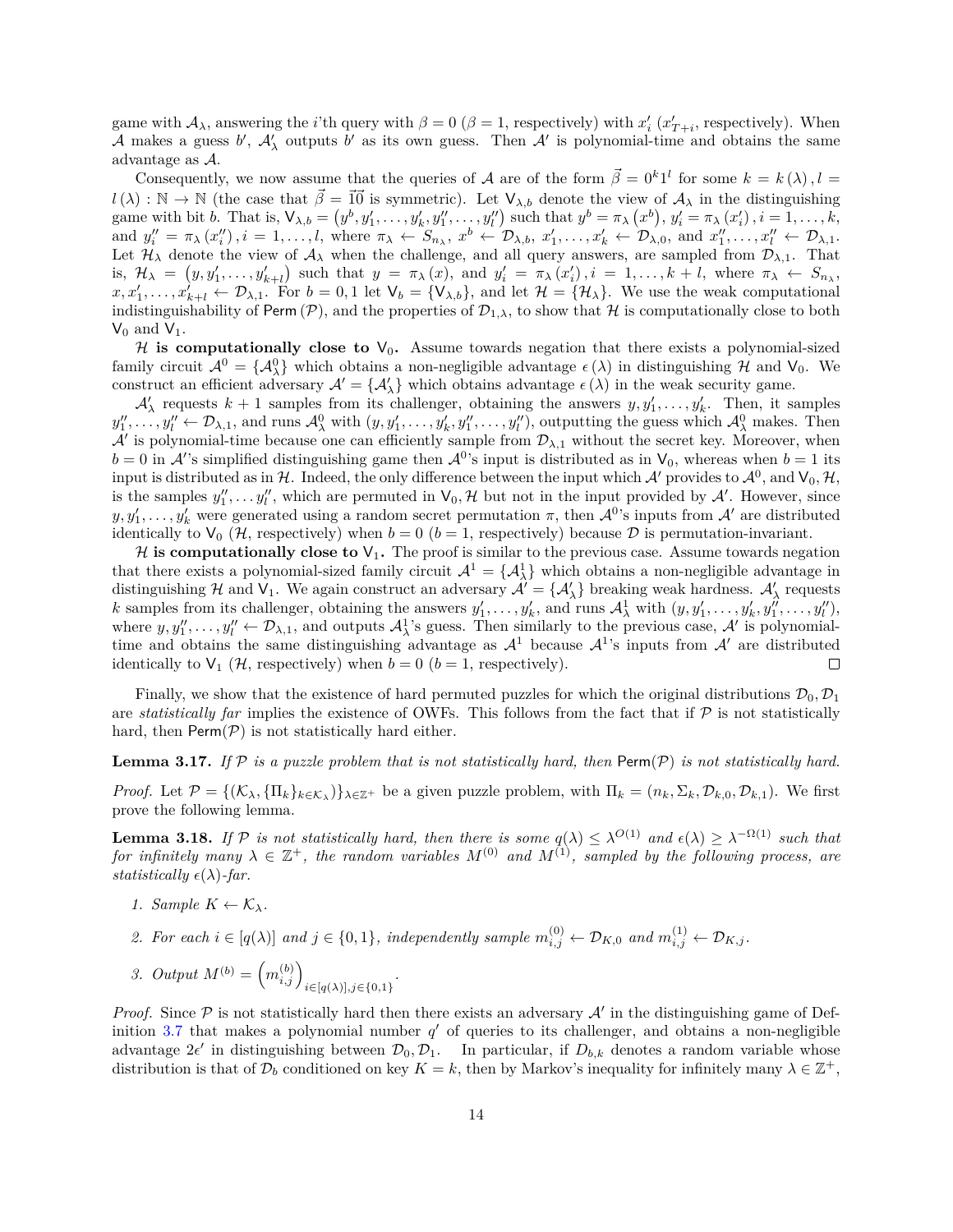with probability at least  $\epsilon'$  over the choice of  $K \leftarrow \mathcal{K}_{\lambda}$ ,  $\mathcal{A}'$  obtains advantage  $\epsilon'$  in the distinguishing game of Definition [3.7,](#page-10-1) conditioned on the chosen key being  $K$ . We say that  $K$  is good if it satisfies the above.

We set  $q = (q' + 1) \cdot \frac{4\lambda}{(\epsilon')^2}$  and  $\epsilon = \epsilon' - e^{-2\lambda} \cdot (1 + \epsilon')$ . We construct an adversary A against  $M^{(0)}, M^{(1)},$ which operates as follows. A obtains q pairs of samples of the form  $\left(m_{i,0}^{(b)}, m_{i,1}^{(b)}\right)$ , where  $m_{i,0}^{(b)} \in \mathcal{D}_{K,0}$  and  $m_{i,1}^{(b)} \in \mathcal{D}_{K,b}$  (for some key K). We divide these samples into two columns: a "left" column containing all samples of the form  $m_{i,0}^{(b)}$ , and a "right" column containing all samples of the form  $m_{i,1}^{(b)}$ . A divides its q pairs into subsets of  $q' + 1$  pairs, and emulates  $A' 4\lambda/(\epsilon')^2$  times as follows, using the *l*'th subset of samples in the  $l'$ th emulation. It picks a random bit  $b_l \leftarrow \{0, 1\}$ , if  $b_l = 0$   $(b_l = 1)$  then it gives the first sample from the left (right) column to  $\mathcal{A}'$  as the challenge sample. Then, it answers  $\mathcal{A}$ 's queries to  $\mathcal{D}_0, \mathcal{D}_1$  using the first unused sample from the left and right columns, respectively, and records  $\mathcal{A}$ 's guess for  $b_l$ . For each iteration l, let  $X_l$  be indicator of the event that  $\mathcal{A}'$  guessed  $b_l$  correctly, and let  $X = \frac{(\epsilon')^2}{4\lambda}$  $\frac{\epsilon'}{4\lambda} \sum_l X_l$ . If  $X \geq 1/2 + \epsilon'/2$  then A guesses that  $b = 1$ , otherwise it guesses that  $b = 0$ .

We now analyze the distinguishing advantage of A, conditioned on the key K. Notice first that if  $b = 0$ then the left and right columns are identically distributed (they are distributed according to  $\mathcal{D}_{0,K}$ ) and so A' obtains no distinguishing advantage, i.e.,  $E[X_l] = E[X] = 1/2$ , so by Hoeffding's inequality,

$$
\Pr\left[X \ge 1/2 + \epsilon'/2\right] \le e^{-2(\epsilon'/2)^2 \cdot \frac{4\lambda}{(\epsilon')^2}} = e^{-2\lambda}.
$$

On the other hand, if  $b = 1$  then conditioned on the key K being good, each iteration exactly emulates the distinguishing game for  $\mathcal{A}'$ , and so if K is good then  $E[X_l] \geq 1/2 + \epsilon'$  so  $E[X] \geq 1/2 + \epsilon'$ . Therefore, by Hoeffding's inequality:

$$
\Pr\left[X < 1/2 + \epsilon'/2\right] \le \Pr\left[X \le (1/2 + \epsilon') - \epsilon'/2\right] \le e^{-2(\epsilon'/2)^2 \cdot \frac{4\lambda}{(\epsilon')^2}} = e^{-2\lambda}.
$$

Thus,  $A$ 's distinguishing advantage is:

$$
\left| \Pr_{K} \left[ A \left( M_{K}^{(1)} \right) = 1 \right] - \Pr_{K} \left[ A \left( M_{K}^{(0)} \right) = 1 \right] \right|
$$
  
\n
$$
\geq \left| \Pr_{K} \left[ A \left( M_{K}^{(1)} \right) = 1 \right] K \text{ is good} \right| \cdot \Pr_{K} \left[ K \text{ is good} \right] + \Pr_{K} \left[ A \left( M_{K}^{(1)} \right) = 1 \right] K \text{ is bad} \right] \cdot \Pr_{K} \left[ K \text{ is bad} \right] - \Pr_{K} \left[ A \left( M_{K}^{(0)} \right) = 1 \right] \right|
$$
  
\n
$$
\geq \left| \epsilon' \cdot (1 - e^{-2\lambda}) + 0 - e^{-2\lambda} \right| \geq \epsilon' - e^{-2\lambda} \cdot (1 + \epsilon').
$$

In particular, if we denote by  $M_k^{(b)}$  $\mathbf{R}_{k}^{(b)}$  a random variable whose distribution is that of  $M^{(b)}$  conditioned on  $K = k$ , then there is a statistical distinguishing algorithm A such that for infinitely many  $\lambda \in \mathbb{Z}^+$  and with probability at least  $\epsilon(\lambda)/2$  over the choice of  $K \leftarrow \mathcal{K}_{\lambda}$ , we have

$$
\left| \Pr \left[ \mathcal{A}(M_K^{(0)}) = 1 \right] - \Pr \left[ \mathcal{A}(M_K^{(1)}) = 1 \right] \right| \ge \frac{\epsilon(\lambda)}{2}.
$$

(This follows from Markov's inequality.)

Next, we define random variables  $\tilde{M}^{(0)}$  and  $\tilde{M}^{(1)}$ , sampled by the following process. Let  $N: \mathbb{Z}^+ \to \mathbb{Z}^+$  be a polynomially bounded function such that for every  $k \in \mathcal{K}_{\lambda}$  it holds that  $n_k \leq N(\lambda)$ . Let  $\tilde{q}(\lambda) = 3q(\lambda) \cdot \frac{N(\lambda)^2}{\epsilon(\lambda)^2}$  $\frac{\sigma(\lambda)}{\epsilon(\lambda)^2}$ .

- 1. Sample  $K \leftarrow \mathcal{K}_{\lambda}$  and  $\pi \leftarrow S_{n_K}$ .
- 2. For each  $i \in [\tilde{q}(\lambda)]$  and  $j \in \{0,1\}$ , independently sample  $m_{i,j}^{(0)} \leftarrow \mathcal{D}_{K,0}$  and  $m_{i,j}^{(1)} \leftarrow \mathcal{D}_{K,j}$ . Define  $\tilde{m}_{i,j}^{(b)} = \pi \left( m_{i,j}^{(b)} \right)$ .
- 3. Output  $\tilde{M}^{(b)} = (\tilde{m}_{i,j}^{(b)})_{i \in [\tilde{q}(\lambda)], j \in \{0,1\}}$ .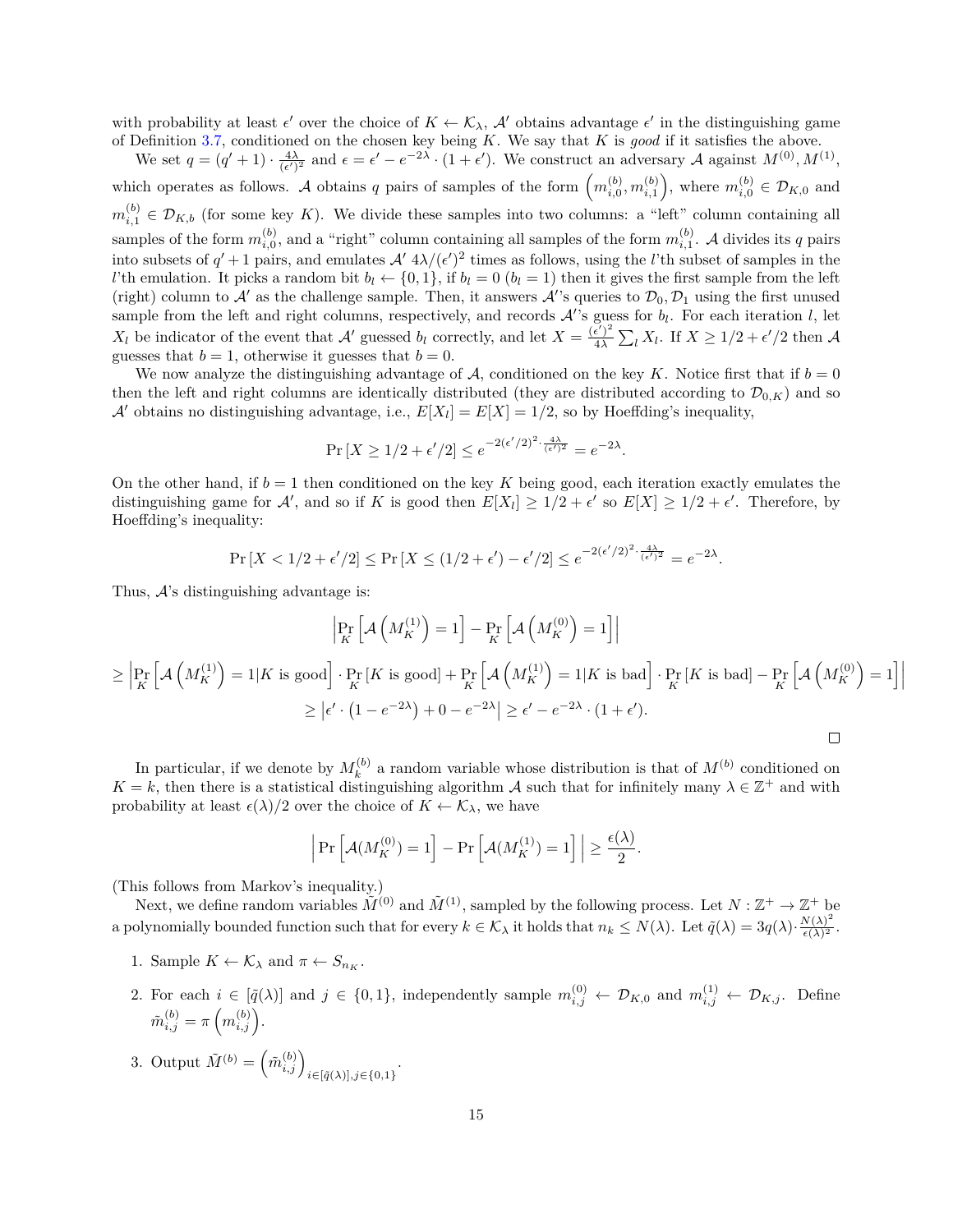To complete the proof, we show that  $\tilde{M}^{(0)}$  and  $\tilde{M}^{(1)}$  are statistically distinguishable, and use this to show that  $\mathsf{Perm}(\mathcal{P})$  is not statistically hard.

### **Lemma 3.19.**  $\tilde{M}^{(0)}$  and  $\tilde{M}^{(1)}$  are statistically distinguishable.

*Proof.* Let A be a distinguisher for  $M^{(0)}$  vs.  $M^{(1)}$ , and recall that A makes at most q queries. That is, suppose that for infinitely many  $\lambda \in \mathbb{Z}^+$ ,  $\left| \Pr[\mathcal{A}(M^{(1)}) = 1] - \Pr[\mathcal{A}(M^{(0)}) = 1] \right| \ge \epsilon(\lambda)$ . To show that  $\tilde{M}^{(0)}$ and  $\tilde{M}^{(1)}$  are statistically distinguishable, we show how they can be mapped to  $\frac{N(\lambda)^2}{4\epsilon(\lambda)^2}$  $\frac{N(\lambda)^2}{4\epsilon(\lambda)^2}$  independent samples that are (depending on whether we started with  $\tilde{M}^{(0)}$  or  $\tilde{M}^{(1)}$ ) either statistically indistinguishable or (with non-negligible probability) distinguishable by  $\mathcal{A} \circ \pi$  for a suitable permutation  $\pi$ . Thus  $\tilde{M}^{(0)}$  and  $\tilde{M}^{(1)}$  can be statistically distinguished by trying all permutations  $\pi$ , and checking whether any  $\mathcal{A} \circ \pi$  distinguishes these samples (correctness of this distinguisher is proven with Hoeffding's bound and a union bound over all possible  $N(\lambda)!$  permutations).

More specifically, we interpret the samples from  $\tilde{M}^{(b)}$  as consisting of left and right columns (for  $j=0$ and  $j = 1$ , resp.), containing lists of samples from  $\mathcal{D}_{K,0}$  and  $\mathcal{D}_{K,b}$  (resp.) for some key K, permuted according to the same permutation  $\pi'$ . The idea is to divide these lists into subsets of size 3q, and use these subsets to construct "tests" for  $\mathcal A$ . Each such "test" will contain, in its left column, the first 2q samples from the left column, and the right column will consist of the remaining  $q$  samples from the left column, concatenated with the first q samples from the right column. Notice that if  $b = 0$  then the two columns are identically distributed, otherwise these are samples according to  $M^{(0)}$  and  $M^{(1)}$ , respectively, permuted according to  $\pi'$ . Therefore,  $\mathcal{A} \circ (\pi')^{-1}$  can distinguish between these distributions. The idea is to run  $\mathcal{A} \circ (\pi')^{-1}$  with each of these "tests" and check whether it distinguishes (we need multiple tests to use Chernoff's bound). Of course,  $\pi'$  is unknown, so instead we run  $\mathcal A$  with *all possible permutations* and check whether there *exists some permutation* for which it distinguishes. This will be the case for  $(\pi')^{-1}$  in case  $b = 1$ , but no such permutation exists when  $b = 0$ . We proceed to formalize this argument.

The key is how to map  $\tilde{M}^{(0)}$  and  $\tilde{M}^{(1)}$  to such samples, that (depending on b) are either statistically indistinguishable or (with non-negligible probability) distinguishable by  $\mathcal{A} \circ \pi$  for some  $\pi$ . As before, let  $\tilde{M}_k^{(b)}$  $\tilde{M}^{(b)}$  denote a random variable distributed like  $\tilde{M}^{(b)}$  conditioned on  $K = k$ . We define a function  $\phi$  such that:

- For any  $k \in \mathcal{K}_{\lambda}$  and any  $\pi \in S_{n_k}$ ,  $\phi\left(\pi, \tilde{M}_k^{(0)}\right)$  $\binom{10}{k}$  is  $N(\lambda)^2/4\epsilon(\lambda)^2$  independent pairs of i.i.d. random variables.
- With probability at least  $\epsilon(\lambda)/2$  over a choice of  $K \leftarrow \mathcal{K}_{\lambda}$ , there exists  $\pi \in S_{n_K}$  such that  $\phi\left(\pi, \tilde{M}_k^{(1)}\right)$  $\binom{(1)}{k}$ is  $N(\lambda)^2/4\epsilon(\lambda)^2$  independent samples that are  $\epsilon(\lambda)/2$ -distinguishable by A.

**Sketch of**  $\phi$ **. When the input to**  $\phi$  **is**  $\tilde{M}_k^{(b)}$  $\tilde{q}^{(0)}_{k}$ , regardless of whether b is 0 or 1,  $\phi$  has access to  $\tilde{q}(\lambda)$  independent samples that are distributed like (permuted) samples from  $\mathcal{D}_{k,0}$  (specifically the entries  $\tilde{m}_{i,0}^{(b)}$  for  $i \in [\tilde{q}(\lambda)]$ ).  $\phi$  also has access to  $\tilde{q}(\lambda)$  independent (permuted) samples from  $\mathcal{D}_{k,b}$  (specifically the entries  $\tilde{m}_{i,1}^{(b)}$ ). So, let the *i*<sup>th</sup> output of  $\phi(\pi, \tilde{M}^{(b)})$  be

$$
\left( \begin{bmatrix} \pi(\tilde{m}_{(4i)q(\lambda),0}^{(b)}) & \pi(\tilde{m}_{(4i+1)q(\lambda),0}^{(b)}) \\ \vdots & \vdots \\ \pi(\tilde{m}_{(4i+1)q(\lambda)-1,0}^{(b)}) & \pi(\tilde{m}_{(4i+2)q(\lambda)-1,0}^{(b)}) \end{bmatrix}, \begin{bmatrix} \pi(\tilde{m}_{(4i+2)q(\lambda),0}^{(b)}) & \pi(\tilde{m}_{(4i+3)q(\lambda),1}^{(b)}) \\ \vdots & \vdots \\ \pi(\tilde{m}_{(4i+3)q(\lambda)-1,0}^{(b)}) & \pi(\tilde{m}_{(4i+4)q(\lambda)-1,1}^{(b)}) \end{bmatrix} \right)
$$

If  $b = 0$ , this will be a pair of i.i.d. random variables, whereas if  $b = 1$  this pair of random variables will be distinguishable by A (for the right choice of  $\pi$ ).  $\Box$ 

This completes the proof of Lemma [3.17.](#page-13-0)

 $\Box$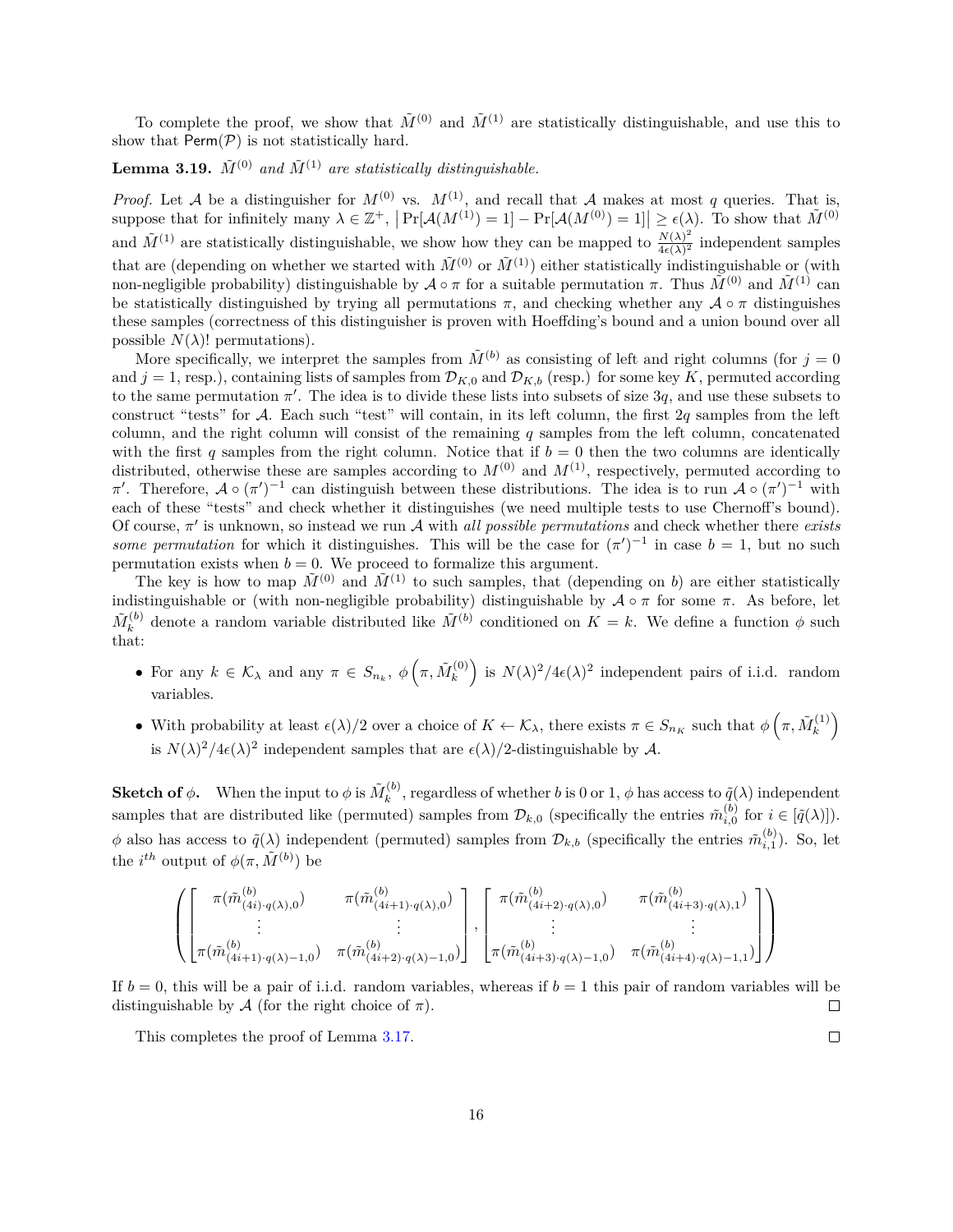**Lemma 3.20.** If  $P$  is a puzzle problem that is not statistically hard, but  $\text{Perm}(P)$  is computationally hard, *then there exists a one-way function.*

*Proof.* By a result of [\[Gol90\]](#page-34-14), it suffices to prove that there exist a pair of distribution ensembles that are efficiently sampleable, statistically far, and computationally indistinguishable. By Lemma [3.17,](#page-13-0) the pair  $\tilde{M}^{(0)}$  and  $\tilde{M}^{(1)}$  as defined in the proof of Lemma [3.17](#page-13-0) are efficiently sampleable and statistically far. We now use the fact that  $\text{Perm}(\mathcal{P})$  is computationally hard to prove that they are computationally indistinguishable.

Assume towards negation that  $\tilde{M}^{(0)}$  and  $\tilde{M}^{(1)}$  are computationally distinguishable by an efficient adversary  $\tilde{\mathcal{A}}$  that obtains a non-negligible distinguishing advantage  $\tilde{\epsilon}$ . We construct an efficient adversary  $\mathcal{A}$  that obtains advantage  $\epsilon = \tilde{\epsilon}/\tilde{q}$  in the distinguishing game of Definition [3.7,](#page-10-1) in contradiction to Perm(P) being computationally hard. We use a hybrid argument, defining, for  $0 \leq i \leq \tilde{q}$ , a hybrid  $\mathcal{H}_i$  which contains the first *i* samples from  $\tilde{M}^{(0)}$  and the rest of the samples are from  $\tilde{M}^{(1)}$ . Then

$$
\tilde{\epsilon} \le \left| \Pr\left[ \tilde{\mathcal{A}}\left( \tilde{M}^{(0)} \right) = 1 \right] - \Pr\left[ \tilde{\mathcal{A}}\left( \tilde{M}^{(0)} \right) = 1 \right] \right| = \left| \sum_{i=1}^{\tilde{q}} \left( \Pr\left[ \tilde{\mathcal{A}}\left( \mathcal{H}_i \right) = 1 \right] - \Pr\left[ \tilde{\mathcal{A}}\left( \mathcal{H}_{i-1} \right) = 1 \right] \right) \right|
$$

A picks a random  $i \in [\tilde{q}]$ , and asks for i samples from  $\mathcal{D}_0$  and  $\tilde{q} - i - 1$  samples from  $\mathcal{D}_1$ . It uses the samples from  $\mathcal{D}_0$  as the first *i* samples, the samples from  $\mathcal{D}_1$  as the last  $\tilde{q}-i-1$  samples, and its challenge sample as the sample  $i+1$ . Then, it runs  $\mathcal A$  on the resultant list of samples and outputs whatever  $\mathcal A$  outputs. Notice that if the challenge bit in  $\mathcal{A}$ 's distinguishing game is  $b = 0$  ( $b = 1$ , resp.) then  $\tilde{\mathcal{A}}$  is emulated with input  $\mathcal{H}_{i+1}$  ( $\mathcal{H}_i$ , resp.). Therefore,  $\mathcal{A}$ 's distinguishing advantage is:

$$
\left|\frac{1}{\tilde{q}}\sum_{i=1}^{\tilde{q}}\left(\Pr\left[\tilde{\mathcal{A}}\left(\mathcal{H}_{i}\right)=1\right]-\Pr\left[\tilde{\mathcal{A}}\left(\mathcal{H}_{i-1}\right)=1\right]\right)\right| \geq \frac{\tilde{\epsilon}}{\tilde{q}}.
$$

# <span id="page-16-0"></span>**4 Hard Permuted Puzzles in the Random Oracle Model**

We show that there exist computationally hard permuted puzzles in the random oracle model. We first formally define the notion of a random oracle.

**Definition 4.1** (Random Oracle)**.** We use the term random oracle to refer to the uniform distribution on functions mapping  $\{0,1\}^* \to \{0,1\}.$ 

<span id="page-16-2"></span>**Construction 4.2** (Permuted puzzles in the ROM)**.** *Let be a random oracle. For a security parameter*  $\lambda$ , we interpret H as a function  $H_{\lambda}: \{0,1\}^{m_{\lambda}+\lambda} \to \{0,1\}^{m_{\lambda}}$  for  $m_{\lambda} = 2(\lambda+1) \log \lambda$  (also see Remark [3.2\)](#page-9-5). *We define a puzzle problem*  $\mathcal{P} = \{(\mathcal{K}_{\lambda}, \{\Pi_k\}_{k \in \mathcal{K}_{\lambda}})\}\$  by the following KeyGen *and* Samp *algorithms:* 

• KeyGen  $(1^{\lambda})$  *outputs*  $1^{\lambda}$  *as the public key (the secret key is empty).*<sup>[3](#page-16-1)</sup>

We note that for any  $\lambda$ , the corresponding string distinguishing problem  $\Pi_{\lambda} = (n, \Sigma, \mathcal{D}_0^{(\cdot)}, \mathcal{D}_1^{(\cdot)})$  has  $n = \lambda + 2$  and  $\Sigma = \{0, 1\}^{m_{\lambda}} \times \{ \text{INPUT}, \text{OUTPUT}, \text{SEED} \}.$ 

- Samp  $(k, b)$  *where*  $k = 1^{\lambda}$  *outputs a sample from*  $\mathcal{D}_{\lambda, b}^{H_{\lambda}}$  *for*  $H_{\lambda} : \{0, 1\}^{m_{\lambda} + \lambda} \to \{0, 1\}^{m_{\lambda}}$  *as defined above,* where  $\mathcal{D}_{\lambda,b}^{H_{\lambda}}$  is defined as follows.
	- $-$  *A sample from*  $\mathcal{D}_{\lambda,0}^{H_{\lambda}}$  *is of the form*  $(\sigma_1,\ldots,\sigma_{\lambda+2})$ *, where:* 
		- \* *For*  $i \in [\lambda]$ ,  $\sigma_i = (s_i, \text{SEED})$  *for uniformly random and independent*  $s_1, \ldots, s_\lambda$  *in*  $\{0,1\}^{m_\lambda}$ *.*
		- \*  $\sigma_{\lambda+1} = (x_0, \text{INPUT})$ , where  $x_0$  *is uniformly random in*  $\{0, 1\}^{m_{\lambda}}$ .

 $\Box$ 

<span id="page-16-1"></span><sup>3</sup>We note that in this permuted puzzle construction the key generation stage is obsolete.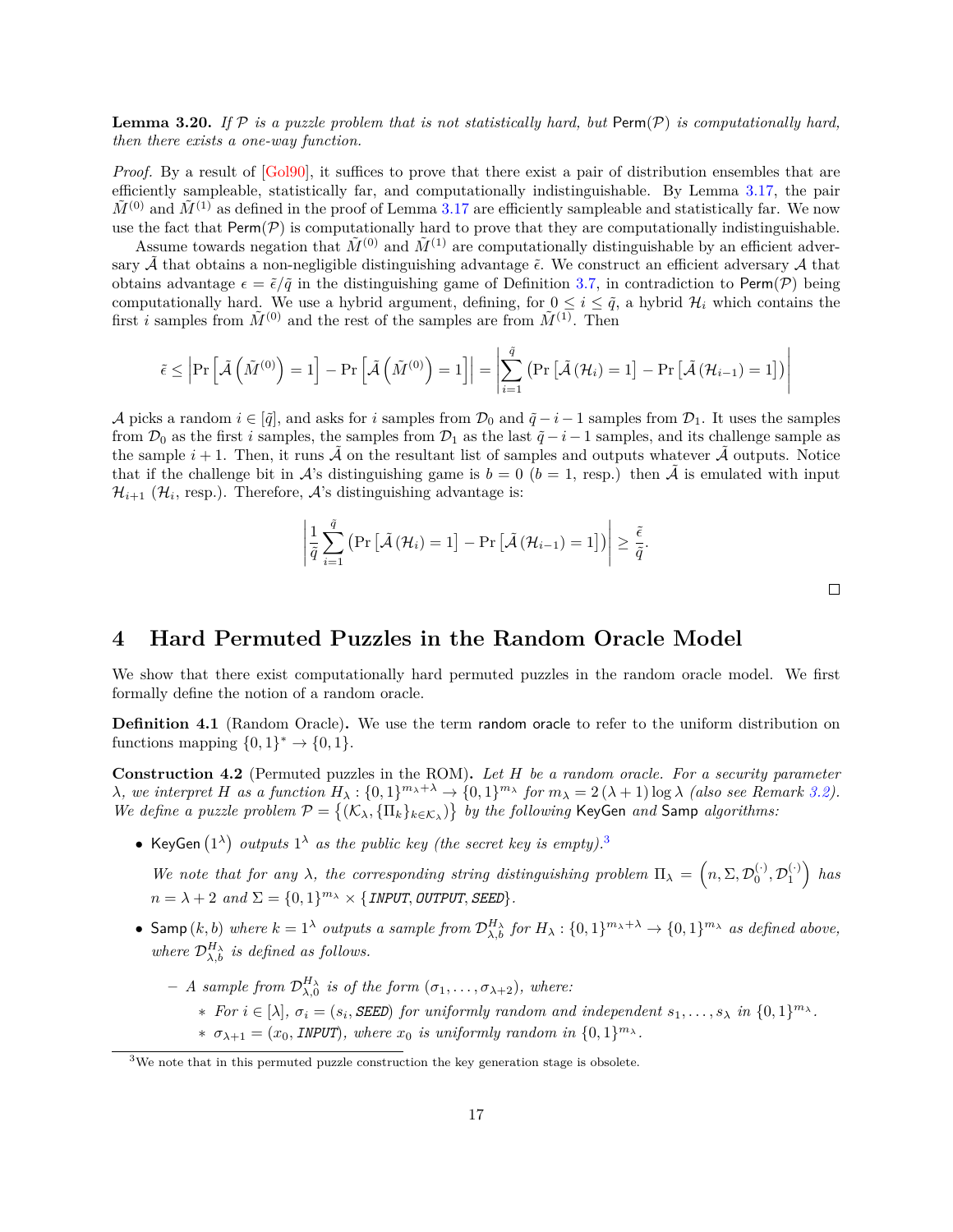- $\sigma_{\lambda+2} = (x_{\lambda}, \text{OUTPUT})$ , where for each  $i \in [\lambda], x_i = H_{\lambda}(s'_i, x_{i-1}),$  where  $s'_i$  is the length- $\lambda$  prefix *of . (That is, the random oracle uses length- seeds, and the rest of the bits in the seed are ignored.)*
- $-\mathcal{D}_{\lambda,1}^{H_\lambda}$  is defined identically to  $\mathcal{D}_{\lambda,0}^{H_\lambda}$ , except that  $x_\lambda$  is uniformly random in  $\{0,1\}^{m_\lambda}$ , independent *of*  $x_0$ *,*  $H_\lambda$ *,* and  $s_1$ *, ...,*  $s_\lambda$ *.*

<span id="page-17-0"></span>**Proposition 4.3.** The puzzle problem  $P$  of Construction [4.2](#page-16-2) is computationally easy, and the corresponding  $permuted$   $puzzle$   $problem$   $Perm(P)$   $is$   $statistically$   $hard,$   $with$   $respect$   $a$   $random$   $oracle.$ 

We note that  $P$  is computationally easy in an extremely strong sense: a polynomial-sized adversary can obtain advantage  $1 - \text{negl}(\lambda)$  in the distinguishing game.

Before proving Proposition [4.3,](#page-17-0) we first set some notation. For a permutation  $\pi \in S_n$ , we define the permutation  $\pi'$  which, informally, is the permutation over the seeds which is induced by  $\pi$ . That is:

- For  $i \in [\lambda]$ , if  $\pi(\sigma_i) = \sigma_j$  for  $j \in [\lambda]$  then  $\pi'(\sigma_i) = \pi(\sigma_i)$ .
- For  $i \in [\lambda]$ , if  $\pi(\sigma_i) = \sigma_j$  for  $j \in {\{\lambda + 1, \lambda + 2\}}$ , and  $\pi(\sigma_j) = \sigma_l$  for  $l \notin {\{\lambda + 1, \lambda + 2\}}$ , then  $\pi'(\sigma_i) =$  $\pi\left(\pi\left(\sigma_i\right)\right) = \sigma_l.$
- For  $i \in [\lambda]$ , if  $\pi(\sigma_i) = \sigma_j$  for  $j \in {\{\lambda + 1, \lambda + 2\}}$ , and  $\pi(\sigma_j) = \sigma_l$  for  $l \in {\{\lambda + 1, \lambda + 2\}}$ , then  $\pi'(\sigma_i) =$  $\pi (\pi (\pi (\sigma_i))) = \pi (\sigma_l).$

Next, we define the notion of a "permutation tree". Intuitively, the root node is labeled by the input  $x_0$ . Edge labels on a path from  $x_0$  correspond to a partial permutation on the indices of the seeds for the random oracle. Node labels correspond to the output of the random oracle when recursively applied to  $x_0$ , with the seeds permuted according to the edge labels on the path.

**Definition** 4.4 (Permutation tree). For an oracle H, and a sample  $((s_1, \text{SEED}), ..., (s_\lambda, \text{SEED}), (x_0, \text{INDUT}), (x_\lambda, \text{OUTPUT}))$  from  $\mathcal{D}_{\lambda,0}^H$ , we define a tree  $\mathsf{T}_{x_0,H}$  of depth  $\lambda$ with  $\lambda$ ! leaves as follows. The tree is leveled from level 0 (the leaves) to level  $\lambda$  (the root). For every  $1 \leq l \leq \lambda$ , each node in level l has l edges leaving it. The edges are labeled recursively as follows:

- ∙ The edges leaving the root are labeled from left to right by 1*,* 2*, . . . ,* . (We note that the edges are directed from level  $i$  to level  $i-1$ . If an edge is directed from a node  $v$  in level  $i$  to a node  $u$  in level  $i - 1$ , then we say that v is u's parent.)
- For a node v in level  $1 \leq l \leq \lambda$ , let  $L_v$  denote the labels of the edges on the path from the root to v. Then the edges leaving v are labeled by the labels in  $[\lambda] \setminus L_v$ , in increasing order from left to right.

The nodes of the tree are likewise labeled recursively, as follows:

- The label of the root is  $x_0$ .
- For every level  $0 \leq l \leq \lambda$ , the label of a node v in level l is computed as follows. Let z denote the label of v's parent in level  $l + 1$ , and let i denote the label of the edge leading from v's parent to v. Then v's label is set to  $H(s'_i, z)$ , where  $s'_i$  is the length- $\lambda$  prefix of  $s_i$ .

For a  $k \leq \lambda$ , a path  $P = (e_1, e_2, \ldots, e_k)$  is defined by the edge labels  $e_1, \ldots, e_k$ . It follows the edge labeled  $e_1$  from the root to a node  $v_1$  in level  $\lambda-1$ , then follows the edge labeled  $e_2$  from  $v_1$  to a node  $v_2$  in level  $\lambda-2$ and so on, until it follows the edge labeled  $e_k$  to a node in level  $\lambda - k$ . Let  $\pi \in S_n$  denote the permutation chosen as part of the secret key in the permuted puzzle, then we call the path  $(\pi'(1), \pi'(2), \ldots, \pi'(\lambda))$  the special path, and we call the leaf *ℓ* at the end of the special path the special leaf.

We first consider an A that receives a *single* sample from  $\mathcal{D}_{\lambda,0}^{H_\lambda}$ . Let Q denote the set of queries which A makes to  $H_{\lambda}$ , where a query  $q \in \mathcal{Q}$  is of the form  $q = (i, v)$  and denotes that A queried  $H_{\lambda}$  on v with seed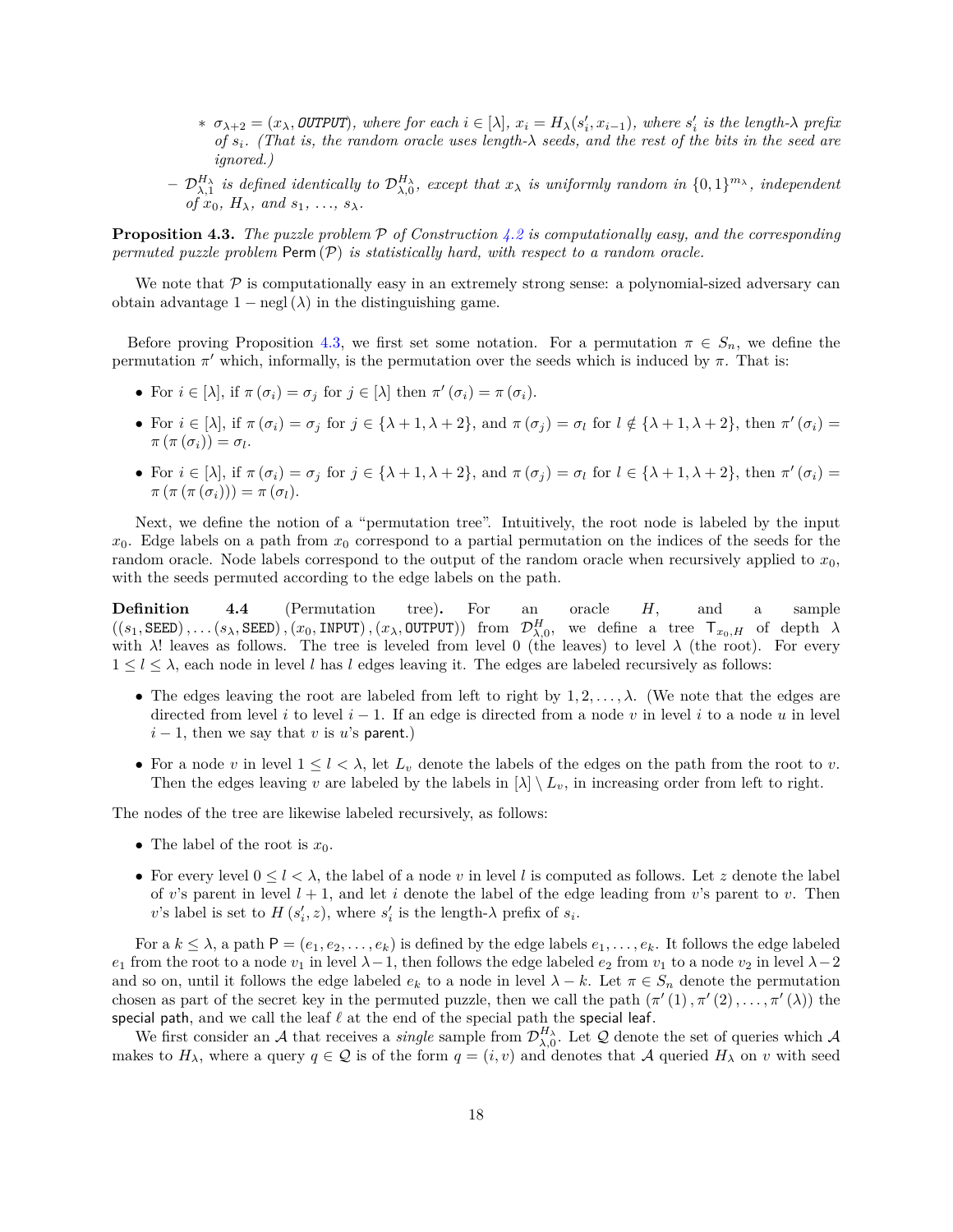$s'_i$ <sup>[4](#page-18-0)</sup> Let  $\mathcal{Q}_t$  denote the restriction of  $\mathcal Q$  to the first t queries which A makes. For a path  $(e_1,\ldots,e_k)$  in the tree, where  $v_0, v_1, \ldots, v_k$  are the nodes on the path (in particular,  $v_0$  is the root), and  $y_0 = x_0, y_1, \ldots, y_k$ are the corresponding node labels, we say that  $v_k$  is *reachable* if for every  $1 \leq i \leq k$ ,  $(e_i, y_{i-1}) \in \mathcal{Q}$ . We use Labels  $(T_{x_0,H}, \mathcal{Q})$  to denote the set of labels of reachable nodes in  $T_{x_0,H}$ .

We define the following events.

- 1. Collide: this event happens if there exist two nodes  $v, v'$  in the tree  $\mathsf{T}_{x_0, H_\lambda}$  that have the same label.
- 2. PrevQ**:** this event occurs when the adversary queries the oracle about a node label of an unreachable node. Formally, PrevQ is the event that there exists a node v in the tree  $T_{x_0,H_1}$  with label y such that v is not reachable but  $(i, y) \in \mathcal{Q}$  for some  $i \in [\lambda]$ .
- 3. Reach**:** this is the event that the special leaf is reachable at the end of the distinguishing game of Definition [3.7.](#page-10-1)

We will prove Proposition [4.3](#page-17-0) in four steps. First, we bound the probability that events Collide*,* PrevQ occur. Then, we show that if  $A$  has a non-negligible advantage in the distinguishing game of Definition [3.7](#page-10-1) then Reach happens with non-negligible probability. Third, we derive a contradiction by showing that conditioned on  $\neg$ Collide and  $\neg$ PrevQ, Reach can only occur with negligible probability, since if it occurs then the adversary can guess a uniformly random permutation. In the final step, we generalize the argument to hold even when the adversary receives multiple samples.

**Analysis of events Collide, PrevQ.** We show that for our choice of  $m_{\lambda}$ , each of the events Collide, and PrevQ| $\neg$ Collide, happen only with negl( $\lambda$ ) probability, where in the following the probability is over the choice of  $H_{\lambda}$  and the randomness of A.

#### <span id="page-18-1"></span>**Lemma 4.5.** Pr [Collide]  $=$  negl ( $\lambda$ ).

We prove the lemma by bounding, using induction, the collision probability of nodes in different levels of the tree. The inductive argument allows us to argue about the collision probability of two intermediate nodes  $v, v'$ , since by the induction hypothesis we can bound the probability that the labels of their parent nodes collide. We note that such label collisions in parent nodes are the reason the lemma does not follow directly by a standard union bound over all nodes.

*Proof of Lemma [4.5.](#page-18-1)* First, notice that it suffices to prove the lemma conditioned on the event  $\mathcal E$  that there are no seed collisions, because  $Pr[\neg \mathcal{E}] = Pr[\exists i \neq i', s'_{i} = s'_{i'}] \leq \lambda^2 \cdot 2^{-\lambda} = negl(\lambda)$ .

For a distance  $0 \le d \le \lambda$  from the root, let  $k_d$  denote the number of nodes in levels  $\lambda, \lambda - 1, \ldots, \lambda - d$  of the tree. Let  $\mathcal{E}_d$  denote the event that the label of some node in one of the levels  $\lambda, \lambda - 1, \ldots, \lambda - d$  collides with the label of some other node in the tree  $\mathsf{T}_{x_0,H_\lambda}$ . We prove by induction on d that  $\Pr[\mathcal{E}_d] \leq k_d \cdot 2\lambda! \cdot 2^{-m_\lambda}$ . The lemma then follows from this claim because for  $d = \lambda$  we get, using the fact that  $k_{\lambda} \leq 2\lambda!$ , that

$$
\Pr\left[\mathsf{Collide}|\mathcal{E}\right]\leq 2\lambda!\cdot 2\lambda!\cdot 2^{-m_\lambda}\leq^{(*)}8\pi e\lambda\left(\frac{\lambda}{e}\right)^{2\lambda}\cdot \lambda^{-2(\lambda+1)}=\operatorname{negl}\left(\lambda\right)
$$

where the inequality denoted  $(*)$  holds because  $n!$  $\sqrt{2\pi en} \left(\frac{n}{e}\right)^n$  and  $m = 2(\lambda + 1) \log \lambda$ . Therefore,  $\Pr$  [Collide]  $\leq \Pr$  [Collide| $\mathcal{E}$ ] +  $\Pr$   $[\neg \mathcal{E}]$  =  $\operatorname{negl}(\lambda)$ .

We now prove the claim. The basis is for  $d = 0$ , in which case we need to bound the probability that any node other than the root has the root label  $x_0$ . Since H is a random function, any single node label collides with  $x_0$  only with  $2^{-m_\lambda}$  probability, so by a union bound over the (at most)  $2\lambda!$  nodes in the tree,  $Pr[\mathcal{E}_0] \leq 2\lambda! \cdot 2^{-m_{\lambda}}$  which proves the base case because  $k_0 = 1$ .

<span id="page-18-0"></span><sup>&</sup>lt;sup>4</sup>We note that A can also query  $H_{\lambda}$  on seeds which are not part of the sample, i.e., with  $s \notin \{s_1, \ldots, s_{\lambda}\}\.$  However, the oracle answers to such queries are uniformly random and independent of  $\mathcal{D}_{\lambda,0}^{H_\lambda}$ , so they can be trivially simulated with random values and we therefore disregard them.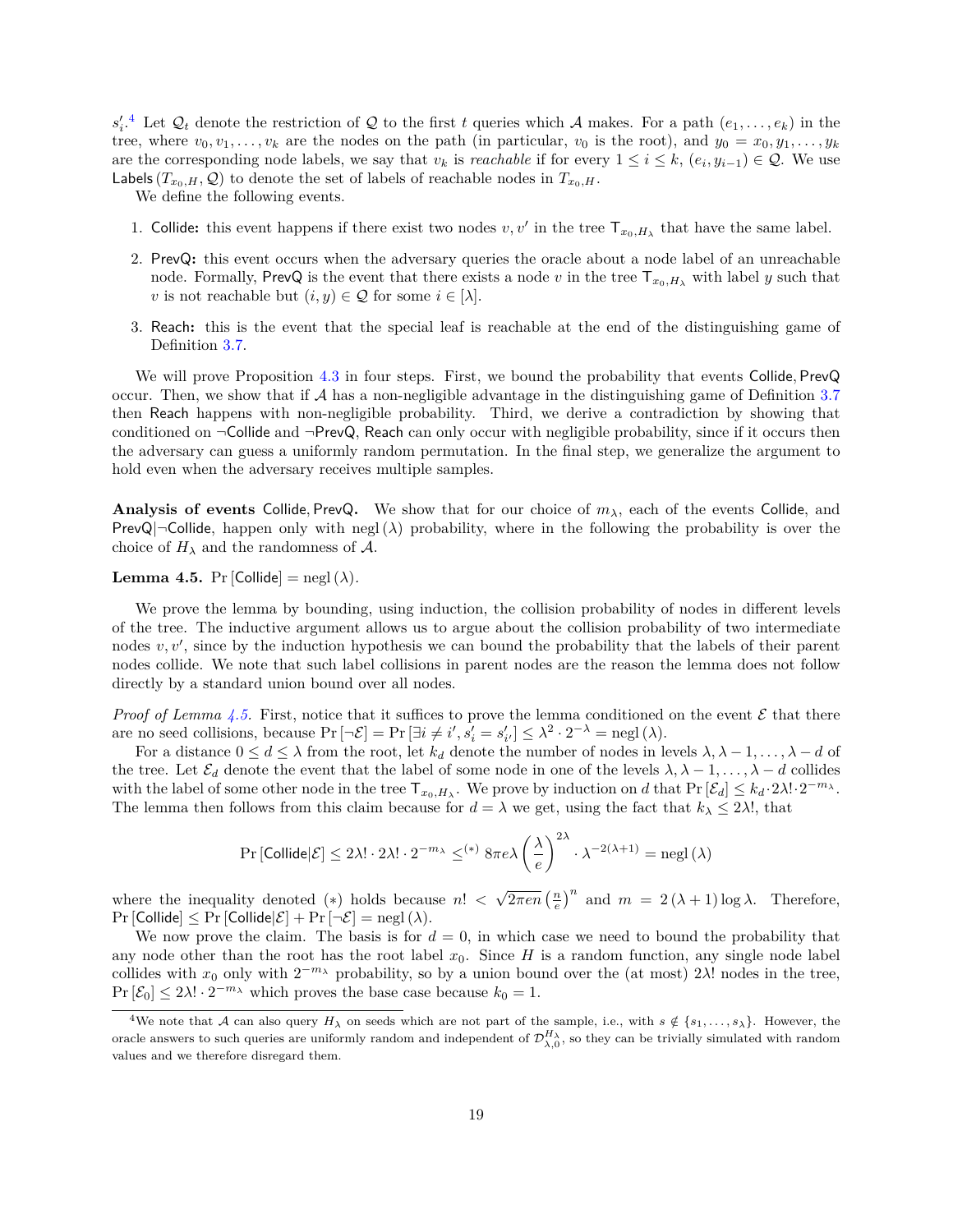For the step, assume the claim holds up to  $d-1$  and we prove it holds for d. Notice that

 $Pr\left[\mathcal{E}_d\right] = Pr\left[\mathcal{E}_d \wedge \neg \mathcal{E}_{d-1}\right] + Pr\left[\mathcal{E}_{d-1}\right] \leq Pr\left[\mathcal{E}_d|\neg \mathcal{E}_{d-1}\right] + k_{d-1} \cdot 2\lambda! \cdot 2^{-m_{\lambda}}$ 

where the right inequality follows from the law of conditional probability and the induction hypothesis. We now analyze Pr  $[\mathcal{E}_d | \neg \mathcal{E}_{d-1}]$ . Let v be a node in level  $\lambda - d < \lambda$ , let y denote the label of its parent node u, and let *i* denote the label of the edge  $u \to v$ . Let  $v' \neq v$  be any other node in the tree. If v' is the root then we have already proven in the base case that its label collides with the label of  $v$  only with probability  $2^{-m_{\lambda}}$ . Otherwise, let y' be the label of the parent node u' of v', and let i' denote the label of the edge  $u' \rightarrow v'$ . Then the labels of v and v' collide only if  $H(s'_i, y) = H(s'_{i'}, y')$ . Since we have conditioned on  $\neg \mathcal{E}_{d-1}, y' \neq y$ . Moreover, since we have conditioned on  $\neg \mathcal{E}, s'_i \neq s'_{i'}$  so  $\Pr[H(s'_i, y) = H(s'_{i'}, y')] \leq 2^{-m_{\lambda}}$  because H is a random function. Therefore, the probability that the label of any node  $v' \neq v$  (including the root) collides with the label of v is at most  $2^{-m_{\lambda}}$ . Taking the union bound over the (at most)  $2\lambda!$  nodes in the tree, the probability that the label of v collides with any other node in the tree is at most  $2\lambda! \cdot 2^{-m_{\lambda}}$ . Taking a union bound over the  $k_d - k_{d-1}$  nodes in level  $\lambda - d$ ,  $Pr[\mathcal{E}_d | \neg \mathcal{E}_{d-1}] \leq (k_d - k_{d-1}) \cdot 2\lambda! \cdot 2^{-m_{\lambda}}$ , which proves the  $\Box$ induction step.

<span id="page-19-2"></span>*Remark* 4.6 (**Collision probability for multiple samples**)*.* The collision probability of node labels remains negligible even when A is given  $t = \text{poly}(\lambda)$  samples from its challenger. This will be useful later when proving Proposition [4.3.](#page-17-0) To see why this holds, notice that in this case there are permutation trees (one per samples). Let Collide<sup>\*</sup> be the event that there exist two nodes  $v, v'$  in two permutation trees  $\mathsf{T}_{x,H_\lambda}, \mathsf{T}_{x',H_\lambda}$  respectively (possibly with  $x = x'$ ) that have the same label. Then except with probability  $t^2 \cdot \lambda^2 \cdot 2^{-\lambda} = \text{negl}(\lambda)$ no pair of the seeds collide (across all *t* trees). Conditioned on this event, let  $\mathcal{E}_d^*$  be the event that the label of some node in levels  $\lambda, \lambda - 1, \ldots, \lambda - d$  in one of the permutation trees collides with the label of some other node in *one of the trees*. Then similarly to the proof of Lemma [4.5,](#page-18-1)  $Pr[\mathcal{E}_d] \leq t^2 \cdot k_d \cdot 2\lambda! \cdot 2^{-m_\lambda}$ , and so  $Pr[\text{Collide}^*] = negl(\lambda)$  because  $t = poly(\lambda)$ . Indeed, the proof is by induction on d, and we only describe the changes from the proof described above. In the base case, we have  $t$  root nodes, and for each of them we take a union bound over the (at most)  $t \cdot 2\lambda!$  nodes in *all* trees, so  $Pr[\mathcal{E}_0^*] \leq t^2 \cdot k_0 \cdot 2\lambda! \cdot 2^{-m_\lambda}$ . As for the step, condition on  $\neg \mathcal{E}_{d-1}^*$ , and consider a node v in level  $\lambda - d < \lambda$  and some other node  $v' \neq v$  in some tree. Then the labels of v and v' collide only with  $2^{-m_{\lambda}}$  probability as in the proof of Lemma [4.5.](#page-18-1) Taking a union bound over the (at most)  $t \cdot 2\lambda$ ! nodes in *all* trees, and then another union bound over the  $t \cdot (k_d - k_{d-1})$ nodes in level  $\lambda - d$  in *all trees*, we get that  $Pr\left[\mathcal{E}_d^*\right] \leq t^2 \cdot k_d \cdot 2\lambda! \cdot 2^{-m_{\lambda}}$ .

The following lemma will be used to bound the probability that PrevQ occurs.

<span id="page-19-0"></span>**Lemma 4.7.** *Conditioned on*  $\neg$  Collide, if a node v in  $\mathsf{T}_{x_0,H_\lambda}$  is unreachable then its label is uniformly random *in*  $\{0,1\}^{m_{\lambda}} \setminus$  Labels  $(T_{x_0,H}, \mathcal{Q})$ , even conditioned on the entire adversarial view.

*Proof.* Let  $(e_1, \ldots, e_k)$  be the path from the root  $v_0$  to node v in the tree, where  $v_0, v_1, \ldots, v_k = v$  are the nodes on the path, and  $y_0 = x_0, y_1, \ldots, y_{k-1}, y_k = y$  are the corresponding node labels. Since we have conditioned on  $\neg$ Collide, these labels are unique and appear nowhere else in the tree. Moreover, v is unreachable so there exists an  $1 \leq l \leq k$  such that  $(e_l, y_{l-1}) \notin \mathcal{Q}$ . Let  $l^*$  be the largest such l. Then  $y_{l^*}$  is uniformly distributed in  $\{0,1\}^{m_{\lambda}} \setminus$  Labels  $(T_{x_0,H}, \mathcal{Q})$ , even conditioned on the entire adversarial view, because  $y_{l^*}$  is unique. Moreover, it uniquely determines the label y, so y is also uniformly distributed in  $\{0,1\}^{m_{\lambda}} \setminus$  Labels  $(T_{x_0,H}, \mathcal{Q})$  because  $H_{\lambda}$  is a random function and we have conditioned on  $\neg$ Collide.  $\Box$ 

<span id="page-19-1"></span>**Lemma 4.8.** Pr [PrevQ $\neg$ Collide] = negl ( $\lambda$ ).

*Proof.* Let v be an unreachable node in the tree, and let y be its label. Since we have conditioned on  $\neg$ Collide then all node labels in the tree  $\mathsf{T}_{x_0,H_\lambda}$  are unique, so y appears nowhere else in the tree. Therefore, because v is unreachable then Lemma [4.7](#page-19-0) guarantees that *y* is uniformly distributed in  $\{0,1\}^{m_{\lambda}} \setminus$  Labels  $(T_{x_0,H}, \mathcal{Q})$ even when conditioned on the entire adversarial view. Therefore, the probability that a single query of  $A$  is of the form  $(i, y)$  for some i is  $\frac{\lambda}{2^{m}\lambda-2\lambda!}$ , and using the union bound the probability that one of  $\mathcal{A}$ 's queries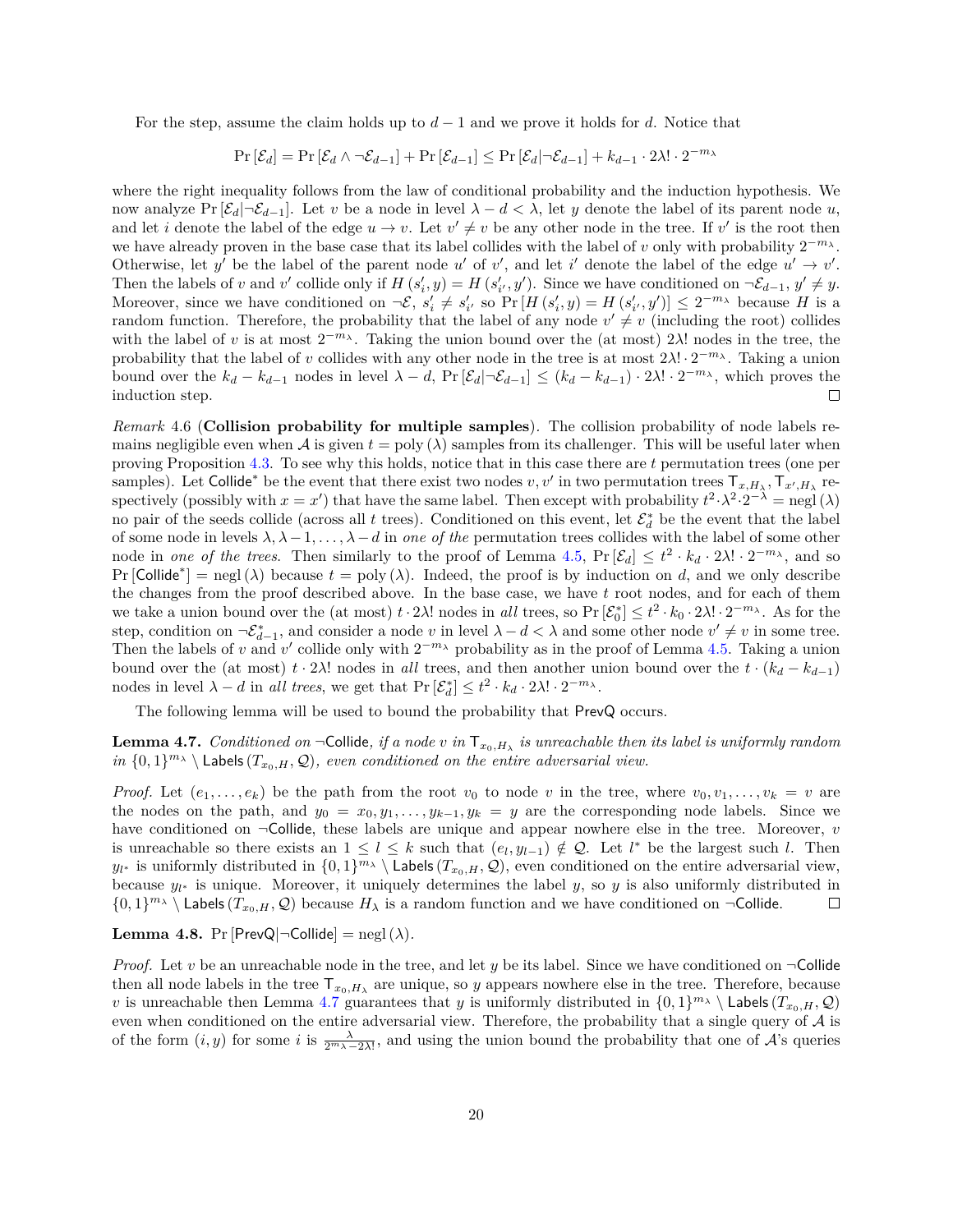is of the form  $(i, y)$  is at most  $\frac{|Q| \cdot \lambda}{2^{m_{\lambda}-2\lambda!}}$ . Taking a union bound over the (at most)  $2\lambda!$  nodes in the tree,

$$
\Pr\left[\mathsf{PrevQ} | \neg\mathsf{Collide}\right] \le 2\lambda!\cdot \frac{|\mathcal{Q}|\cdot \lambda}{2^{m_\lambda}-2\lambda!} \le 2\sqrt{2\pi e\lambda}\cdot \left(\frac{\lambda}{e}\right)^\lambda\cdot |\mathcal{Q}|\cdot \lambda\cdot \frac{1}{\lambda^{2(\lambda+1)}-2\lambda!} = {\rm negl}\left(\lambda\right)
$$

where against we used the fact that  $n!$  <  $\sqrt{2\pi en} \left(\frac{n}{e}\right)^n$ , and the rightmost equality holds because  $|Q|$  = poly  $(\lambda)$ .

 $\Box$ 

**Indistinguishability of adversarial views conditioned on the events.** Let  $V_0$ ,  $V_1$  denote the view of A when the challenger in the distinguishing game of Definition [3.7](#page-10-1) chooses  $b = 0, b = 1$ , respectively. We show that the views are indistinguishable, conditioned on none of the events discussed above occurring.

<span id="page-20-0"></span>**Lemma 4.9.** *Conditioned on* ( $\neg$ Collide  $\land \neg$ PrevQ  $\land \neg$ Reach)*, then*  $d_{TV}(V_0, V_1) = \text{negl}(\lambda)$ *.* 

*Proof.* The adversarial view  $V_*$  for  $\star \in \{0,1\}$  consists of three parts. First, it includes the sample. Second, it includes the restriction of  $H_{\lambda}$ 's "truth" table to the queries in  $\mathcal Q$ . Third, it contains a partial view of the tree  ${\sf T}_{x_0,H_\lambda},$  which includes the tree structure and the edge labels, as well as the node labels which correspond to queries A made to  $H_{\lambda}$ . That is, if node u in  $\mathsf{T}_{x_0,H_{\lambda}}$  has label y, the edge  $u \to v$  has label i, and  $(i, y) \in \mathcal{Q}_1$ then  $v$ 's label also appears in the partial view of the tree. We denote this tree with partial node labels by  $T'_{x,H_{\lambda}}$ . Notice that if  $x_{\lambda}$  is removed from  $V_0, V_1$  then the views are identical.

Conditioned on ¬Collide∧¬PrevQ, only reachable nodes have labels in  $\mathsf{T}'_{x_0,H_\lambda}$ . Conditioned on ¬Reach, the special leaf is unreachable so its label does not appear in  $T'_{x_0,H_\lambda}$ . Conditioned on  $\neg$ Collide, this label appears nowhere else in the tree. Therefore,  $x_{\lambda}$  is uniformly random in  $V_1$ , and uniformly distributed over a set of size  $2^{m_{\lambda}} - 2\lambda!$  in  $V_0$ , so  $d_{TV}(V_0, V_1) = \text{negl}(\lambda)$ .  $\Box$ 

**Bounding the adversarial advantage through permutation guessing.** Assume that A has a noticeable advantage in guessing  $b$  in the distinguishing game of Definition [3.7.](#page-10-1) Then Lemma [4.9](#page-20-0) guarantees that at least one of the events Collide*,* PrevQ*,* Reach occur with noticeable probability. Combining this with Lemmas [4.5](#page-18-1) and [4.8,](#page-19-1) if  $A$  has a noticeable advantage then Reach happens with some noticeable probability p (both when  $b = 0$  and when  $b = 1$ ). We now derive a contradiction by showing that A can be used to guess a uniformly random permutation with probability  $p$ , which is impossible. We proceed to formalize this intuition. We define a *permutation guessing game* in which, roughly, the adversarial goal is to guess a random permutation on which it has no information.

**Definition 4.10** (Permutation Guessing Game)**.** The permutation guessing game is parameterized by a security parameter  $\lambda$ , and run between an adversary  $\mathcal{A}_p$  and a challenger  $\mathcal{C}_p$ :

- $\mathcal{C}_p$  picks a random permutation  $\pi \in S_\lambda$ , and sends "Init" to  $\mathcal{A}_p$ .
- The game proceeds for poly ( $\lambda$ ) rounds, where in each round  $\mathcal{A}_p$  sends a permutation  $\pi'' \in S_\lambda$  to  $\mathcal{C}_p$ .
- $\mathcal{A}_p$  wins if in one of the rounds  $\pi'' = \pi$ .

Clearly, any (even computationally unbounded) adversary wins the permutation guessing same only with negl  $(\lambda)$  probability.

<span id="page-20-1"></span>**Lemma 4.11.** *Conditioned on*  $\neg$ Collide ∧  $\neg$ PrevQ, there exists an adversary  $A_p$  that wins the permutation *guessing game with probability at least* Pr [Reach]*.*

*Proof.* We describe the adversary  $A_p$ , which runs A as a sub-routine.  $A_p$  chooses  $s_1, \ldots, s_\lambda, x_0, x_\lambda \in R$  $\{0,1\}^{m_{\lambda}}$ . It sends  $((s_1, \text{SEED}), \ldots, (s_{\lambda}, \text{SEED}), (x_0, \text{INDUT})$ ,  $(x_{\lambda}, \text{OUTPUT})$ ) to  $\mathcal{A}$  as the sample. It answers all of  $\mathcal{A}$ 's queries to  $H_{\lambda}$  randomly but consistently. That is,  $\mathcal{A}_p$  records a table of past queries of  $\mathcal{A}$  to the oracle. Given a query  $(i, y)$ , if it already appears in the table then  $\mathcal{A}_p$  returns the value written in that entry. Otherwise,  $A_p$  picks the answer uniformly at random, and records the query in the table. Additionally,  $A_p$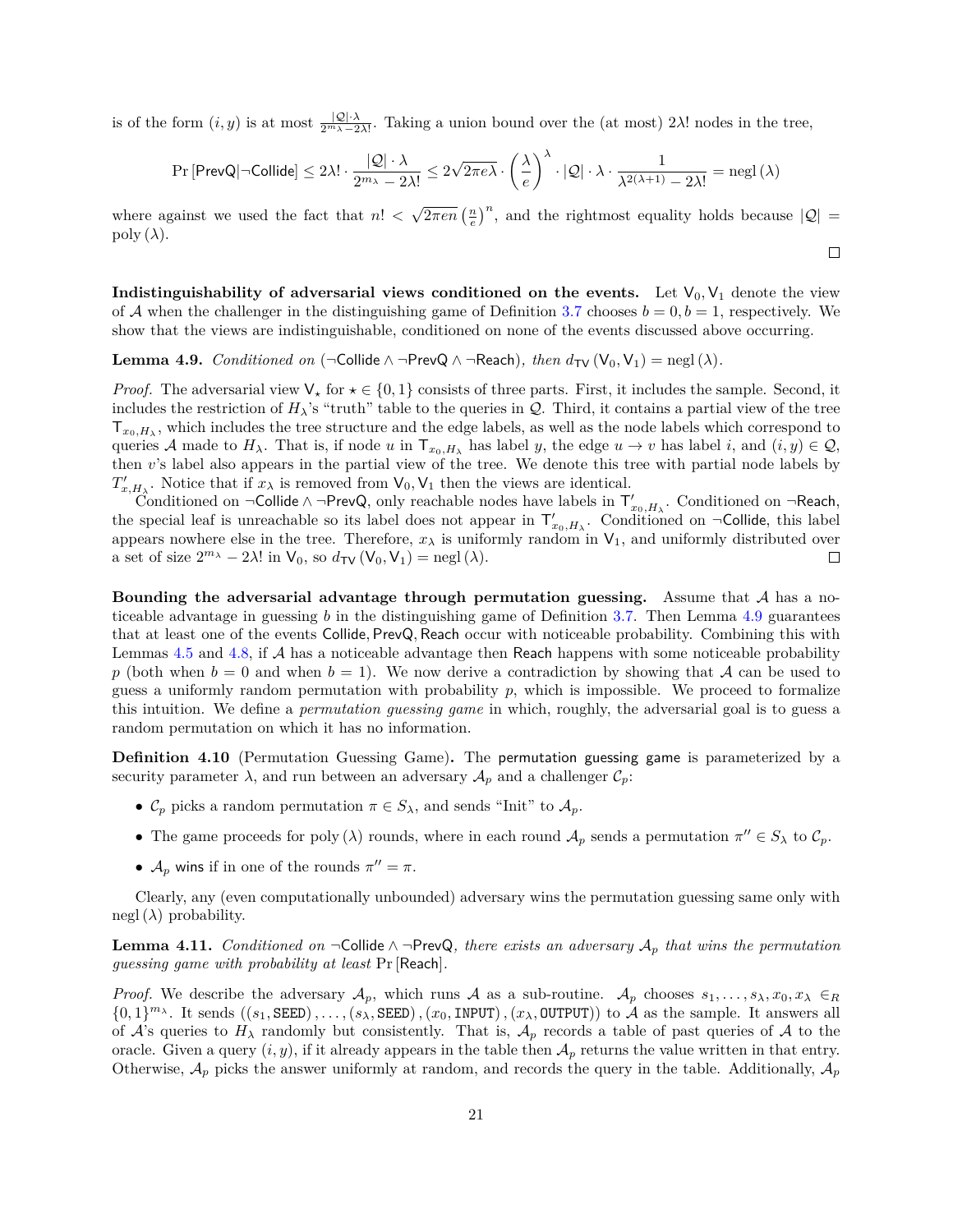maintains the partial permutation tree  $\mathsf{T}'_{x_0,H^*}$  (here, we use  $H^*$  to denote the oracle which  $\mathcal{A}_p$  simulates for A). Whenever a leaf v in the tree becomes reachable,  $A_p$  asks its challenger about the permutation  $\pi''$ defined by the path  $(e_1, \ldots, e_\lambda)$  to v, namely  $\pi''(i) = e_i$  for every  $i \in [\lambda]$ . Notice that if Reach happens then  $A_p$  wins (here, we think of the random permutation  $\pi$  as being both the permutation chosen by the challenger, and the permutation underlying  $\mathcal{D}_{\lambda,0}^{H_\lambda}$ ; this is possible since both are uniformly random in  $S_\lambda$ ). Conditioned on ¬Collide ∧ ¬PrevQ,  $A$ 's view in the reduction is identical to  $V_1$ , so Reach occurs with the same probability as in  $V_1$ .  $\Box$ 

The following is a direct corollary of Lemma [4.11](#page-20-1) because the permutation guessing game can be won only with negligible probability.

<span id="page-21-0"></span>**Corollary 4.12.** Pr [Reach|¬Collide  $\land \neg \text{PrevQ}$ ] = negl ( $\lambda$ ).

The following is a direct corollary of Corollary [4.12](#page-21-0) and Lemmas [4.5,](#page-18-1) [4.8](#page-19-1) and [4.9.](#page-20-0)

**Corollary 4.13.** *Any adversary in the distinguishing game of Definition [3.7](#page-10-1) that obtains a single sample from its challenger has only a negligible advantage in guessing b.* 

#### **Proof sketch for Proposition [4.3.](#page-17-0)** We now prove Proposition [4.3.](#page-17-0)

*Proof sketch for Proposition [4.3.](#page-17-0)* Notice first that  $\mathcal P$  is computationally easy, even given a single sample. Indeed, given a sample  $((s_1, \text{SEED}), \ldots, (s_\lambda, \text{SEED}), (x_0, \text{INDUT}), (x_\lambda, \text{OUTPUT}))$  an adversary can sequentially call the oracle to compute  $x_i = H_\lambda \left( s_{i-1}', x_{i-1} \right)$  and check whether the outcome of the  $\lambda$ 'th call is  $x_\lambda$ . This will hold with probability 1 for a sample from  $\mathcal{D}_0$ , but will only hold with probability  $2^{-m_\lambda} \leq 2^{-\lambda}$  for samples from  $\mathcal{D}_1$ .

To show statistical hardness of Perm  $(\mathcal{P})$ , we describe how to extend the argument described above to hold for an adversary who receives  $t = \text{poly}(\lambda)$  samples from its challenger. In this case, we have t permutation trees - one for every sample received from the challenger, each with its own special leaf.

- Recall that Collide<sup>\*</sup> is the event that there exist two nodes  $v, v'$  in two permutation trees  $\mathsf{T}_{x,H_\lambda}, \mathsf{T}_{x',H_\lambda}$ respectively (possibly with  $x = x'$ ) that have the same label. Then as discussed in Remark [4.6,](#page-19-2)  $Pr$ [Collide<sup>\*</sup>] = negl( $\lambda$ ).
- ∙ Lemma [4.7](#page-19-0) now holds (with a similar proof) when conditioning on ¬Collide\* and the entire adversarial view (which includes all samples).
- Let PrevQ<sup>\*</sup> be the event that in *some* tree  $T_{x,H_\lambda}$  there exists a node v with label y such that v is not reachable, but A queried  $H_{\lambda}$  about  $(i, y)$  for some  $i \in [\lambda]$ . A similar proof to the proof of Lemma [4.8](#page-19-1) shows that Pr  $[PrevQ^*] \neg Collide^*] = negl(\lambda)$ . (The only difference is that the bound now increases by a multiplicative factor of t due to the larger number of nodes over all permutation trees; since  $t = \text{poly}(\lambda)$ the upper bound is still negl  $(\lambda)$ .)
- Let Reach<sup>\*</sup> be the event that the special leaf of *some* tree  $T_{x,H_\lambda}$  is reachable at the end of the game. We can now prove that conditioned on  $(\neg\text{Collide}^* \wedge \neg \text{PrevQ}^* \wedge \neg \text{Reach}^*)$ , it holds that  $d_{\text{TV}}(V_0, V_1) =$ negl  $(\lambda)$ . The proof is similar to the proof of Lemma [4.9,](#page-20-0) where the adversarial view now includes t samples and  $t$  partial permutation trees, and we note that if the special leaves in all of these permutation trees are removed then the views are identical. Similarly to the proof of Lemma [4.9,](#page-20-0) conditioning on (¬Collide\* ∧ ¬PrevQ\* ∧ ¬Reach\* ) guarantees that none of these special leaves appear in the views.
- Finally, we can prove, similarly to the proof of Lemma [4.11,](#page-20-1) that conditioned on  $\neg\text{Collide}^* \land \neg \text{PrevQ}^*$ , there exists an  $A_p$  that wins the permutation guessing game with probability at least Reach<sup>\*</sup>, which means Pr [Reach\*|¬Collide\* ∧¬PrevQ\*] = negl( $\lambda$ ). The adversary  ${\cal A}_p$  answers all sample queries of  ${\cal A}$ as in the proof of Lemma [4.11,](#page-20-1) maintains a permutation tree for each sample, and whenever a leaf in *any* of the trees becomes reachable it asks its challenger about the corresponding permutation. We conclude from the discussion above that  $Pr[\neg\text{Collide}^* \land \neg \text{PrevQ}^* \land \neg \text{Reach}^*] \ge 1 - negl(\lambda)$ , so  $V_0, V_1$ are statistically close.  $\Box$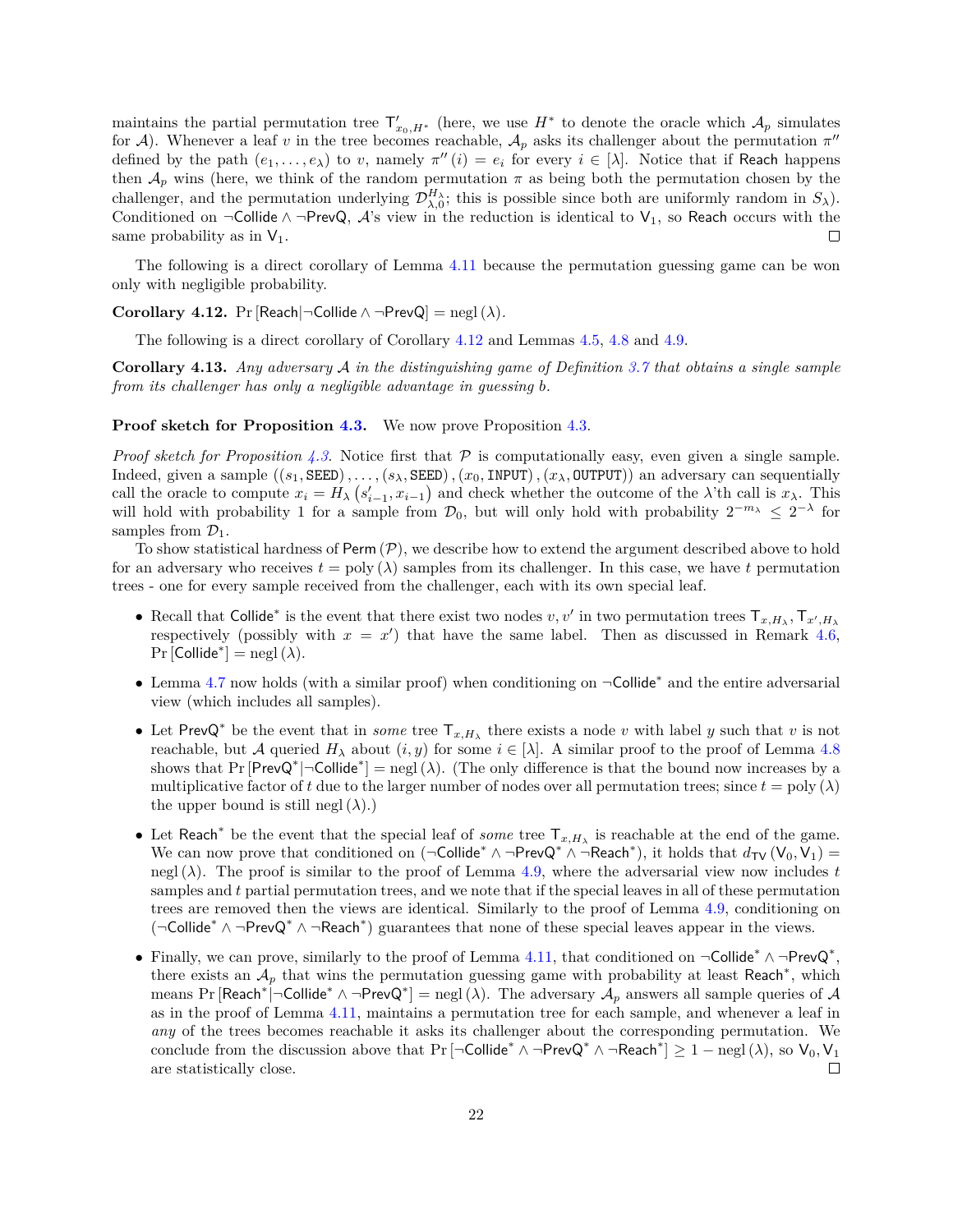## <span id="page-22-0"></span>**5 Hard Permuted Puzzles in the Plain Model**

In this section we discuss permuted puzzle problems based on hidden permuted kernels. At a high level, these puzzles have the following structure. First, the distributions  $\mathcal{D}_0$ ,  $\mathcal{D}_1$  are associated with a group G with generator g, and a uniformly random public "constraint vector"  $\vec{c}$ . Samples from  $\mathcal{D}_0$  and  $\mathcal{D}_1$  are vectors in  $G^m$ , of the form  $g^{\vec{x}}$ . Specifically,  $\mathcal{D}_1$  samples a uniformly random vector in  $G^m$ , whereas  $\mathcal{D}_0$  samples a vector  $\vec{x}$  that is uniformly random subject to being orthogonal to  $\vec{c}$ . Intuitively, since  $\mathcal{D}_1$  is uniformly random, weak computational hardness of the permuted puzzle problem implies computational hardness by Lemma [3.16.](#page-12-1)

*Remark* 5.1 (**An alternative formulation of the problem**)*.* In the high-level blueprint of a permuted puzzle problem described above, the constraint vector  $\vec{c}$  is given "in the clear" (namely, we assume it is public, and indistinguishability does not rely on the secrecy of  $\vec{c}$ ), and the samples  $\vec{x}$  are permuted according to a random permutation  $\pi \in S_n$ , namely, the adversary obtains  $\pi(\vec{x})$  (recall that  $\pi(\vec{x}) = (x_{\pi^{-1}(1)}, \ldots, x_{\pi^{-1}(n)})$ ) Let C denote the set of "good" vectors  $\vec{c}$ , i.e., vectors that satisfy the requirement, and let  $G<sup>n</sup>$  denote the domain over which  $\mathcal{D}_0, \mathcal{D}_1$  are defined. Let  $\mathcal{D}'_b \stackrel{\text{def}}{=} (\vec{c}, (\pi(\vec{x}_i))_{i \in [q]})$ denote the dis-<br> $\vec{c} \leftarrow \mathcal{C}, \pi \leftarrow S_n, \vec{x}_i \leftarrow \mathcal{D}_b$ tribution over the adversary's view in the simplified distinguishing game of Definition [3.12,](#page-11-2) where b is the challenge bit, and  $q$  is the number of samples the adversary receives from the challenger. Denote  $\mathcal{D}^{\prime\prime}_b \stackrel{\mathsf{def}}{=} \left( \pi \left( \vec{c} \right), \left( \vec{x}_i \right)_{i \in [q]} \right)$  $\vec{c}$ ← $\vec{c}$ , $\pi$ ← $S_n$ , $\vec{x}_i$ ← $D_b$ . The permuted puzzle problems described in this section will have the property that  $\mathcal{D}'_b \approx \mathcal{D}''_b$  for  $b \in \{0, 1\}$ , which will be used in the security proofs.

### <span id="page-22-1"></span>**5.1 Permuted Puzzles and the Learning Parity With Noise (LPN) Assumption**

We now describe how to cast the Learning Parity with Noise (LPN) assumption as a permuted puzzle.

**Notation.** For  $n \in \mathbb{N}$ , let  $\mathcal{R}_n$  denote the distribution that outputs a uniformly random  $\vec{x} \leftarrow \mathbb{F}_2^n$ . For a fixed  $\vec{s} \in \mathbb{F}_2^n$ , and  $\gamma \in (0,1)$ , let  $\mathcal{D}_{\mathsf{LPN},\vec{s},\gamma}$  denote the distribution over  $\mathbb{F}_2^n$  that with probability  $\gamma$  outputs a uniformly random  $\vec{x} \leftarrow \mathbb{F}_2^n$ , and otherwise (with probability  $1 - \gamma$ ) outputs a uniformly random element of the set  $\{\vec{x} \in \mathbb{F}_2^n : \vec{x} \cdot \vec{s} = 0\}.$ 

<span id="page-22-2"></span>**Assumption 5.2** (Learning Parity with Noise (LPN)). Let  $\gamma \in (0,1)$ . The  $\gamma$ -Learning Parity with Noise ( $\gamma$ -LPN) assumption conjectures that for every polynomial-sized oracle circuit ensemble  $\mathcal{A} = {\{\mathcal{A}_\lambda\}}_\lambda$  there exists a negligible function  $\epsilon(\lambda)$  such that for every  $\lambda$ ,

$$
\mathsf{Adv}_{\mathcal{A}}^{\mathsf{LPN}}\left(\lambda\right)\overset{\mathsf{def}}{=}\left|\Pr_{\vec{s}\leftarrow \mathbb{F}_2^{\lambda}}\left[\mathcal{A}^{\mathcal{D}_{\mathsf{LPN},\vec{s},\gamma}}(1^{\lambda})=1\right]-\Pr\left[\mathcal{A}^{\mathcal{R}_{\lambda}}(1^{\lambda})=1\right]\right|\leq \epsilon\left(\lambda\right).
$$

*Remark* 5.3 (**Equivalence to standard LPN formulation**)*.* Recall that the standard LPN assumption states that for all  $0 < \gamma < \frac{1}{2}$ , any polynomial-time adversary obtains only a negligible advantage in distinguishing between (polynomially many samples from) the following distributions:

- $(\vec{a}_i, \langle \vec{a}_i, \vec{s} \rangle + e_i)_{i=1}^m$ , where for every  $i, \vec{a}_i \leftarrow \mathbb{F}_2^n$  and  $e_i$  is sampled from a Bernoulli distribution with  $Pr[e_i = 1] = \gamma; \text{vs.}$
- $(\vec{a}_i, u_i)_{i=1}^m$ , where each  $(\vec{a}_i, u_i)$  is sampled uniformly at random from  $\mathbb{F}_2^{n+1}$ .

We now show that if the standard LPN assumption holds with parameters  $\lambda - 1$ ,  $\gamma/2$ , then Assumption [5.2](#page-22-2) holds with parameters  $\lambda, \gamma$ , where the distinguishing advantage increases by at most  $2^{-\lambda}$ . To see why, notice that in Assumption [5.2](#page-22-2) if  $\vec{s} = 0$  then  $\mathcal{D}_{\text{LPN},\vec{s},\gamma}$  and  $\mathcal{R}_{\lambda}$  are identically distributed, whereas in the standard LPN formulation they might be distinguishable (with some advantage  $\leq 1$ ). Conditioned on  $\vec{s} \neq 0$ , in [5.2](#page-22-2) there exists at least one coordinate  $i \in [\lambda]$  such that the *i*'th coordinate of a sample from  $\mathcal{D}_{\text{LPN},\bar{s},\gamma}$  is a noisy linear function of the other coordinates. Moreover, since  $\vec{s}$  is uniformly random over non-zero vectors,  $i$  is uniformly distributed in  $[\lambda]$ . In contrast, in the standard LPN formulation this "special" coordinate is the last one. Now, assume Assumption [5.2](#page-22-2) does not hold, and let D be the corresponding distinguisher. We use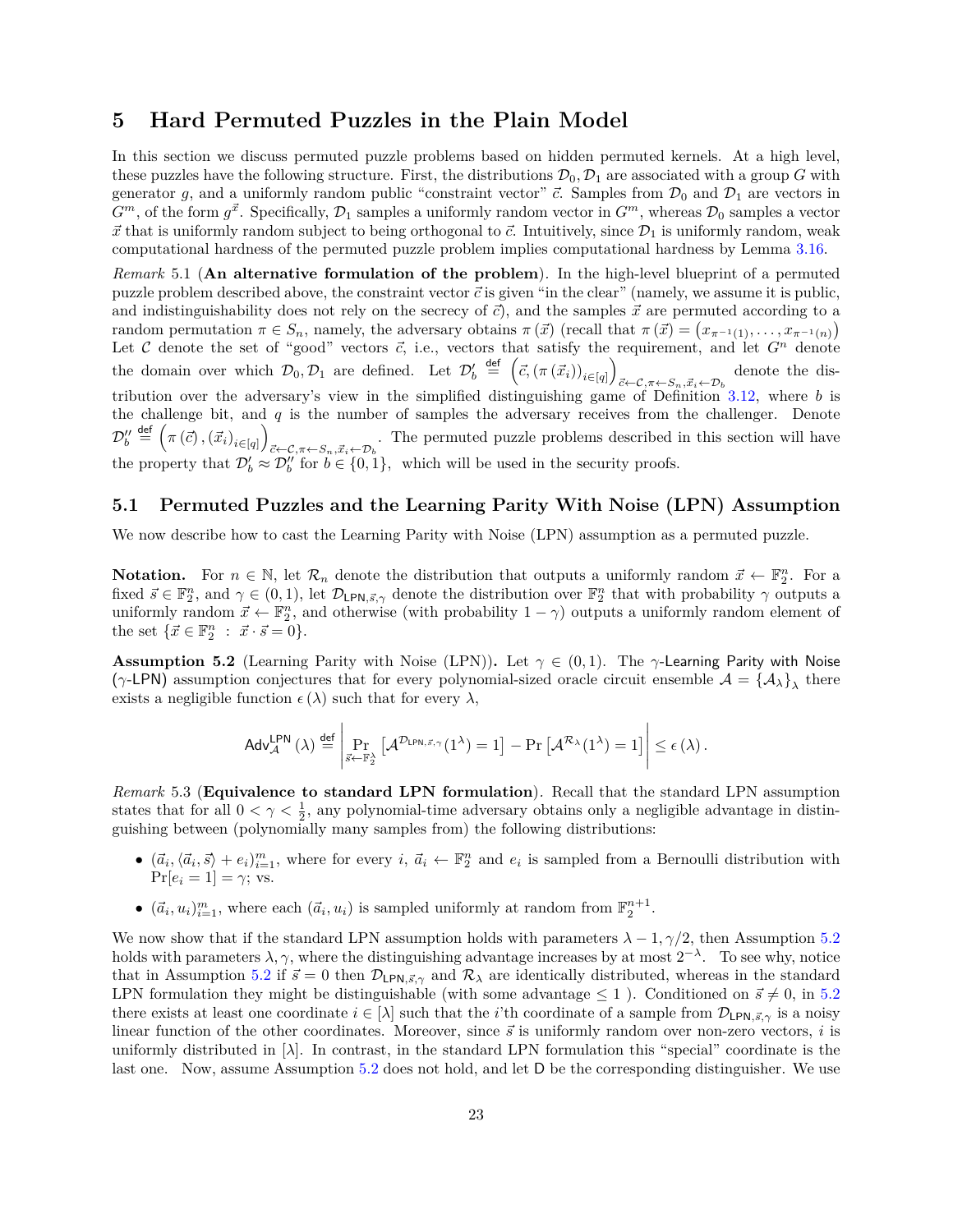D to break the standard LPN assumption with parameters  $\lambda - 1, \gamma/2$ . The distinguisher D' for LPN picks a random  $i \leftarrow [\lambda]$ , and then emulates D. Whenever D asks for a sample, D' obtains a sample  $\vec{a}, b$  from its oracle, and forwards  $a_1, \ldots, a_{i-1}, b, a_i, \ldots, a_{\lambda-1}$  to D. If the oracle of D' is the uniform distribution, then so is the oracle it simulates for D. Otherwise, the location of the "special" coordinate in samples provided to D is distributed as in samples from  $\mathcal{D}_{\mathsf{LPN},\vec{s},\gamma}$ . Moreover, for every sample, with probability  $1-\gamma$ , the error term  $e = 0$ , in which case the sample provided to D is orthogonal to  $\vec{s}$ ; and with the remaining  $\gamma$  probability,  $e$  is uniformly random, in which case the sample provided to D is uniformly random. Therefore, D' perfectly simulates  $\mathcal{D}_{\text{LPN},\vec{s},\gamma}$  for D, and obtains the same distinguishing advantage.

We now describe how to view Assumption [5.2](#page-22-2) as assuming that  $\text{Perm}(\mathcal{P})$  is computationally hard for some computationally easy puzzle  $P$ . For  $i \in [n]$ , we denote by  $\vec{v}_{n,i}$  the string  $1^i \cdot 0^{n-i}$  (i.e., a canonical *n*-bit string of Hamming weight  $i$ ).

<span id="page-23-2"></span>**Construction 5.4** (Permuted puzzle problem from LPN). For a noise parameter  $\gamma \in (0, 1/2)$ , we define a  $puzzle\ problem\ \mathcal{P} = \{(\mathcal{K}_\lambda, \{\Pi_k\}_{k\in\mathcal{K}_\lambda})\}\ \ by\ the\ following\ KeyGen\ and\ Samp\ algorithms:$ 

● KeyGen  $(1^{\lambda})$  samples a weight w according to the binomial distribution over [n]. It outputs w as the *secret key (there is no public key).*

For a key k generated by KeyGen  $(1^{\lambda})$ , the corresponding string-distinguishing problem  $\Pi_k$  =  $(n, \Sigma, \mathcal{D}_0, \mathcal{D}_1)$  has string length  $n = \lambda$  and alphabet  $\Sigma = \mathbb{F}_2$ .

• Samp  $(w, b)$  *outputs a sample from*  $\mathcal{D}_{\lambda,b}$ *, where*  $\mathcal{D}_{\lambda,0} = \mathcal{D}_{\text{LPN},\vec{v}_{\lambda,w},\gamma}$ *, and*  $\mathcal{D}_{\lambda,1} = \mathcal{R}_{\lambda}$ *.* 

<span id="page-23-1"></span>**Proposition 5.5.** For any constant  $\gamma \in (0, 1/2)$ , the  $\gamma$ -LPN assumption is equivalent to the computational *hardness of the permuted puzzle problem* Perm  $(\mathcal{P}_{\gamma})$  *of Construction* [5.4.](#page-23-2)

*Proof.* Now observe that the permuted distribution  $\mathcal{D}'_{\lambda,0}$  of the permuted puzzle is exactly  $\mathcal{D}_{\mathsf{LPN},\vec{s},\gamma}$ , where  $\vec{s} = \pi(\vec{v}_{\lambda,\mathbf{w}})$  for a uniformly random  $\pi \in S_{\lambda}$ , and a weight  $\mathbf{w} \in [\lambda]$  which was sampled according to the binomial distribution, so  $\vec{s}$  is uniformly random in  $\mathbb{F}_2^n$ . Therefore, the distinguishing advantage in the distinguishing game of the permuted puzzle corresponds exactly to the  $\gamma$ -LPN assumption (because additionally  $\mathcal{D}'_{\lambda,1} = \mathcal{R}_{\lambda}$ . П

*Remark* 5.6 (**(Unpermuted) puzzle problem is computationally easy**)*.* We note that the (unpermuted) puzzle problem of Construction [5.4](#page-23-2) is computationally easy. Indeed, in the unpermuted puzzle problem there are only  $\lambda$  possible "secret" vectors (i.e.,  $\vec{v}_{\lambda,1}, \ldots, \vec{v}_{\lambda,\lambda}$ ). Given a polynomial number of samples from  $\mathcal{D}_{\lambda,0}$  the adversary can determine, with overwhelming probability, which of these is the secret vector used in  $\mathcal{D}_{\lambda,0}$ , and can then determine (with constant advantage) whether the challenge sample is from  $\mathcal{D}_{\lambda,0}$  or  $\mathcal{D}_{\lambda,1}$ .

### <span id="page-23-0"></span>**5.2 Permuted Puzzles Based on DDH**

In this section we describe a permuted puzzle problem based on the DDH assumption. We first recall the standard DDH assumption, and describe an equivalent formulation which we use.

**Definition 5.7** (Group Samplers). A group sampler is a probabilistic polynomial-time algorithm  $G$  that on input 1<sup> $\lambda$ </sup> outputs a pair  $(G, g)$ , where G is a multiplicative cyclic group of order  $p = \Theta(2^{\lambda})$ , and g is a generator of  $G$ . We assume that  $p$  is included in the group description  $G$ , and that there exists an efficient algorithm that given G and descriptions of group elements  $g_1, g_2$  outputs a description of  $g_1 \cdot g_2$ .

<span id="page-23-3"></span>**Definition 5.8** (DDH assumption). For any cyclic group  $G$  of order  $p$  with generator  $q$ , define the following distributions:

- $\mathcal{D}_{DDH}(G,g)$  is uniform over the set  $\{(g^x, g^y, g^{xy}) : x, y \in \mathbb{Z}_p\}.$
- $\mathcal{R}_{\text{DDH}}(G, g)$  is uniform over  $G^3$ .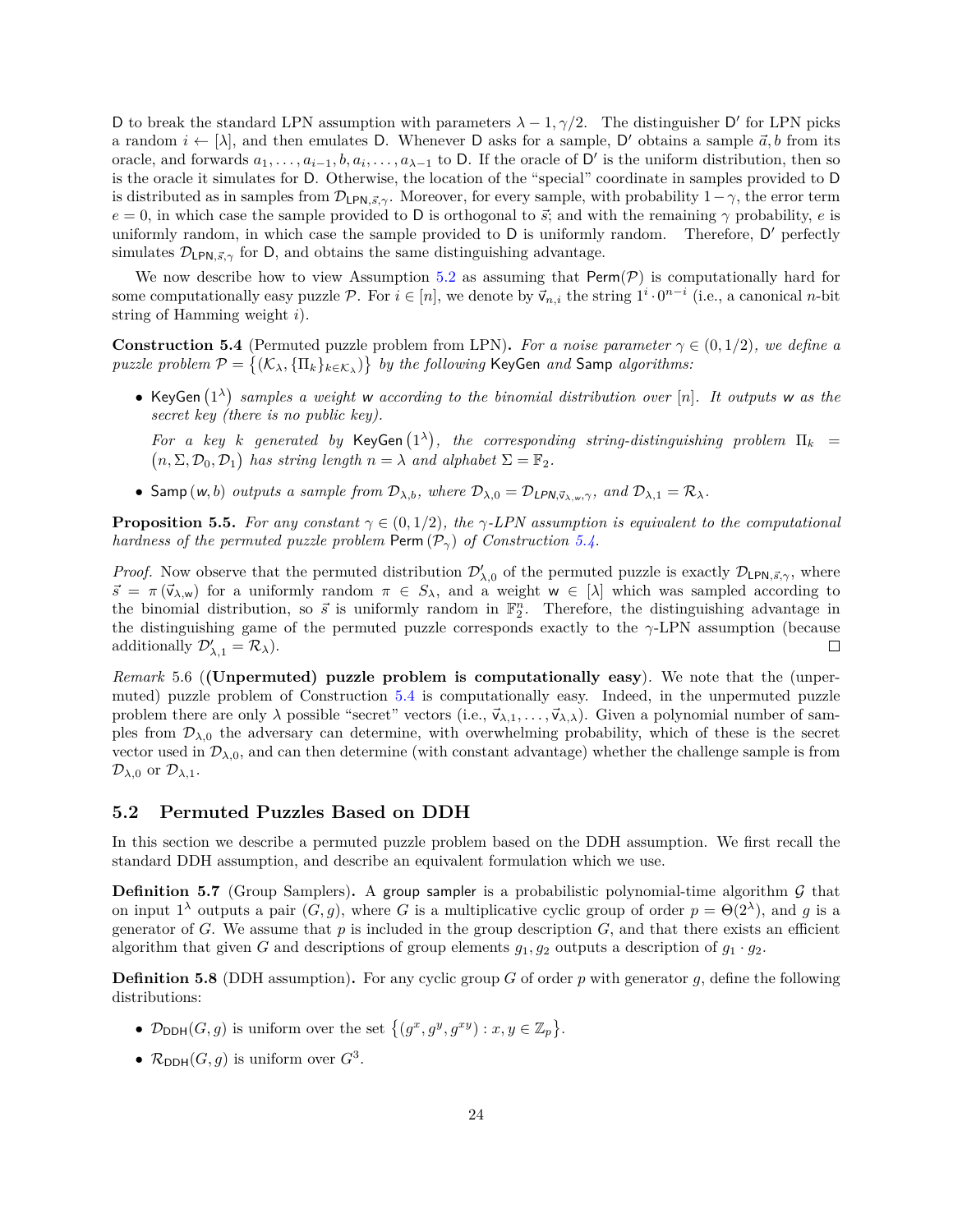For a group sampler  $\mathcal{G}$ , the DDH assumption over  $\mathcal{G}$  conjectures that for any polynomial-sized circuit family  $A = {\{\mathcal{A}_{\lambda}\}}_{\lambda}$  there exists a negligible function  $\epsilon(\lambda)$  such that for every  $\lambda$ :

$$
\mathsf{Adv}_{\mathcal{A}}^{\mathsf{DDH}(\mathcal{G})}\left(\lambda\right)\overset{\mathsf{def}}{=}\left\vert\Pr_{\substack{(G,g)\leftarrow\mathcal{G}(1^\lambda)\\v\leftarrow\mathcal{D}_{\mathsf{DDH}}\left(G,g\right)}}\left[\mathcal{A}_\lambda\left(v\right)=1\right]-\Pr_{\substack{(G,g)\leftarrow\mathcal{G}(1^\lambda)\\v\leftarrow\mathcal{R}_{\mathsf{DDH}}\left(G,g\right)}}\left[\mathcal{A}_\lambda\left(v\right)=1\right]\right|\leq\epsilon\left(\lambda\right).
$$

We will use the matrix version of DDH, defined next. Informally, in matrix DDH the adversary is given many vectors of the form  $(g^{x_1}, \ldots, g^{x_n})$ , and the conjecture is that no polynomial-time adversary can distinguish between the case that the  $(x_1, \ldots, x_n)$  are sampled uniformly from  $\mathbb{Z}_p^n$ , and the case that  $(x_1, \ldots, x_n)$  are sampled from a random 1-dimensional subspace of  $\mathbb{Z}_p^n$ .

<span id="page-24-2"></span>**Definition 5.9** (Matrix DDH assumption). For a cyclic group G of order p, and  $n, q \in \mathbb{N}$ , define

$$
\mathsf{Rk}_i\left(G^{q\times n}\right) = \left\{g^A = \left(g^{a_{ij}}\right)_{i \in [q], j \in [n]} \; : \; A \in \mathbb{Z}_p^{q\times n}, \mathsf{rank}\left(A\right) = i\right\}.
$$

Let G be as in Definition [5.8,](#page-23-3) and let  $n = n(\lambda)$ ,  $q = q(\lambda)$  be polynomials such that  $q(\lambda) \geq n(\lambda)$  for every  $\lambda$ . The matrix DDH assumption over G conjectures that for any polynomial-sized circuit family  $A = {\{\mathcal{A}_\lambda\}}_\lambda$ there exists a negligible function  $\epsilon(\lambda)$  such that for every  $\lambda$ :

$$
\mathsf{Adv}_{\mathcal{A}}^{\mathsf{M}\text{-}\mathsf{DDH}(\mathcal{G})}\left(\lambda\right) \stackrel{\mathsf{def}}{=} \left|\Pr_{\substack{(G,g) \leftarrow \mathcal{G}(1^\lambda) \\ v \leftarrow \mathsf{Rk}_n\left(G^{q \times n}\right)}}\left[\mathcal{A}_\lambda\left(v\right)=1\right]-\Pr_{\substack{(G,g) \leftarrow \mathcal{G}(1^\lambda) \\ v \leftarrow \mathsf{Rk}_1\left(G^{q \times n}\right)}}\left[\mathcal{A}_\lambda\left(v\right)=1\right]\right| \leq \epsilon\left(\lambda\right).
$$

Boneh et al. proved [\[BHHO08,](#page-33-13) Lemma 1] that the DDH assumption over  $\mathcal G$  implies the matrix DDH assumption over  $\mathcal{G}$ :

<span id="page-24-3"></span>**Imported Theorem 5.10** (DDH implies matrix-DDH [\[BHHO08\]](#page-33-13)). Let  $\lambda$  be a security parameter, let  $\mathcal G$  be *as in Definition* [5.8,](#page-23-3) and let  $n = n(\lambda)$ ,  $q = q(\lambda)$  be polynomials. Then for any polynomial-sized adversary *circuit*  $A_{M-DDH}$  *there exists an adversary*  $A_{DDH}$  *of size*  $|A_{M-DDH}|$  + poly  $(q, n)$  *such that*  $Adv_{A_{M-DDH}}^{M-DDH(G)}(\lambda)$   $\leq$  $(n-1) \cdot \mathsf{Adv}_{\mathcal{A}_{DDH}}^{\mathsf{DDH}(\mathcal{G})}(\lambda).$ 

We are now ready to define the permuted puzzle problem based on DDH.

<span id="page-24-1"></span>**Construction 5.11** (Permuted puzzle problem from DDH)**.** *Let be as in Definition [5.8.](#page-23-3) We define a*  $puzzle\ problem\ \mathcal{P}=\big\{(\mathcal{K}_\lambda,\{\Pi_k\}_{k\in\mathcal{K}_\lambda})\big\}\ \ by\ the\ following\ KeyGen\ and\ Samp\ algorithms:$ 

• KeyGen *on input*  $1^{\lambda}$  samples  $(G, g) \leftarrow \mathcal{G}(1^{\lambda})$ , where G is the group sampling algorithm of Definition [5.8.](#page-23-3) Let p denote the order of *G*. Then, KeyGen samples a uniformly random vector  $\vec{u} \in \mathbb{Z}_p^n$  for  $n = \lambda^2$  and *outputs*  $(G, g, \vec{u})$  *as a public key (there is no secret key).* 

*We note that for any*  $k = (G, g, \vec{u})$ *, the corresponding string distinguishing problem*  $\Pi_k = (n, \Sigma, \mathcal{D}_0, \mathcal{D}_1)$ *has alphabet*  $\Sigma = G$ *.* 

- Samp  $(k, b)$  *for*  $k = (n, \Sigma, \mathcal{D}_0, \mathcal{D}_1)$  *outputs a sample from*  $\mathcal{D}_b$ *, where:* 
	- $\mathcal{D}_0$  *is uniform over*  $\left\{ g^{\vec{x}} \in G^n : \vec{x} \cdot \vec{u} = 0 \right\}.$
	- $\mathcal{D}_1$  *is uniform over*  $G^n$ .

<span id="page-24-0"></span>**Proposition 5.12.** *The puzzle problem*  $P$  *of Construction* [5.11](#page-24-1) *is computationally easy. Moreover, if*  $G$  *is an ensemble of groups in which the matrix DDH assumption of Definition [5.9](#page-24-2) holds, then the corresponding permuted puzzle problem*  $\text{Perm}(\mathcal{P})$  *is computationally hard.* 

We note that  $P$  is computationally easy in an extremely strong sense: a polynomial-sized adversary can obtain advantage  $1 - \text{negl}(\lambda)$  in the distinguishing game.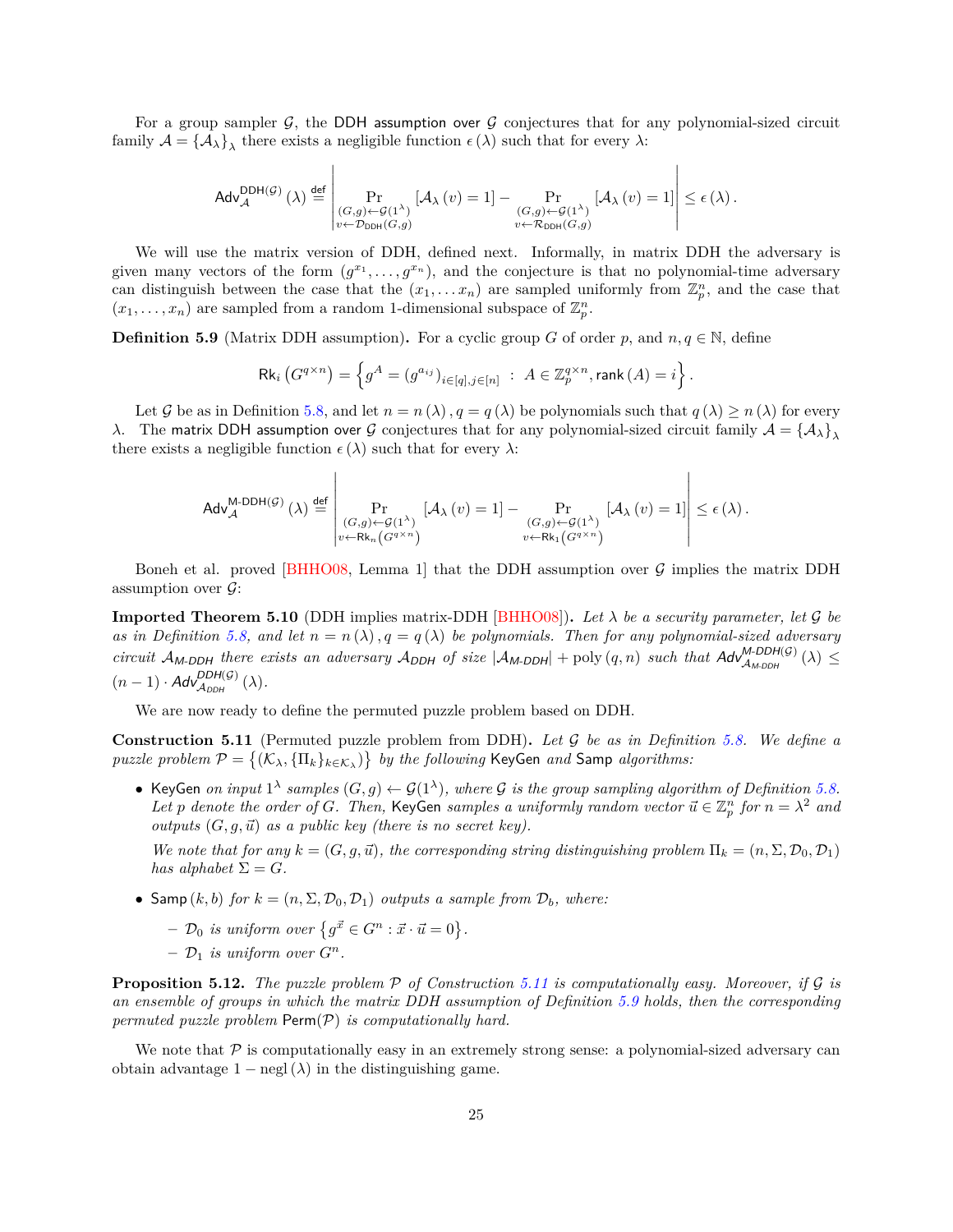*Proof.* We first show that  $P$  is computationally easy, even given only the challenge sample  $(g^{x_1}, \ldots, g^{x_n})$ . Indeed, for every  $i \in [n]$  the adversary computes  $h_i = (g^{x_i})^{u_i}$ , and outputs 1 if and only if  $\prod_{i=1}^n h_i = id$ , where id is the identity of the group. If  $(g^{x_1}, \ldots, g^{x_n})$  was sampled from  $\mathcal{D}_0$  then the adversary outputs 1 with probability 1, otherwise he outputs 1 with probability  $1/p = 2^{-\Omega(\lambda)}$  (he outputs 1 only if  $x_n =$  $-u_n^{-1} \cdot \sum_{i=1}^{n-1} x_i u_i$ , and  $x_n$  is random in  $\mathbb{Z}_p$ ). Therefore, the adversary's advantage in the distinguishing game of Definition [3.7](#page-10-1) is  $1 - 2^{-\Omega(\lambda)}$ .

We now prove that  $\text{Perm}(\mathcal{P})$  is computationally hard. For any key k, the distribution  $\mathcal{D}_1$  is permutationinvariant (because it is random) and can be sampled from without the secret key (because there is no secret key). Therefore, it suffices to prove weak computational hardness because by Lemma [3.16](#page-12-1) this implies computational hardness. We proceed to prove weak computational hardness.

To prove weak computational hardness, we need to show that the view of an adversary in the simplified distinguishing game of Definition [3.12](#page-11-2) when  $b = 0$  is computationally indistinguishable from the view when  $b = 1$ . Without loss of generality, suppose that there is a polynomial  $q(\lambda) \geq n$  so that on every input, the adversary makes exactly  $q(\lambda)$  queries. In this case, the adversary's view is  $(G, g, g^{\pi(\vec{x}_1)}, \ldots, g^{\pi(\vec{x}_q)})$ , where  $g^{\vec{x}_1}, \ldots, g^{\vec{x}_q}$  are sampled independently from  $\mathcal{D}_b$  and  $\pi$  is a uniformly random permutation of [n].

We will prove the indistinguishability of the cases  $b = 0$  and  $b = 1$  with a hybrid argument. We define ensembles of hybrid distributions  $\{\mathcal{H}_{\lambda}^{i}\}_{\lambda \in \mathbb{Z}^{+}}$  for each  $i \in [4]$ . To obtain a sample from  $\mathcal{H}_{\lambda}^{i}$ :

- 1. Sample  $(G, g) \leftarrow \mathcal{G}(1^{\lambda})$ . Let p denote the order of G.
- 2. Sample a vector  $\vec{u}$  uniformly at random from  $\mathbb{Z}_p^n$ , and sample  $\pi \leftarrow S_n$  where  $n = \lambda^2$ . Let  $\vec{c}$  denote  $\pi(\vec{u})$ .
- 3. Choose a subspace  $V \subseteq Z_p^n$  in a way that depends on i (described in Table [1](#page-25-0) below).
- 4. Sample  $\vec{x}_1, \ldots, \vec{x}_q$  independently and uniformly from V.
- 5. Output  $(G, g, \vec{c}, g^{\vec{x}_1}, \ldots, g^{\vec{x}_q}).$

<span id="page-25-0"></span>Table 1: The subspaces from which the group exponents  $(\vec{x}_j)_{j \in [q]}$  are sampled in each hybrid distribution.

| Hvbrid                            |                                                                                                                        |
|-----------------------------------|------------------------------------------------------------------------------------------------------------------------|
| $\mathcal{H}^1_\lambda$           | $\{\vec{x} : \vec{x} \cdot \vec{u} = 0\}$                                                                              |
| $\mathcal{H}^{\hat{2}}_{\lambda}$ | $\{\alpha\vec{v} : \alpha \in \mathbb{Z}_p\}$ for random $\vec{v} \in \mathbb{Z}_p^n$ s.t. $\vec{u} \cdot \vec{v} = 0$ |
| $\mathcal{H}^3_\lambda$           | $\{\alpha \vec{v} : \alpha \in \mathbb{Z}_p\}$ for random $\vec{v} \in \mathbb{Z}_p^n$                                 |
| $\mathcal{H}^4$                   | $\mathbb{Z}_n^n$                                                                                                       |

We will show in Claims [5.13](#page-25-1) and [5.14](#page-26-0) below that  $\mathcal{H}^1_\lambda$  is identically distributed to the view of an adversary in the simplified distinguishing game of Definition [3.12](#page-11-2) when  $b = 0$ , and similarly  $\mathcal{H}^4_\lambda$  is identically distributed to the view when  $b = 1$ . In Claim [5.15,](#page-26-1) we show that if the DDH assumption on  $G$  holds, then the ensembles  $\{\mathcal{H}^1_\lambda\}$  and  $\{\mathcal{H}^2_\lambda\}$  are computationally indistinguishable, and so too are  $\{\mathcal{H}^3_\lambda\}$  and  $\{\mathcal{H}^4_\lambda\}$ . Finally, in Claim [5.16,](#page-27-0) we show that  $\{\mathcal{H}^2_{\lambda}\}\$ and  $\{\mathcal{H}^3_{\lambda}\}\$ are statistically close.

<span id="page-25-1"></span>**Claim 5.13.** For any  $\lambda \in \mathbb{N}$ ,  $\mathcal{H}^1_{\lambda}$  is identically distributed to the view of an adversary in the simplified *distinguishing game of Definition*  $3.12$  *when*  $b = 0$ *.* 

*Proof.* The distributions that we need to show equivalent are those of  $(G, g, \vec{u}, g^{\pi(\vec{x}_1)}, \ldots, g^{\pi(\vec{x}_q)})$  and  $(G, g, \pi(\vec{u}), g^{\vec{x}_1}, \dots, g^{\vec{x}_q}),$  when sampling

<span id="page-25-2"></span>
$$
(G, g) \leftarrow \mathcal{G}(1^{\lambda})
$$
  
\n
$$
\vec{u} \leftarrow \mathbb{Z}_p^n, \text{ where } p = |G|
$$
  
\n
$$
\pi \leftarrow S_n
$$
  
\nFor  $i = 1, ..., q$ :  
\n
$$
\vec{x}_i \leftarrow {\vec{x} : \vec{x} \cdot \vec{u} = 0}.
$$
\n(3)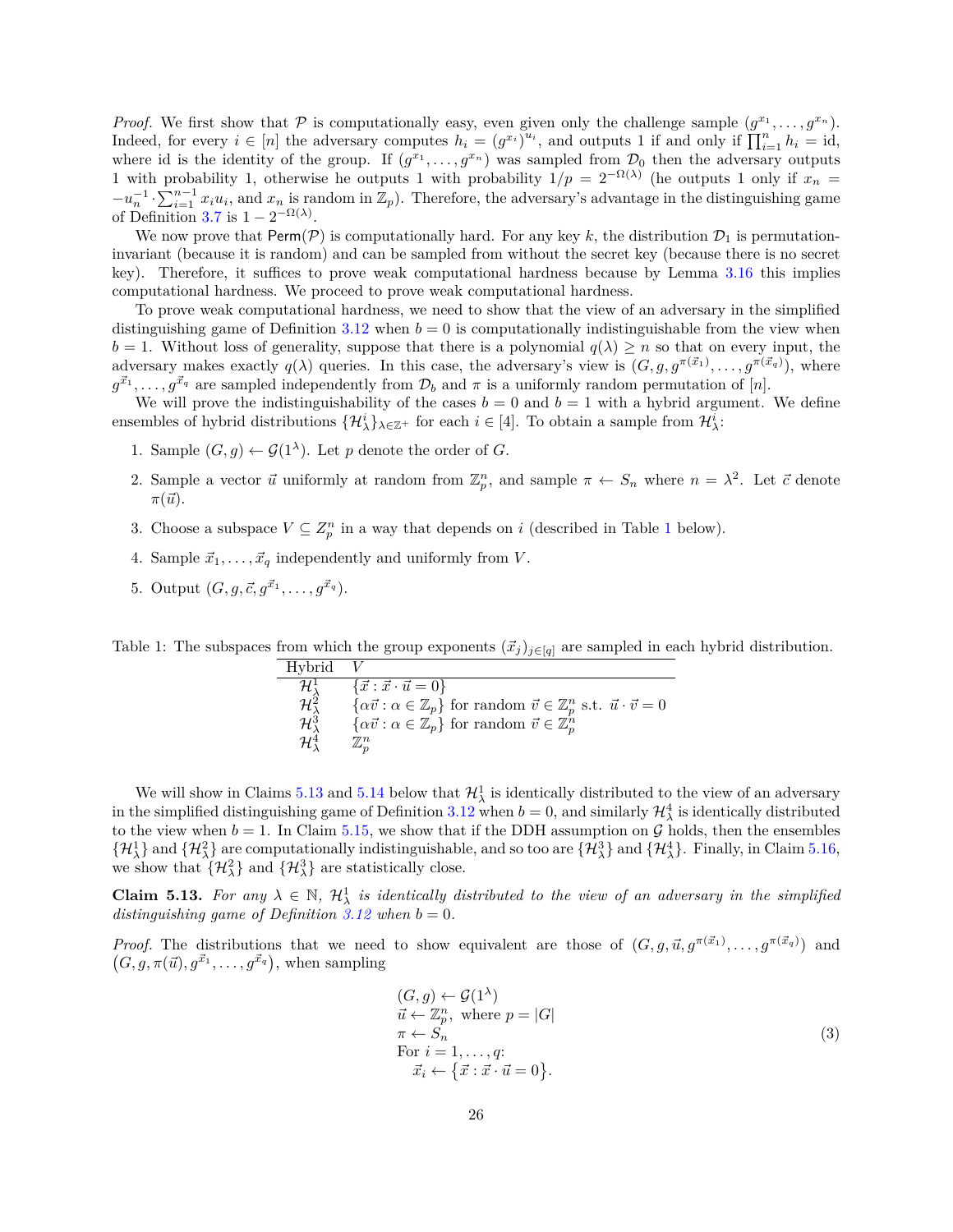This follows from the following observations.

- Conditioned on any G and g, the distributions of  $(\vec{u}, \pi)$  and of  $(\pi(\vec{u}), \pi)$  are identical. This follows from the fact that  $\vec{u}$  is uniformly random, so for *any* permutation  $\pi$ , the distribution of  $\pi(\vec{u})$  is uniform on  $\mathbb{Z}_p^n$ , even conditioned on  $\pi$ .
- ∙ Consequently:
	- $-$  Conditioned on any  $(G, g, \vec{u})$ , the distribution of  $(\pi(\vec{x}_1), \ldots, \pi(\vec{x}_q))$  can be sampled as follows:

Sample  $\pi \leftarrow S_n$  (this is identical to the distribution of  $\pi$  in [\(3\)](#page-25-2) conditioned on  $(G, g, \vec{u})$ ) For  $i = 1, ..., q$ : Sample  $\vec{x}_i \leftarrow {\vec{x} \cdot \vec{x} \cdot \vec{u} = 0}.$ Output  $(\pi(\vec{x}_1), \ldots, \pi(\vec{x}_q)).$ (4)

- Conditioned on any  $(G, g, \pi(\vec{u}))$ , the distribution of  $\vec{x}_1, \ldots, \vec{x}_q$  can be sampled as follows:

Sample  $\bar{\pi} \leftarrow S_n$  (this is identical to the distribution of  $\pi^{-1}$  in [\(3\)](#page-25-2) conditioned on  $(G, g, \pi(\vec{u}))$ ) For  $i = 1, ..., q$ : Sample  $\vec{x}_i \leftarrow {\vec{x} : \vec{x} \cdot \bar{\pi}(\pi(\vec{u})) = 0}.$ Output  $(\vec{x}_1, \ldots, \vec{x}_q)$ . (5)

• The inner product operation is permutation-symmetric, i.e. for any permutation  $\pi \in S_n$  and any vectors  $\vec{u}$  and  $\vec{v}$ , it holds that  $\vec{u} \cdot \vec{v} = \pi(\vec{u}) \cdot \pi(\vec{v})$ . Applying this to [\(5\)](#page-26-2) above (with  $\bar{\pi}^{-1}$ ,  $\vec{x}$ , and  $\bar{\pi}(\pi(\vec{u}))$ , we obtain that the sampling procedure from  $(5)$  is equivalent to the following procedure:

<span id="page-26-3"></span><span id="page-26-2"></span>Sample 
$$
\overline{\pi} \leftarrow S_n
$$
  
\nFor  $i = 1, ..., q$ :  
\nSample  $\vec{x}_i \leftarrow {\vec{x} : \overline{\pi}^{-1}(\vec{x}) \cdot \pi(\vec{u}) = 0}$ .  
\nOutput  $(\vec{x}_1, ..., \vec{x}_q)$ . (6)

But this is equivalent to:

Sample 
$$
\bar{\pi} \leftarrow S_n
$$
  
\nFor  $i = 1, ..., q$ :  
\nSample  $\vec{x}_i \leftarrow \{ \vec{x} : \vec{x} \cdot \pi(\vec{u}) = 0 \}$ .  
\nOutput  $(\bar{\pi}(\vec{x}_1), ..., \bar{\pi}(\vec{x}_q)),$  (7)

which is clearly equivalent to the sampling procedure in [\(4\)](#page-26-3) above (for the vector  $\pi(\vec{u})$ ).  $\Box$ 

The following claim can be proved similarly to Claim [5.13.](#page-25-1)

<span id="page-26-0"></span>**Claim 5.14.** For any  $\lambda \in \mathbb{N}$ ,  $\mathcal{H}^4_{\lambda}$  is identically distributed to the view of an adversary in the simplified *distinguishing game of Definition*  $3.12$  *when*  $b = 1$ *.* 

<span id="page-26-1"></span>**Claim 5.15.** *Assume that the DDH assumption holds in G. Then:* 

- 1. The distribution ensembles  $\{\mathcal{H}^1_\lambda\}$  and  $\{\mathcal{H}^2_\lambda\}$  are computationally indistinguishable
- 2. The distribution ensembles  $\{\mathcal{H}^3_\lambda\}$  and  $\{\mathcal{H}^4_\lambda\}$  are computationally indistinguishable.

*Proof.* We show that (1) holds by reduction to the matrix-DDH problem over matrices of dimension  $q \times$  $(n-1)$ . The argument for  $(2)$  is similar.

Suppose for contradiction that there is a non-uniform polynomial time algorithm  $A$  that makes  $q$  oracle queries and obtains a non-negligible advantage  $\epsilon = \epsilon(\lambda)$  in distinguishing samples from  $\mathcal{H}^1_\lambda$  vs.  $\mathcal{H}^2_\lambda$ , for every  $\lambda$ . We construct a polynomial time adversary  $\mathcal{A}_{M-DDH}$  such that  $\mathsf{Adv}_{\mathcal{A}_{M-DDH}}^{M-DDH}(\lambda) = \epsilon(\lambda)$ , which is a contradiction to the DDH assumption by Imported Theorem [5.10.](#page-24-3)

 $\mathcal{A}_{M\text{-DDH}}$  on input a security parameter  $1^{\lambda}$ , a group G with generator g and order p, and matrix  $A \in$  $G^{q\times (n-1)}$  (either from  $\mathsf{Rk}_{n-1}(G^{q\times (n-1)})$  or  $\mathsf{Rk}_1(G^{q\times (n-1)}))$  operates as follows: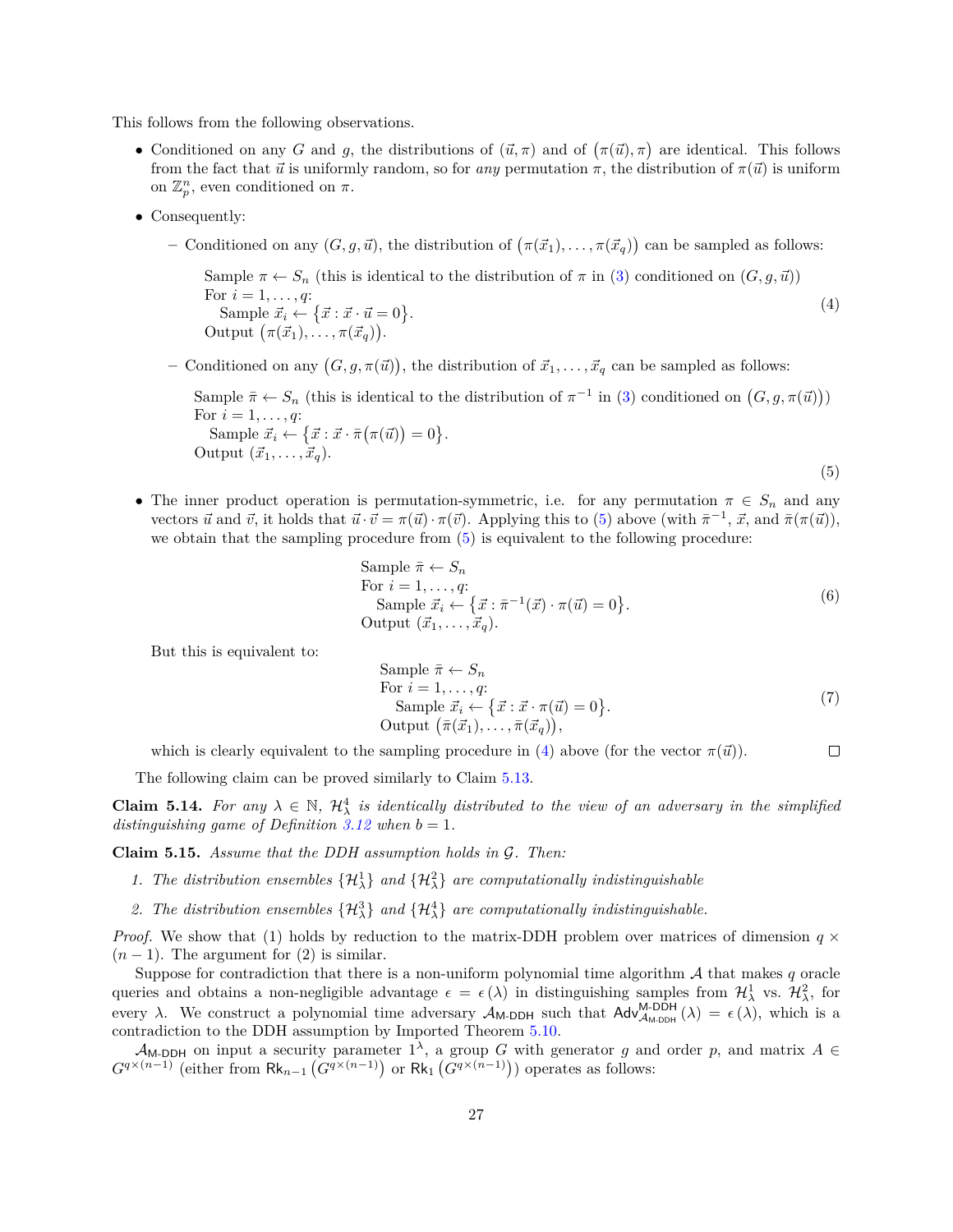- 1. Samples  $\vec{u} \in \mathbb{Z}_p^n$  exactly as it is chosen in  $\mathcal{H}^1_\lambda$ , and samples a random permutation  $\pi \leftarrow S_\lambda$ .
- 2. Constructs the  $q \times n$  matrix A' which is obtained from A by appending to each row  $(q^{x_1}, \ldots, q^{x_{n-1}})$  the group element  $g^{-u_n^{-1}} \cdot \sum_{i=1}^{n-1} x_i u_i$ . (Notice that this gives  $\vec{x} = (x_1, \ldots, x_n)$ , for  $x_n \stackrel{\text{def}}{=} -u_n^{-1} \cdot \sum_{i=1}^{n-1} x_i u_i$ , which satisfies  $\vec{x} \cdot \vec{u} = 0$ .) Let  $g^{\vec{x}_i}$  denote the  $i^{th}$  row of A'.
- 3. Invokes A on input  $(G, g, \pi(\vec{u}), g^{\vec{x}_1}, \dots, g^{\vec{x}_q}).$

 $\mathcal{A}_{\mathsf{M}\text{-}\mathsf{DDH}}$  runs in polynomial time because  $\mathcal A$  does, because generating  $A'$  from  $A$  only requires a polynomial number of exponentiations and multiplications in  $G$  as well as computing the multiplicative inverse of a polynomial number of field elements. Moreover, if  $A \in \mathsf{Rk}_{n-1}(G^{q\times (n-1)})$  then the samples provided to A are distributed as in  $\mathcal{H}^1_\lambda$ , whereas if  $A \in \mathsf{Rk}_1(G^{q\times (n-1)})$  then the samples are distributed as in  $\mathcal{H}^2_\lambda$ , so  $\mathsf{Adv}_{\mathcal{A}_{\mathsf{M}\text{-}\mathsf{DDH}}}^{\mathsf{M}\text{-}\mathsf{DDH}}(\lambda) = \epsilon(\lambda).$  $\Box$ 

<span id="page-27-0"></span>**Claim 5.16.** *The distribution ensembles*  $\{\mathcal{H}^2_\lambda\}$  *and*  $\{\mathcal{H}^3_\lambda\}$  *are statistically*  $e^{-\Omega(\lambda)}$ -close.

*Proof.* Recall the differences between  $\mathcal{H}^2_\lambda$  and  $\mathcal{H}^3_\lambda$ . They are defined as the output of the following procedure (with variations in step 3 depending on whether we are in  $\mathcal{H}^2_\lambda$  or  $\mathcal{H}^3_\lambda$ ):

- 1. Sample  $(G, g) \leftarrow \mathcal{G}(1^{\lambda})$ . Let p denote the order of G.
- 2. Sample a vector  $\vec{u}$  uniformly at random from  $\mathbb{Z}_p^n$ , and sample  $\pi \leftarrow S_n$  where  $n = \lambda^2$ .
- 3. In  $\mathcal{H}_{\lambda}^2$ , let  $\vec{v}$  be uniformly random in  $\mathbb{Z}_p^n$  conditioned on  $\vec{u} \cdot \vec{v} = 0$ . In  $\mathcal{H}_{\lambda}^3$ , let  $\vec{v}$  be uniformly random in  $\mathbb{Z}_p^{\tilde{n}}$ .
- 4. Sample  $\alpha_1, \ldots, \alpha_q$  independently from  $\mathbb{Z}_p$ .
- 5. Output  $(G, q, \pi(\vec{u}), q^{\alpha_1 \vec{v}}, \ldots, q^{\alpha_q \vec{v}}).$

Conditioned on any  $(G, g)$  with  $|G| = p$ , it clearly holds in  $\mathcal{H}^3_\lambda$  that the distribution of  $(\pi(\vec{u}), \vec{v})$  is uniform on  $\mathbb{Z}_p^n \times \mathbb{Z}_p^n$ . We will show that in  $\mathcal{H}_\lambda^2$ , the distribution of  $(\pi(\vec{u}), \vec{v})$  is statistically close to uniform on  $\mathbb{Z}_p^n \times \mathbb{Z}_p^n$ . This will imply Claim [5.16](#page-27-0) because the distribution of  $(G, g, \pi(\vec{u}), g^{\alpha_1 \vec{v}}, \ldots, g^{\alpha_q \vec{v}})$  conditioned on any  $(G, g, \pi(\vec{u}), \vec{v})$  is the same in both  $\mathcal{H}^2_{\lambda}$  and  $\mathcal{H}^3_{\lambda}$ .

To see the statistical closeness of  $(\pi(\vec{u}), \vec{v})$  to uniform, we will consider the following equivalent rejection sampling procedure for sampling  $(\pi(\vec{u}), \vec{v})$ :

- 1. A candidate  $\vec{u}'$  for  $\pi(\vec{u})$  is sampled uniformly at random from  $\mathbb{Z}_p^n$ .
- 2. A candidate  $\vec{v}$  is sampled uniformly at random from  $\mathbb{Z}_p^n$ .
- 3. A candidate permutation  $\pi$  is sampled uniformly at random from  $S_n$ .
- 4. If  $\pi^{-1}(\vec{u}') \cdot \vec{v} = 0$ , then we output  $(\vec{u}', \vec{v})$ . Otherwise, we start over from step 1.

<span id="page-27-2"></span>**Claim 5.17.** With all but  $e^{-\Omega(\lambda^2)}$  probability over the choice of  $\vec{u}'$ , the distribution of  $(\vec{v}, \pi^{-1}(\vec{u}') \cdot \vec{v})$  con*ditioned on*  $\vec{u}'$  *is*  $e^{-\Omega(\lambda^2)}$ -*close to uniform over*  $\mathbb{Z}_p^n \times \mathbb{Z}_p$ *.* 

*Proof.* We show that the distributions are close when  $\pi(\vec{u}')$  has high min entropy even conditioned on  $\vec{u}'$ , and show that the min entropy is high with overwhelming probability.

We claim first that for almost all  $\vec{u}'$ , the distribution of  $\pi(\vec{u}')$  conditioned on  $\vec{u}'$  has high min-entropy. Indeed, with all but  $e^{-\Omega(\lambda^2)}$  probability,  $u'_{2i} \neq u'_{2i+1}$  for at least  $n/3$  values of  $i \in [n/2]$ , in which case the min entropy of  $\pi(\vec{u}')$  is at least  $n/3$  even conditioned on  $\vec{u}'$  (this min-entropy lower bound is easiest to see when conditioning on the unordered sets  $\{\pi(2i), \pi(2i+1)\}\$  for all such i.

<span id="page-27-1"></span>View  $\vec{v}$  as a seed for the pairwise-independent hash family  $\{h_{\vec{v}}\}$ , where  $h_{\vec{v}}(\vec{u}) = \vec{u} \cdot \vec{v}$ . (That is, for every  $\vec{u}' \neq \vec{u}$ ,  $\Pr_{\vec{v} \leftarrow \mathbb{Z}_p^n} [h_{\vec{v}}(\vec{u}') = h_{\vec{v}}(\vec{u})] = 1/p$ .) The leftover hash lemma (see Imported Theorem [5.18](#page-27-1) below) states that for these  $\vec{u}'$ , the distribution of  $(\vec{v}, \pi^{-1}(\vec{u}') \cdot \vec{v})$  conditioned on  $\vec{u}'$  is  $\epsilon$ -close to uniform for  $\epsilon = 2^{\Omega(\log p - n)} \leq e^{-\Omega(\lambda^2)}$ , which implies the claim.  $\Box$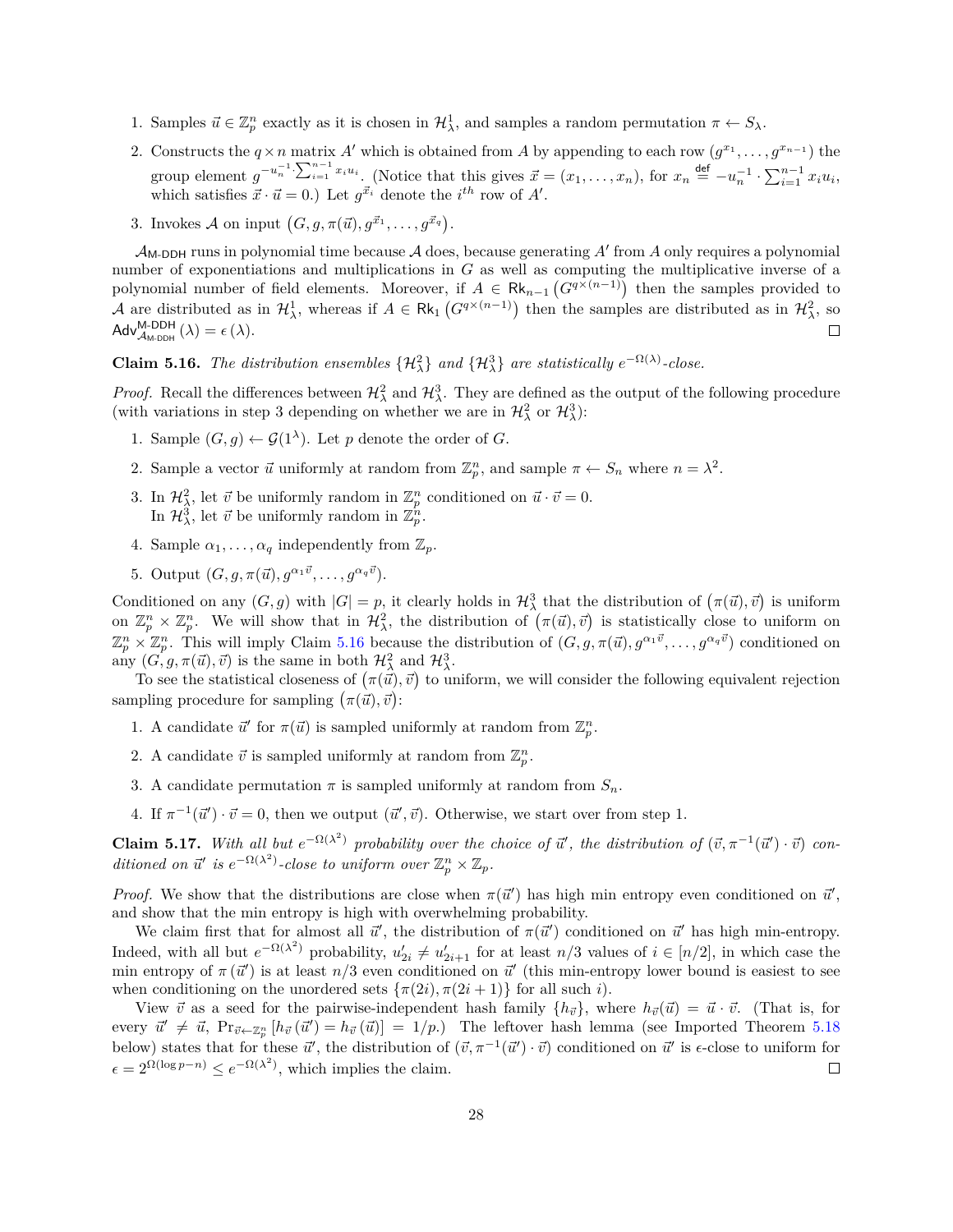**Imported Theorem 5.18** (Leftover hash lemma). Let  $\mathcal{H} = \{h_{\alpha} : \mathbb{Z}_p^n \to \mathbb{Z}_p\}$  be a family of pairwise  $\mathcal{L}$  independent hash function (i.e., for every  $x, x' \in \mathbb{Z}_p^n$ ,  $\Pr_{h_\alpha \leftarrow \mathcal{H}} [h_\alpha(x) = h_\alpha(x')] = 1/p$ ). Let X be distributed  $over \mathbb{Z}_p^n$  with min entropy *k*. Then for a uniformly random  $\alpha$ ,  $d_{\text{TV}}((\alpha, h_\alpha(X)), (\alpha, U)) \leq 2^{-\Omega(k - \log p)}$ , where *U* is the uniform distribution over  $\mathbb{Z}_p$ .

**Claim 5.19.** In the rejection sampling procedure, the number of trials is at most  $2p\lambda^2$  with all but  $e^{-\Omega(\lambda^2)}$ *probability.*

*Proof.* Each trial is the last one with probability at least  $\frac{1}{p} - e^{-\Omega(\lambda^2)} \ge \frac{1}{2p}$ . Thus, the probability that there are more than  $2p\lambda^2$  trials is bounded by  $\left(1-\frac{1}{2p}\right)^{2p\lambda^2} \leq e^{-\lambda^2}$ .  $\Box$ 

Thus, the rejection sampling procedure described is statistically  $2p\lambda^2 \cdot e^{-\Omega(\lambda^2)}$ -close to the following:

- 1. A candidate  $\vec{u}'$  for  $\pi(\vec{u})$  is sampled uniformly at random from  $\mathbb{Z}_p^n$ .
- 2. A candidate  $\vec{v}$  is sampled uniformly at random from  $\mathbb{Z}_p^n$ .
- 3. A candidate permutation  $\pi$  is sampled uniformly at random from  $S_n$ .
- 4. With probability  $\frac{1}{p}$ , output  $(\vec{u}', \vec{v})$ . Otherwise, we start over from step 1, up to  $2p\lambda^2$  times in total. If the repetition limit is reached, output  $\bot$ .

But clearly the output of this procedure is  $e^{-\Omega(\lambda^2)}$ -close to uniform on  $\mathbb{Z}_p^n \times \mathbb{Z}_p$ . Claim [5.16](#page-27-0) follows.  $\Box$ 

Proposition [5.12](#page-24-0) now follows from the definition of the hybrids, Lemma [3.16,](#page-12-1) and Claims [5.13](#page-25-1) to [5.16](#page-27-0) using a standard hybrid argument.  $\Box$ 

# <span id="page-28-0"></span>**6 Statistical Query Lower Bound**

In this section we discuss a specific permuted puzzle toy problem introduced by [\[BIPW17\]](#page-33-10), and study its hardness against a large class of potential adversarial algorithms called *statistical-query algorithms*. We first define this class of algorithms in Section [6.1,](#page-28-1) then present the toy problem in Section [6.2](#page-29-0) and prove it is secure against such algorithms. We prove some useful relevant lemmas in Appendix [A.](#page-35-0)

### <span id="page-28-1"></span>**6.1 Statistical Query Algorithms**

**Definition 6.1** (Statistical Query Algorithms). Let  $\mathcal{P} = (\mathcal{K}, \{\Pi_k\}_{k \in \mathcal{K}})$  be a puzzle problem. A statistical q-query algorithm for  $\mathcal{G}_{dist,s}[\mathcal{P}]$  is a stateful adversary  $\mathcal A$  using an "inner adversary"  $\mathcal A_{SQ}$  as follows.

1. Upon receiving the public key pk,  $\mathcal A$  forwards it to  $\mathcal A_{SQ}$ .

Recall that **pk** is part of the key k, and denote  $\Pi_k = (n, \Sigma, \mathcal{D}_0, \mathcal{D}_1)$ .

- 2. The following is repeated  $q$  times:
	- (a)  $\mathcal{A}_{SQ}$  outputs a boolean-valued function  $f^{5}$  $f^{5}$  $f^{5}$ .
	- (b) A requests a sample  $x \leftarrow \mathcal{D}_b$  from the challenger (where  $b \in \{0,1\}$  is the challenger's secret bit), computes  $f(x)$  (this is a single bit), and forwards  $f(x)$  to  $\mathcal{A}_{\mathsf{SO}}$ .
- 3. When  $A_{SQ}$  outputs a "guess" bit  $b'$ , A forwards  $b'$  to the challenger.

*Remark* 6.2. We consider only statistical query algorithms for the simplified distinguishing game  $\mathcal{G}_{dist,s}$  of Definition [3.12](#page-11-2) because our lower bounds (proven in Section [6.2\)](#page-29-0) hold for puzzle problems in which weak computational hardness (i.e., hardness of  $\mathcal{G}_{\text{dist},s}$ ) is equivalent to computational hardness (i.e., hardness of the more standard distinguishing game  $G_{\text{dist}}$  of Definition [3.7\)](#page-10-1) by Lemma [3.16.](#page-12-1)

<span id="page-28-2"></span> $5$ We do not assume any bound on the description size or complexity of f, which will not matter for our lower bounds.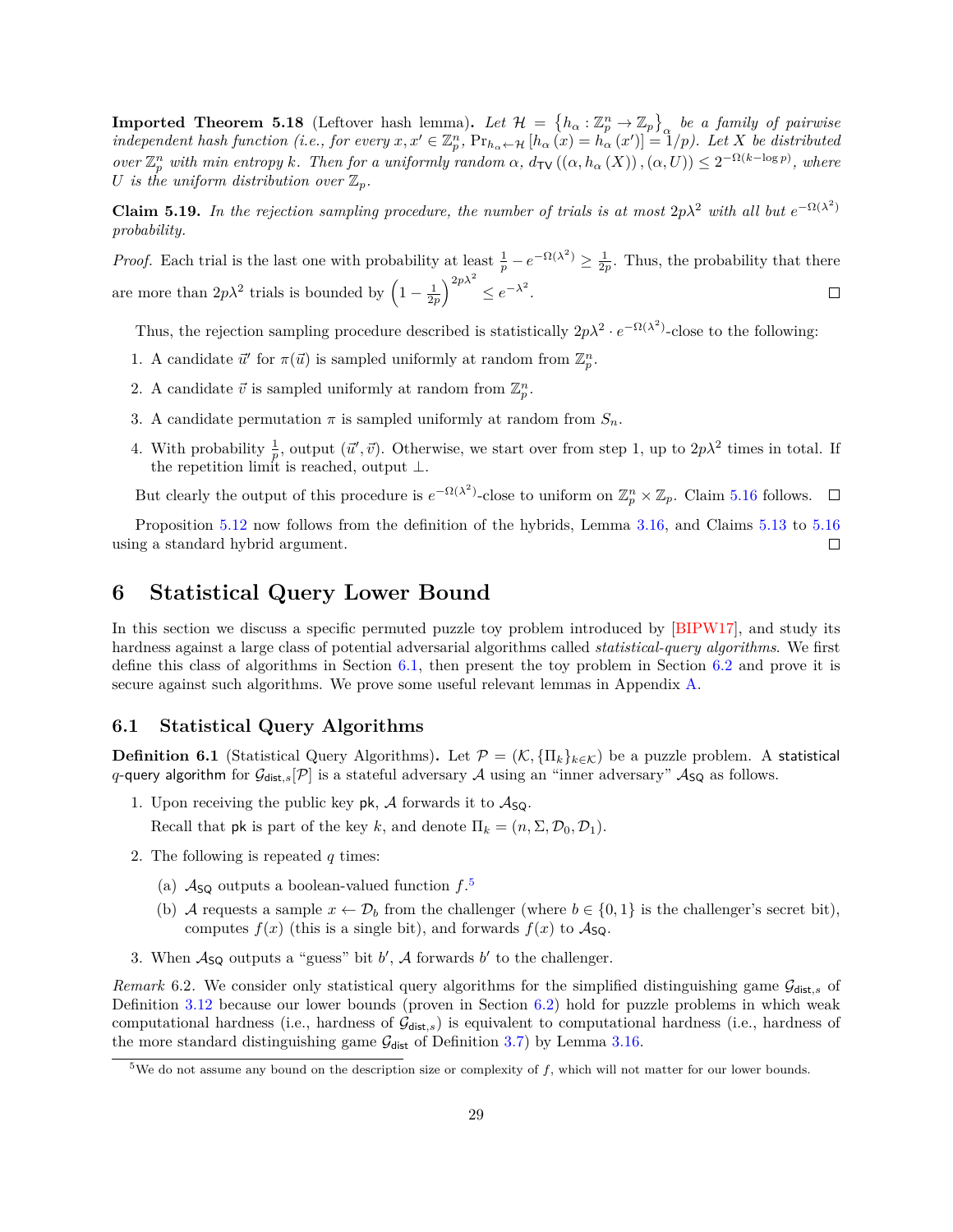Statistical Query (SQ) algorithms constitute a broad class of distinguishing algorithms, that is incomparable in power to polynomial-time algorithms. For example, an SQ algorithm can distinguish between a PRG output and a uniformly random string with a single query. On the other hand, SQ algorithms cannot distinguish between a distribution that is uniform on  $\{0,1\}^n$  and one that is uniform on a random high-dimensional subspace of  $\{0,1\}^n$ . These distributions can be distinguished (given many samples) in polynomial time by a simple rank computation.

Still, in the context of distinguishing problems, SQ algorithms seem to be a powerful class of adversarial algorithms. In fact, except for the aforementioned examples of algorithms which exploit algebraic structure, we are not aware of any natural distinguishing algorithms that cannot be simulated by statistical query algorithms. A challenging and important open problem, which we leave for future work, is to formalize a class of algorithms that use algebraic structure (or even only linear algebra), possibly together with statistical queries, and to prove lower bounds against this class.

### <span id="page-29-0"></span>**6.2 The Toy Problem and Lower Bound**

The works [\[CHR17,](#page-34-9) [BIPW17\]](#page-33-10) base the security of their DE-PIR schemes on the PermRM conjecture, for which they also discuss different variants (e.g., noisy versions). Boyle et al. [\[BIPW17\]](#page-33-10) also put forth a toy version of the problem, for which we will prove a lower bound against SQ algorithms. We first recall the PermRM conjecture and its toy version.

<span id="page-29-1"></span>**Conjecture 1** (PermRM, Conjecture 4.2 in [\[BIPW17\]](#page-33-10)). Let  $m \in \mathbb{N}$  be a dimension parameter, let  $\lambda \in \mathbb{N}$  be *a* security parameter, let  $d = d_m(n)$  be the minimal integer such that  $n \geq {m+d \choose d}$ , and let  $\mathbb F$  be a finite field *satisfying*  $|\mathbb{F}| > d\lambda + 1$ *. Define a probabilistic algorithm* Samp  $(b, \pi, v)$  *that operates as follows:* 

- *If*  $b = 0$ *:* 
	- *1. Select m* random degree- $\lambda$  polynomial  $p_1, \ldots, p_m \leftarrow \mathbb{F}[X]$  such that for every  $1 \leq i \leq \lambda$ ,  $p_i(0) = v$ . *Notice that these polynomials determine a curve*  $\gamma(t)$  *in*  $\mathbb{F}^m$ *, given by*  $\{(p_1(t), \ldots, p_m(t)) : t \in \mathbb{F}\}.$
	- 2. Sample  $d\lambda + 1$  distinct points on the curve  $\gamma(t)$ , determined by non-zero parameters  $t_0, \ldots, t_{d\lambda} \leftarrow$ F*.*
	- 3. Output the points, in order, where each point is permuted according to  $\pi : \mathbb{F}^m \to \mathbb{F}^m$ , namely *output*

$$
\left(\pi\left(p_1(t_i),\ldots,p_m(t_i)\right)\right)_{i=0}^{d\lambda} \in \left(\mathbb{F}^m\right)^{d\lambda+1}.
$$

• If  $b = 1$ : sample  $d\lambda + 1$  random points in  $\mathbb{F}^m$   $(w_0, \ldots, w_{d\lambda}) \leftarrow (\mathbb{F}^m)^{d\lambda + 1}$ , and output  $(w_0, \ldots, w_{d\lambda})$ .

*The* PermRM *conjecture is that for every efficient non-uniform*  $A = (A_1, A_2)$  *there exists a negligible function*  $\mu(\lambda) = \text{negl}(\lambda)$  *such that:* 

$$
\Pr\left[\begin{array}{ll} \left(1^n,1^{|\mathbb{F}|},\mathrm{aux}\right)\leftarrow\mathcal{A}_1\left(1^\lambda\right) \\ \pi\leftarrow S_{(\mathbb{F}^m)};b\leftarrow\{0,1\} \\ b'\leftarrow\mathcal{A}_2^{\mathsf{Samp}(b,\pi,\cdot)}\left(1^n,\mathrm{aux}\right)\end{array}\right:\ b'=b\right]\leq 1/2+\mu\left(\lambda\right)
$$

Let  $\mathbb{F} = {\mathbb{F}_{\lambda}}_{\lambda \in \mathbb{Z}^+}$  denote an ensemble of finite fields with  $|\mathbb{F}_{\lambda}| = \Theta(\lambda^2)$ . Let  $q = q_{\lambda}$  denote  $|\mathbb{F}_{\lambda}|$ . For a function  $f: X \to Y$ , we define  $\mathsf{Graph}(f): X \times Y \to \{0,1\}$  such that

Graph
$$
(f)(x, y) =
$$

$$
\begin{cases} 1 & \text{if } y = f(x) \\ 0 & \text{otherwise.} \end{cases}
$$

Define the puzzle problem  $\Pi_{\lambda} = (n, \{0, 1\}, \mathcal{D}_0, \mathcal{D}_1)$ , where  $n = q^2$ , and  $\mathcal{D}_0$  and  $\mathcal{D}_1$  are defined as follows.

- A sample from  $\mathcal{D}_0$  is Graph( $\gamma$ ), where  $\gamma : \mathbb{F} \to \mathbb{F}$  is a uniformly random degree- $\lambda$  polynomial.
- A sample from  $\mathcal{D}_1$  is  $\mathsf{Graph}(U)$ , where  $U : \mathbb{F} \to \mathbb{F}$  is a uniformly random function.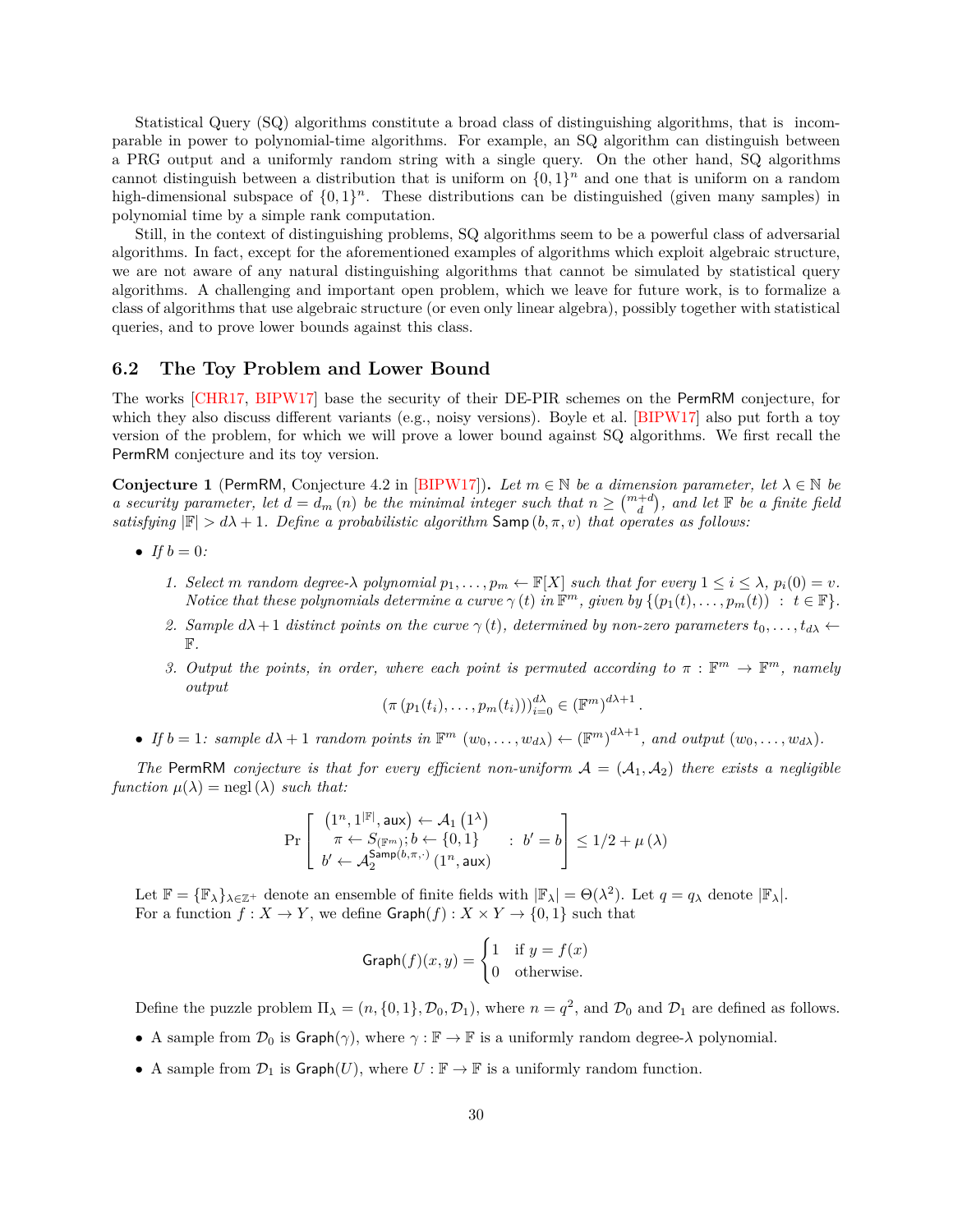**Conjecture 2** ([\[BIPW17\]](#page-33-10)). The permuted puzzle problem  $\mathcal{P} \stackrel{\text{def}}{=} \text{Perm}(\{\Pi_{\lambda}\}_{\lambda \in \mathbb{Z}^+})$  is computationally hard.

<span id="page-30-0"></span>**Theorem 6.3.** *The simplified distinguishing game*  $\mathcal{G}_{dist,s}[\mathcal{P}]$  *is hard for statistical-query algorithms. That is, for all polynomially bounded*  $q(.)$ *, the advantage of any statistical*  $q(\lambda)$ -query adversary in  $\mathcal{G}_{dist,s}[\mathcal{P}]$  is at  $most e^{-\Omega(\lambda)}$ .

*Proof.* We will show that even if we give the statistical query adversary additional information about  $\pi$ , it cannot distinguish permuted samples from  $\mathcal{D}_0$  from permuted samples from  $\mathcal{D}_1$ . Specifically, we will give the adversary (for free) the unordered partition  $\Phi_1 \cup \cdots \cup \Phi_q$  of  $\mathbb{F} \times \mathbb{F}$ , where  $\Phi_i = \pi({i} \times \mathbb{F})$ . (Intuitively,  $\Phi_i$  is the image under  $\pi$  of all points in which the X coordinate equals i. In particular,  $\pi$  (Graph  $(f)$ ) takes value "1" at exactly one coordinate in  $\Phi_i$ .) Note that it is indeed possible for a statistical query adversary to learn  $\Phi \stackrel{\text{def}}{=} {\Phi_1, \ldots, \Phi_q}$ : if  $(x, y)$  and  $(x', y')$  belong to the same  $\Phi_i$ , then for a random sample  $z \leftarrow \mathcal{D}_b$ , it is never the case that  $\pi(z)_{(x,y)} = \pi(z)_{(x',y')} = 1$ . However, if  $(x, y)$  and  $(x', y')$  do *not* belong to the same  $\Phi_i$ , then  $\pi(z)_{(x,y)} = \pi(z)_{(x',y')} = 1$  with probability at least  $\frac{1}{q^2}$ .

We say that a permutation  $\pi$  respects a partition  $\Phi = {\Phi_1, \ldots, \Phi_q}$  if  ${\pi({i \times F})_i = \Phi}$ . For any partition  $\Phi$ , we will write Pr<sub>Φ</sub> to denote the probability space in which a permutation  $\pi$  is sampled uniformly at random from the set of permutations that respect  $\Phi$ . Similarly, we will write  $\mathbb{E}_{\Phi}$  to denote expectations in Pr<sub> $\Phi$ </sub>, and we write  $Var_{\Phi}$  to denote variances in Pr<sub> $\Phi$ </sub>.

We will show that there is some negligible function  $\nu : \mathbb{Z}^+ \to \mathbb{R}$  such that for any function  $f : \{0,1\}^n \to$  $\{0,1\}$  and any partition  $\Phi$ , there exists some  $p_{f,\Phi} \in [0,1]$  such that for every  $b \in \{0,1\}$ , it holds that

$$
\Pr_{\Phi} \left[ \mathop{\mathbb{E}}_{x \leftarrow \mathcal{D}_b} \left[ f(\pi(x)) \right] - p_{f, \Phi} \right] \ge \nu(\lambda) \right] \le \nu(\lambda).
$$

Crucially,  $p_{f,\Phi}$  is independent of the challenge bit b, the specific sample x, and the secret permutation  $\pi$ (except for its dependence on  $\Phi$ ). Thus, the answer to a query f can be simulated by computing  $p_{f,\Phi}$ .

The following two observations are at the core of our proof. Recall that  $\Delta$  denotes the Hamming distance. For a pair of functions  $g, g' : X \to Y$ , we denote  $\Delta(g, g') = |\{x \in X : g(x) \neq g'(x)\}|$ .

<span id="page-30-1"></span>**Claim 6.4.** For any partition  $\Phi$ , any function  $g : \mathbb{F} \to \mathbb{F}$ , and any fixed permutation  $\pi^*$  that respects  $\Phi$ , the  $distribution \ of \ \pi(\mathsf{Graph}(g)) \ under \ Pr_{\Phi} \ is \ identical \ to \ the \ distribution \ of \ \pi^*(\mathsf{Graph}(u)) \ when \ u : \mathbb{F} \to \mathbb{F} \ is \ a$ *uniformly random function.*

*Proof.* To sample a random permutation  $\pi$  conditioned on  ${\{\pi(\{i\} \times \mathbb{F})\}}_i = \Phi \stackrel{\text{def}}{=} {\{\Phi_1, \ldots, \Phi_q\}}$ , one can sample a uniformly random permutation  $\sigma : \mathbb{F} \to \mathbb{F}$  and q independent bijections  $\pi_i : \mathbb{F} \to \Phi_{\sigma(i)}$ , and then define  $\pi(j, k) = \pi_j(k)$ .

 $\pi(\mathsf{Graph}(g))$  is defined by the set of points  $\{\pi(j,g(j))\}_{j\in\mathbb{F}} = \{\pi_j(g(j))\}.$  It is clear that sampling g uniformly at random corresponds to independently picking each  $g(j)$  at random, which produces an identical distribution of  $\pi(Graph(g))$  as picking the bijections  $\{\pi_i\}$  independently and uniformly at random. Thus,  $\pi^*(\mathsf{Graph}(u))$  for a fixed  $\pi^*$  which respects the partition  $\Phi$ , and a random u, is distributed identically to  $\pi(\mathsf{Graph}(g))$  for a fixed g and a random  $\pi$  that respects  $\Phi$ .  $\Box$ 

<span id="page-30-2"></span>**Claim 6.5.** For any partition  $\Phi$ , any functions  $g, g' : \mathbb{F} \to \mathbb{F}$ , and any fixed permutation  $\pi^*$  that *respects*  $\Phi$ , the distribution of  $(\pi(\text{Graph}(g)), \pi(\text{Graph}(g')))$  under  $Pr_{\Phi}$  is identical to the distribution of  $(\pi^*(\mathsf{Graph}(u)), \pi^*(\mathsf{Graph}(u'))),$  where  $u, u' : \mathbb{F} \to \mathbb{F}$  are jointly uniformly random conditioned on  $\Delta(u, u') =$  $\dot{\Delta}(g,g^{\prime}).$ 

*Proof.* We first consider the distribution under  $Pr_{\Phi}$  of  $(x, x') = (\pi(\mathsf{Graph}(g)), \pi(\mathsf{Graph}(g')))$ , where g and g' are fixed. Because g and g' are functions, both x and x' will consist mostly of zeros, but for each  $j \in \mathbb{F}$ , they will contain a 1 in exactly one position in  $\Phi_i$ . Recall from the proof of Claim [6.4](#page-30-1) that  $\pi$  can be sampled by sampling a uniformly random permutation  $\sigma : \mathbb{F} \to \mathbb{F}$  and q independent bijections  $\pi_i : \mathbb{F} \to \Phi_{\sigma(i)}$ , and defining  $\pi(j,k) = \pi_j(k)$ . Therefore, for any  $j \in \mathbb{F}$  if  $g(j) = g'(j)$  then x and x' will agree on the position within  $\Phi_{\sigma(j)}$  at which they contain a 1 entry. Otherwise, they will disagree. Other than that, the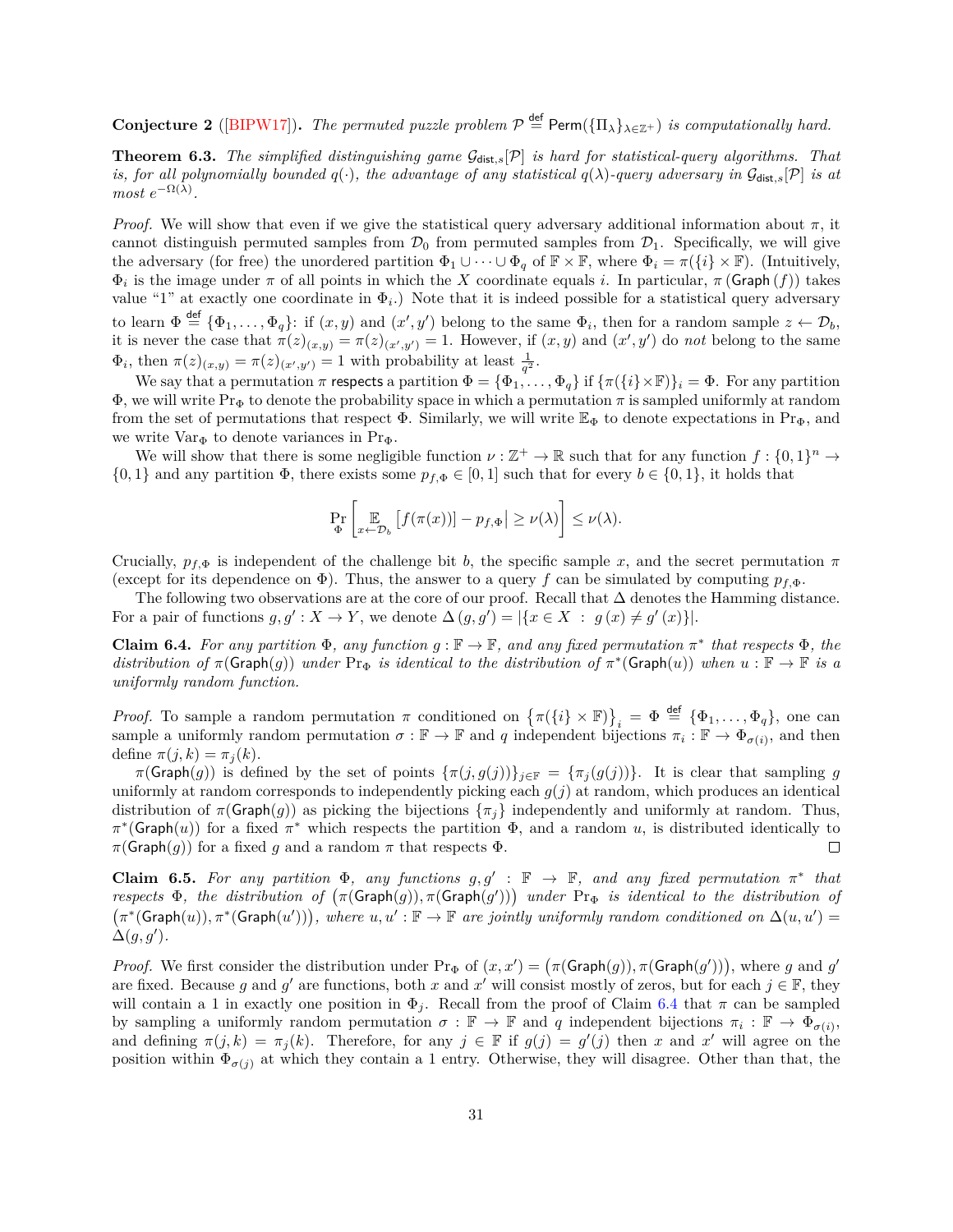positions are uniformly random within  $\Phi_{\sigma(j)}$  because  $\pi_j$  is a random bijection. Moreover, since  $\sigma$  is a random permutation, the set of  $\Phi_i$ 's for which *x*, *x'* agree on the 1-entry is a random subset of size  $\Delta(g, g')$ .

Now consider the distribution of  $(y, y') = (\pi^*(\text{Graph}(u)), \pi^*(\text{Graph}(u')))$  where  $\pi^*$  is fixed and defined by  $\sigma^*$  and  $\{\pi_i^*\}_{i\in\mathbb{F}}$ . The same arguments show that for every  $j\in\mathbb{F}$ ,  $y, y'$  agree on the positions within  $\Phi_{\sigma^*(j)}$ at which they contain a 1 if and only if  $u(j) = u'(j)$ . Since  $u, u'$  are random and independent, the positions in  $\Phi_{\sigma^*(j)}$  in which *y*, *y'* have a 1 are otherwise random because these positions are  $\pi_j^*(u(j))$  and  $\pi_j^*(u'(j))$ , respectively. Additionally, the  $\Phi_i$ 's for which  $y, y'$  agree on the position of the 1 entry is a uniformly random subset of size  $\Delta(g, g') = \Delta(u, u')$ , because this set is  $\{\sigma^*(j) : u(j) = u'(j)\}\$ , and  $u, u'$  are random and independent.

$$
\Box
$$

<span id="page-31-0"></span>**Claim 6.6.** *If*  $g_0, g_1 : \mathbb{F} \to \mathbb{F}$  *are two independent uniformly random degree-* $\lambda$  *polynomials, then*  $\Delta(g_0, g_1)$ *is*  $e^{-\Omega(\lambda)}$ -close to  $\Delta(g'_0, g'_1)$  for uniformly random  $g'_0, g'_1 : \mathbb{F} \to \mathbb{F}$ .

*Proof.* For  $i \in \mathbb{F}$ , let  $X_i$  (respectively,  $Y_i$ ) be indicator of the event that  $g_0(i) = g_1(i)$  (respectively,  $g'_0(i) = g_2(i)$ )  $g'_1(i)$ ). Then  $X_i, Y_i$  are  $\lambda$ -wise independent with  $\mathbb{E}[X_i] = \mathbb{E}[Y_i] = |\mathbb{F}|^{-1}$ . The claim now follows from Lemma [A.4](#page-36-0) (Page [37\)](#page-36-0) for  $n = |\mathbb{F}|$ . □

Now, we will show that  $\mathbb{E}_{x \leftarrow \mathcal{D}_0}[f(\pi(x))]$  and  $\mathbb{E}_{x \leftarrow \mathcal{D}_1}[f(\pi(x))]$ , viewed as random variables that depend on  $\pi$ , have the same expectation and also have very small (negligible) variance.

**Claim 6.7.** *For any*  $f: \{0, 1\}^n \rightarrow \{0, 1\}$  *and any partition*  $\Phi$ *,* 

$$
\mathbb{E}\left[\mathbb{E}\left[f(\pi(x))] \right] = \mathbb{E}\left[\mathbb{E}\left[f(\pi(x))] \right] \right].
$$

*Proof.* Consider any  $f: \{0,1\}^n \to \{0,1\}$  and any partition  $\Phi$ . By Claim [6.4,](#page-30-1) there is a distribution U that is equal to the distribution (in  $\Pr_{\Phi}$ ) of  $\pi(\text{Graph}(g))$  for all functions  $g : \mathbb{F} \to \mathbb{F}$ . Let  $\mu$  denote  $\mathbb{E}_{x' \leftarrow \mathcal{U}}[f(x')]$ . Let  $P_b$  denote the probability mass function of  $\mathcal{D}_b$ . Then for any  $b \in \{0, 1\}$ ,

$$
\mathbb{E}\left[\mathbb{E}_{x \leftarrow \mathcal{D}_b}[f(\pi(x))] \right] = \mathbb{E}\left[\sum_x P_b(x) \cdot f(\pi(x))\right] \n= \sum_x P_b(x) \cdot \mathbb{E}[f(\pi(x))] \n= \sum_x P_b(x) \cdot \mu \n= \mu,
$$

which does not depend on  $b$ .

Now we analyze the variance. Recall that our goal is to show that  $Var_{\Phi} [\mathbb{E}_{x \leftarrow \mathcal{D}_{b}}[f(\pi(x))] ]$  is negligible for  $b \in \{0, 1\}$ . Because of Claim [6.6,](#page-31-0) this follows from the following more general claim.

<span id="page-31-1"></span>**Claim 6.8.** Let  $D$  be any distribution on functions mapping  $\mathbb F$  to  $\mathbb F$ . Suppose that when g and g' are sampled *independently from*  $\mathcal D$  *and*  $u, u' : \mathbb F \to \mathbb F$  *are independent uniformly random functions, the distribution of*  $\Delta(g, g')$  *is statistically*  $\epsilon$ -close to that of  $\Delta(u, u')$ .

*Then, for any*  $f: \{0,1\}^n \to \{0,1\}$ *, any partition*  $\Phi$ *,* 

$$
\operatorname*{Var}_{\Phi}\left[\mathop{\mathbb{E}}_{g\leftarrow\mathcal{D}}\left[f\big(\pi(\mathsf{Graph}(g))\big)\right]\right]\leq\epsilon.
$$

*Proof.* Let P denote the probability mass function of  $D$ , and let  $\pi^*$  be an arbitrary permutation in  $S_n$  such that  ${\lbrace \pi^*(\lbrace i \rbrace \times \mathbb{F}) \rbrace_i = \Phi$ . By the definition of variance,

$$
\operatorname*{Var}_{\Phi}\left[\mathop{\mathbb{E}}_{g\leftarrow\mathcal{D}}[f(\pi(\operatorname{Graph}(g)))]\right] = \mathop{\mathbb{E}}_{\Phi}\left[\mathop{\mathbb{E}}_{g\leftarrow\mathcal{D}}[f(\pi(\operatorname{Graph}(g)))]^{2}\right] - \mathop{\mathbb{E}}_{\Phi}\left[\mathop{\mathbb{E}}_{g\leftarrow\mathcal{D}}[f(\pi(\operatorname{Graph}(g)))]\right]^{2}.
$$

 $\Box$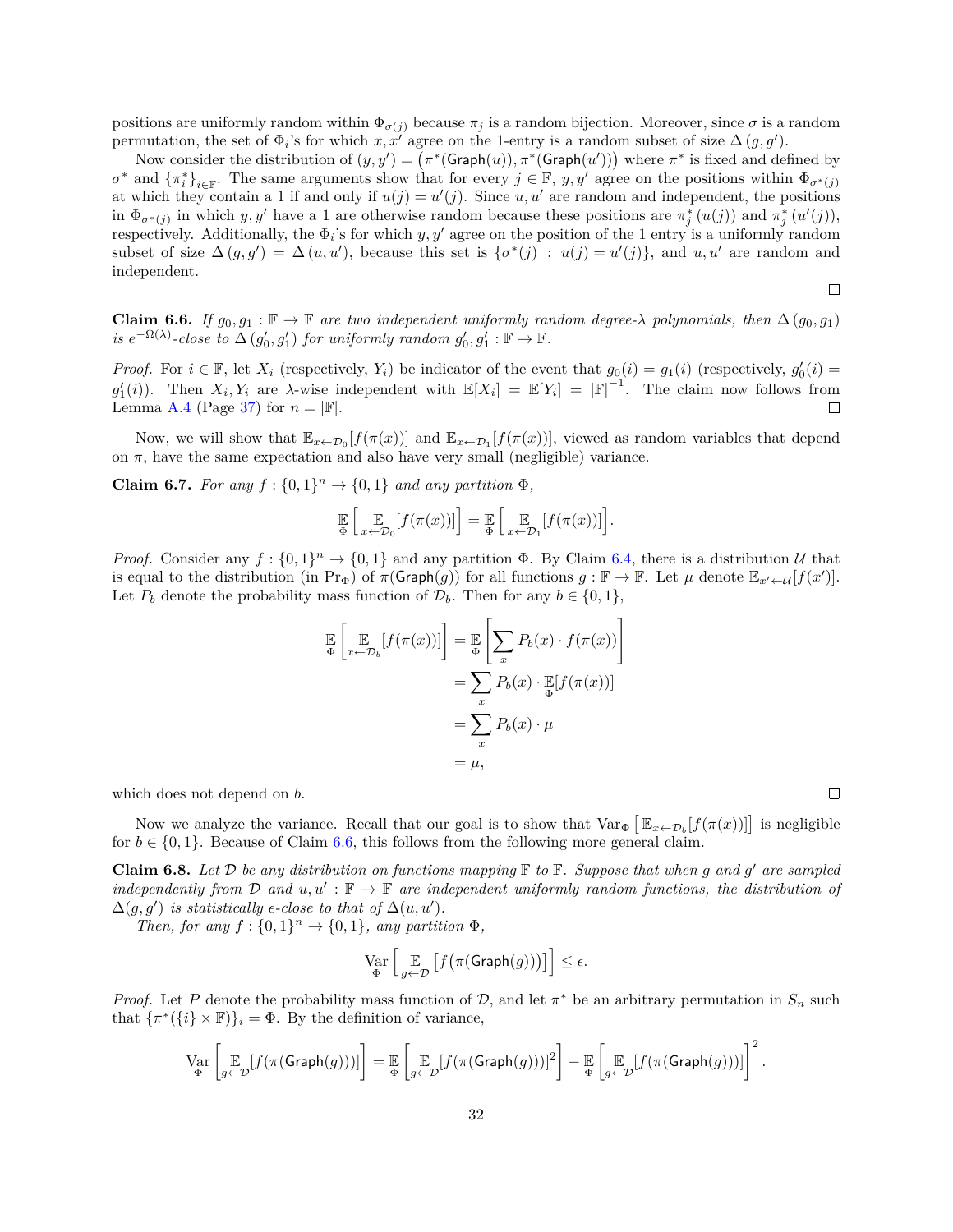For the first term, we have

$$
\mathbb{E}[\mathbb{E}_{g \leftarrow \mathcal{D}}[f(\pi(\text{Graph}(g)))]^2] = \mathbb{E}_{\Phi}\left[\left(\sum_{g} P(g) \cdot f(\pi(\text{Graph}(g))))\right)^2\right]
$$
\n
$$
= \sum_{g,h} P(g) \cdot P(h) \cdot \mathbb{E}[f(\pi(\text{Graph}(g))) \cdot f(\pi(\text{Graph}(h)))] \qquad \text{(Claim 6.5)}
$$
\n
$$
= \mathbb{E}_{g,h \leftarrow \mathcal{D}}\left[\mathbb{E}_{\substack{u,v:\mathbb{F}\to\mathbb{F}\\u,v:\mathbb{F}\to\mathbb{F}\\ \Delta(u,v)=\Delta(g,h)}}[f(\pi^*(\text{Graph}(u))) \cdot f(\pi^*(\text{Graph}(v)))]\right].
$$

For the second term, we have

$$
\mathbb{E}\left[\mathbb{E}_{g}\left[f(\pi(\text{Graph}(g)))\right]\right]^{2}
$$
\n
$$
=\left(\sum_{g} P(g) \cdot \mathbb{E}_{g}\left[f(\pi(\text{Graph}(g)))\right]\right)^{2}
$$
\n
$$
=\left(\sum_{g} P(g) \cdot \mathbb{E}_{u:\mathbb{F}\to\mathbb{F}}\left[f(\pi^{*}(\text{Graph}(u)))\right]\right)^{2}
$$
\n
$$
=\mathbb{E}_{u:\mathbb{F}\to\mathbb{F}}\left[f(\pi^{*}(\text{Graph}(u)))\right]^{2}
$$
\n
$$
=\mathbb{E}_{u,v:\mathbb{F}\to\mathbb{F}}\left[f(\pi^{*}(\text{Graph}(u))) \cdot f(\pi^{*}(\text{Graph}(v)))\right]
$$
\n
$$
=\mathbb{E}_{g,h:\mathbb{F}\to\mathbb{F}}\left[\mathbb{E}_{u,v:\mathbb{F}\to\mathbb{F}}\left[f(\pi^{*}(\text{Graph}(u))) \cdot f(\pi^{*}(\text{Graph}(v)))\right]\right]
$$
\n
$$
=\mathbb{E}_{g,h:\mathbb{F}\to\mathbb{F}}\left[\mathbb{E}_{u,v:\mathbb{F}\to\mathbb{F}}\left[f(\pi^{*}(\text{Graph}(u))) \cdot f(\pi^{*}(\text{Graph}(v)))\right]\right]
$$
\n
$$
(\text{law of total expectation}).
$$

The difference between these two expressions is only in the distribution of g and h over which the (outer) expectation is taken. Furthermore, the value whose expectation is computed lies in [0*,* 1] and depends only on the Hamming distance between g and h. The claim follows.  $\Box$ 

Theorem [6.3](#page-30-0) follows from Claims [6.6](#page-31-0) to [6.8](#page-31-1) and Chebyshev's inquality.

#### $\Box$

# **Acknowledgments**

We thank Yuval Ishai for many useful discussions. We thank Fermi Ma for helpful discussions, in particular for pointing out that the blueprint of the DDH-based permuted puzzle extends also to the LPN setting, for simplifying our proof of Claim [5.17](#page-27-2) (which we had previously proved using Fourier analysis), and for allowing us to include these observations in the current work. We thank the anonymous TCC reviewers for helpful comments.

This work was supported in part by ISF grant 1861/16, AFOSR Award FA9550-17-1-0069, and the Simons Collaboration on Algorithms and Geometry and National Science Foundation grant No. CCF-1714779.

# **References**

<span id="page-32-0"></span>[Ajt96] Miklós Ajtai. Generating hard instances of lattice problems (extended abstract). In *Proceedings of the Twenty-Eighth Annual ACM Symposium on the Theory of Computing, Philadelphia, Pennsylvania, USA, May 22-24, 1996*, pages 99–108, 1996.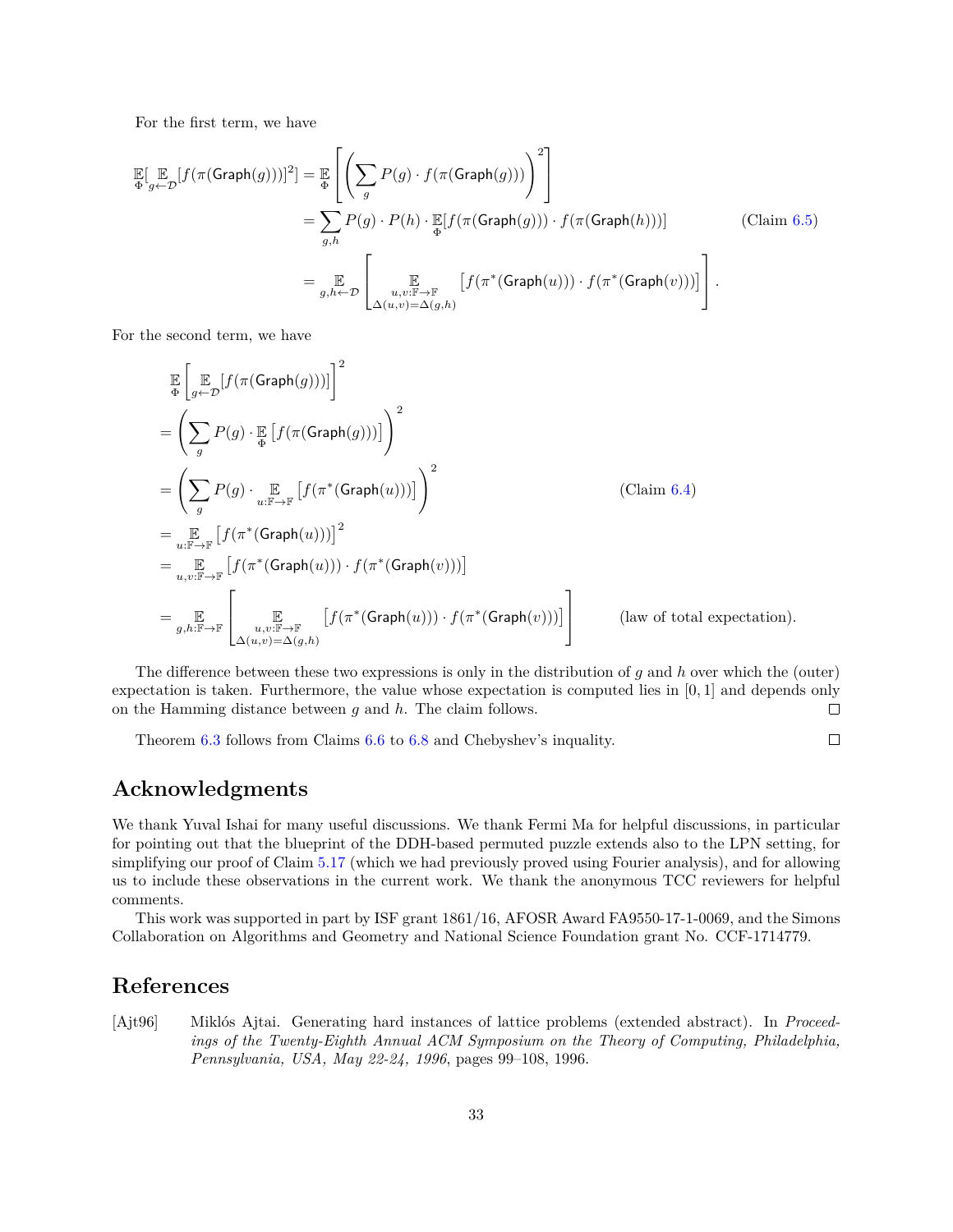- <span id="page-33-2"></span>[Ale03] Michael Alekhnovich. More on average case vs approximation complexity. In *44th Symposium on Foundations of Computer Science (FOCS 2003), 11-14 October 2003, Cambridge, MA, USA, Proceedings*, pages 298–307, 2003.
- <span id="page-33-4"></span>[BCC<sup>+</sup>17] Nir Bitansky, Ran Canetti, Alessandro Chiesa, Shafi Goldwasser, Huijia Lin, Aviad Rubinstein, and Eran Tromer. The hunting of the SNARK. *J. Cryptology*, 30(4):989–1066, 2017.
- <span id="page-33-0"></span>[BFKL93] Avrim Blum, Merrick L. Furst, Michael J. Kearns, and Richard J. Lipton. Cryptographic primitives based on hard learning problems. In *Advances in Cryptology - CRYPTO '93, 13th Annual International Cryptology Conference, Santa Barbara, California, USA, August 22-26, 1993, Proceedings*, pages 278–291, 1993.
- <span id="page-33-3"></span>[BGI<sup>+</sup>01] Boaz Barak, Oded Goldreich, Russell Impagliazzo, Steven Rudich, Amit Sahai, Salil P. Vadhan, and Ke Yang. On the (im)possibility of obfuscating programs. In *Advances in Cryptology - CRYPTO 2001, 21st Annual International Cryptology Conference, Santa Barbara, California, USA, August 19-23, 2001, Proceedings*, pages 1–18, 2001.
- <span id="page-33-13"></span>[BHHO08] Dan Boneh, Shai Halevi, Michael Hamburg, and Rafail Ostrovsky. Circular-secure encryption from decision Diffie-Hellman. In *Advances in Cryptology - CRYPTO 2008, 28th Annual International Cryptology Conference, Santa Barbara, CA, USA, August 17-21, 2008. Proceedings*, pages 108–125, 2008.
- <span id="page-33-12"></span>[BIM00] Amos Beimel, Yuval Ishai, and Tal Malkin. Reducing the servers computation in private information retrieval: PIR with preprocessing. In *Advances in Cryptology - CRYPTO 2000, 20th Annual International Cryptology Conference, Santa Barbara, California, USA, August 20-24, 2000, Proceedings*, pages 55–73, 2000.
- <span id="page-33-10"></span>[BIPW17] Elette Boyle, Yuval Ishai, Rafael Pass, and Mary Wootters. Can we access a database both locally and privately? In *TCC (2)*, volume 10678 of *Lecture Notes in Computer Science*, pages 662–693. Springer, 2017.
- <span id="page-33-1"></span>[BKW00] Avrim Blum, Adam Kalai, and Hal Wasserman. Noise-tolerant learning, the parity problem, and the statistical query model. In *Proceedings of the Thirty-Second Annual ACM Symposium on Theory of Computing, May 21-23, 2000, Portland, OR, USA*, pages 435–440, 2000.
- <span id="page-33-8"></span>[BPR15] Nir Bitansky, Omer Paneth, and Alon Rosen. On the cryptographic hardness of finding a Nash equilibrium. In *IEEE 56th Annual Symposium on Foundations of Computer Science, FOCS 2015, Berkeley, CA, USA, 17-20 October, 2015*, pages 1480–1498, 2015.
- <span id="page-33-5"></span>[BV11] Zvika Brakerski and Vinod Vaikuntanathan. Efficient fully homomorphic encryption from (standard) LWE. *ECCC 2011*, 18:109, 2011.
- <span id="page-33-7"></span>[CCH<sup>+</sup>19] Ran Canetti, Yilei Chen, Justin Holmgren, Alex Lombardi, Rothblum Guy N, Ron D. Rothblum, and Daniel WIchs. Fiat-Shamir: From practice to theory. In *STOC*, 2019.
- <span id="page-33-6"></span>[CCRR18] Ran Canetti, Yilei Chen, Leonid Reyzin, and Ron D. Rothblum. Fiat-Shamir and correlation intractability from strong KDM-secure encryption. In *Advances in Cryptology - EUROCRYPT 2018 - 37th Annual International Conference on the Theory and Applications of Cryptographic Techniques, Tel Aviv, Israel, April 29 - May 3, 2018 Proceedings, Part I*, pages 91–122, 2018.
- <span id="page-33-11"></span>[CGKS95] Benny Chor, Oded Goldreich, Eyal Kushilevitz, and Madhu Sudan. Private information retrieval. In *36th Annual Symposium on Foundations of Computer Science, Milwaukee, Wisconsin, USA, 23-25 October 1995*, pages 41–50, 1995.
- <span id="page-33-9"></span>[CHK<sup>+</sup>19] Arka Rai Choudhuri, Pavel Hubávcek, Chethan Kamath, Krzysztof Pietrzak, Alon Rosen, and Guy N. Rothblum. Finding a Nash equilibrium is no easier than breaking Fiat-Shamir. *IACR Cryptology ePrint Archive*, 2019:158, 2019.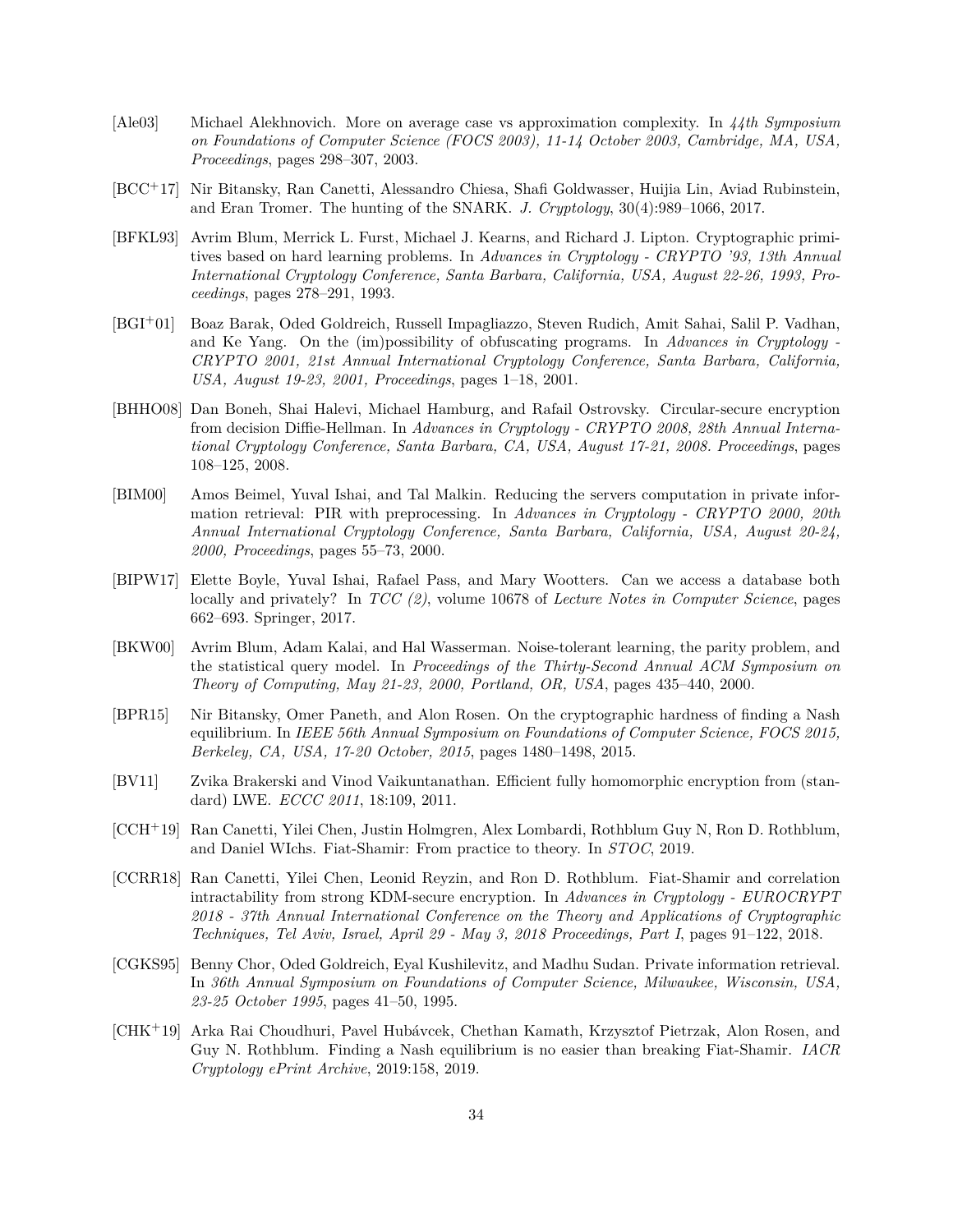- <span id="page-34-9"></span>[CHR17] Ran Canetti, Justin Holmgren, and Silas Richelson. Towards doubly efficient private information retrieval. In *TCC (2)*, volume 10678 of *Lecture Notes in Computer Science*, pages 694–726. Springer, 2017.
- <span id="page-34-0"></span>[DH76] Whitfield Diffie and Martin E. Hellman. New directions in cryptography. *IEEE Trans. Information Theory*, 22(6):644–654, 1976.
- <span id="page-34-12"></span>[FKM<sup>+</sup>18] Jean-Charles Faugère, Eliane Koussa, Gilles Macario-Rat, Jacques Patarin, and Ludovic Perret. PKP-based signature scheme. *IACR Cryptology ePrint Archive*, 2018:714, 2018.
- <span id="page-34-5"></span>[Gen09] Craig Gentry. Fully homomorphic encryption using ideal lattices. In *STOC 2009, Proceedings*, pages 169–178. ACM, 2009.
- <span id="page-34-2"></span>[GGH<sup>+</sup>13] Sanjam Garg, Craig Gentry, Shai Halevi, Mariana Raykova, Amit Sahai, and Brent Waters. Candidate indistinguishability obfuscation and functional encryption for all circuits. In *54th Annual IEEE Symposium on Foundations of Computer Science, FOCS 2013, 26-29 October, 2013, Berkeley, CA, USA*, pages 40–49, 2013.
- <span id="page-34-11"></span>[GJ02] Michael R Garey and David S Johnson. *Computers and intractability*, volume 29. wh freeman New York, 2002.
- <span id="page-34-4"></span>[GK16] Shafi Goldwasser and Yael Tauman Kalai. Cryptographic assumptions: A position paper. In *TCC (A1)*, volume 9562 of *Lecture Notes in Computer Science*, pages 505–522. Springer, 2016.
- <span id="page-34-1"></span>[GKL88] Oded Goldreich, Hugo Krawczyk, and Michael Luby. On the existence of pseudorandom generators (extended abstract). In *29th Annual Symposium on Foundations of Computer Science, White Plains, New York, USA, 24-26 October 1988*, pages 12–24, 1988.
- <span id="page-34-14"></span>[Gol90] Oded Goldreich. A note on computational indistinguishability. *Inf. Process. Lett.*, 34(6):277–281, 1990.
- <span id="page-34-3"></span>[GW11] Craig Gentry and Daniel Wichs. Separating succinct non-interactive arguments from all falsifiable assumptions. In *STOC*, pages 99–108. ACM, 2011.
- <span id="page-34-7"></span>[HL18] Justin Holmgren and Alex Lombardi. Cryptographic hashing from strong one-way functions (or: One-way product functions and their applications). In *2018 IEEE 59th Annual Symposium on Foundations of Computer Science (FOCS)*, pages 850–858. IEEE, 2018.
- <span id="page-34-8"></span>[HY17] Pavel Hubávcek and Eylon Yogev. Hardness of continuous local search: Query complexity and cryptographic lower bounds. In *Proceedings of the Twenty-Eighth Annual ACM-SIAM Symposium on Discrete Algorithms, SODA 2017, Barcelona, Spain, Hotel Porta Fira, January 16-19*, pages 1352–1371, 2017.
- <span id="page-34-13"></span>[KMP19] Eliane Koussa, Gilles Macario-Rat, and Jacques Patarin. On the complexity of the permuted kernel problem. *IACR Cryptology ePrint Archive*, 2019:412, 2019.
- <span id="page-34-10"></span>[KO97] Eyal Kushilevitz and Rafail Ostrovsky. Replication is NOT needed: SINGLE database, computationally-private information retrieval. In *38th Annual Symposium on Foundations of Computer Science, FOCS '97, Miami Beach, Florida, USA, October 19-22, 1997*, pages 364– 373, 1997.
- <span id="page-34-6"></span>[KRR17] Yael Tauman Kalai, Guy N. Rothblum, and Ron D. Rothblum. From obfuscation to the security of Fiat-Shamir for proofs. In *Advances in Cryptology - CRYPTO 2017 - 37th Annual International Cryptology Conference, Santa Barbara, CA, USA, August 20-24, 2017, Proceedings, Part II*, pages 224–251, 2017.
- <span id="page-34-15"></span>[LL14] Nathan Linial and Zur Luria. Chernoff's inequality - a very elementary proof, 2014.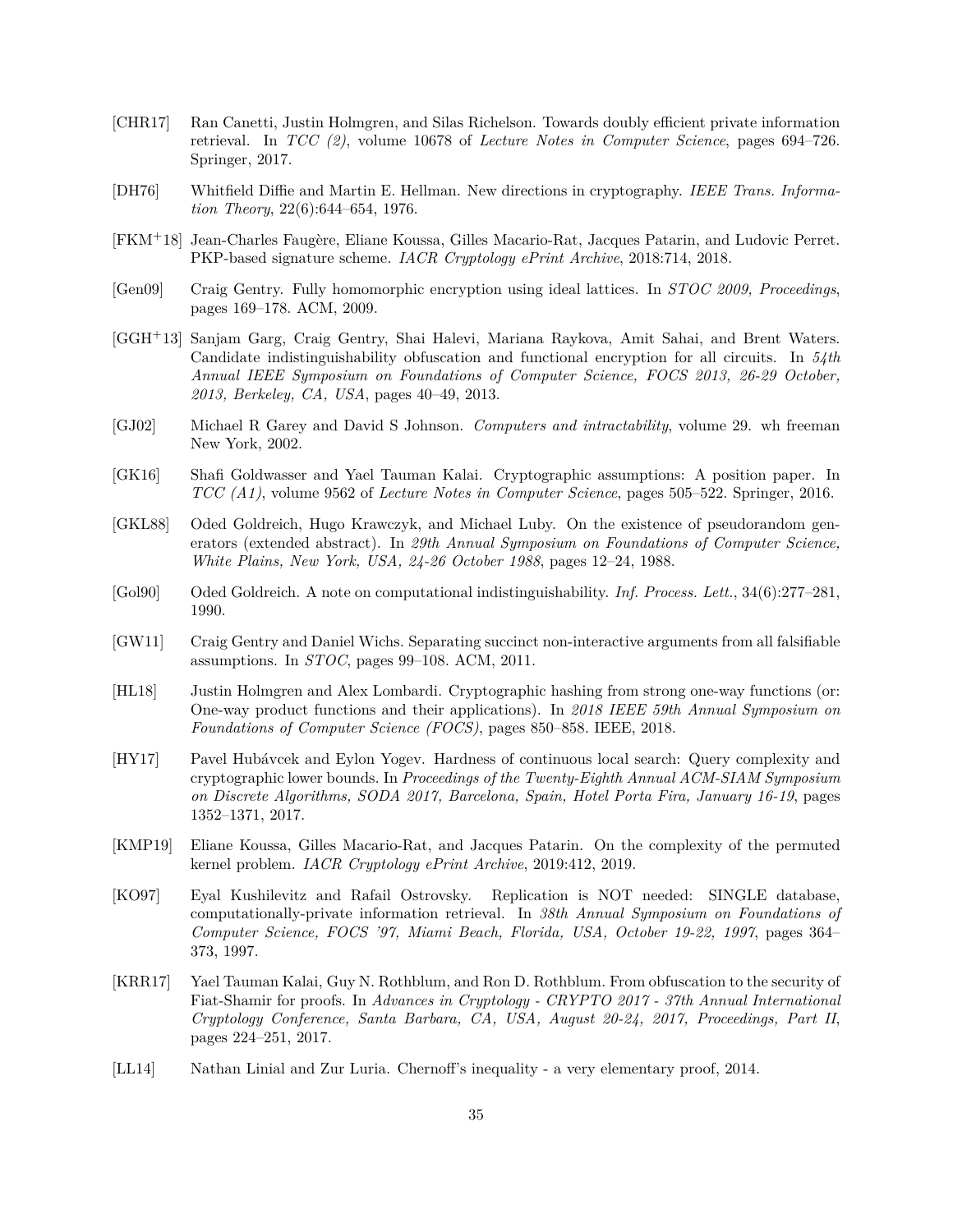- <span id="page-35-10"></span>[LP12] Rodolphe Lampe and Jacques Patarin. Analysis of some natural variants of the PKP algorithm. In *SECRYPT 2012 - Proceedings of the International Conference on Security and Cryptography, Rome, Italy, 24-27 July, 2012, SECRYPT is part of ICETE - The International Joint Conference on e-Business and Telecommunications*, pages 209–214, 2012.
- <span id="page-35-8"></span>[Mul54] David E. Muller. Application of boolean algebra to switching circuit design and to error detection. *Trans. I.R.E. Prof. Group on Electronic Computers*, 3(3):6–12, 1954.
- <span id="page-35-4"></span>[Nao03] Moni Naor. On cryptographic assumptions and challenges. In *CRYPTO*, volume 2729 of *Lecture Notes in Computer Science*, pages 96–109. Springer, 2003.
- <span id="page-35-6"></span>[PS19] Chris Peikert and Sina Shiehian. Noninteractive zero knowledge for NP from (plain) learning with errors. *IACR Cryptology ePrint Archive*, 2019:158, 2019.
- <span id="page-35-2"></span>[Rab79] Michael O. Rabin. Digitalized signatures and public-key functions as intractable as factorization. *Technical Report, MIT Laboratory for Computer Science*, 1979.
- <span id="page-35-5"></span>[RAD78] Ronald L Rivest, Len Adleman, and Michael L Dertouzos. On data banks and privacy homomorphisms. *Foundations of secure computation, Academia Press*, 1978.
- <span id="page-35-7"></span>[Ree54] Irving S. Reed. A class of multiple-error-correcting codes and the decoding scheme. *Trans. of the IRE Professional Group on Information Theory (TIT)*, 4:38–49, 1954.
- <span id="page-35-3"></span>[Reg05] Oded Regev. On lattices, learning with errors, random linear codes, and cryptography. In *Proceedings of the 37th Annual ACM Symposium on Theory of Computing, Baltimore, MD, USA, May 22-24, 2005*, pages 84–93, 2005.
- <span id="page-35-1"></span>[RSA78] Ronald L. Rivest, Adi Shamir, and Leonard M. Adleman. A method for obtaining digital signatures and public-key cryptosystems. *Commun. ACM*, 21(2):120–126, 1978.
- <span id="page-35-9"></span>[Sha89] Adi Shamir. An efficient identification scheme based on permuted kernels (extended abstract). In *Advances in Cryptology - CRYPTO '89, 9th Annual International Cryptology Conference, Santa Barbara, California, USA, August 20-24, 1989, Proceedings*, pages 606–609, 1989.

## <span id="page-35-0"></span>**A Useful Lemmas**

In this section, we will routinely use the following standard binomial coefficient bounds: For any  $n, k$ ,

$$
\left(\frac{n}{k}\right)^k \leq \binom{n}{k} \leq \left(\frac{en}{k}\right)^k.
$$

We will also use the following fact.

**Fact A.1.** For all constants  $0 < \epsilon < 1$ , there exists a constant  $\delta > 0$  such that for any n and any  $t < (1-\epsilon)n$ .

$$
\binom{n}{t} \le (1+\epsilon)^t \cdot \binom{(1-\delta)n}{t}.
$$

*Proof.* For any  $0 < \delta < \epsilon$ , we have

$$
\frac{\binom{n}{t}}{\binom{(1-\delta)n}{t}} = \prod_{i=0}^{t-1} \frac{n-i}{(1-\delta)n - i}
$$

$$
\leq \left(\frac{n-t}{(1-\delta)n - t}\right)^t
$$

$$
= \left(\frac{1 - \frac{t}{n}}{1 - \delta - \frac{t}{n}}\right)^t,
$$

which is bounded by  $(1 + \epsilon)^t$  for sufficiently small  $\delta$ .

 $\Box$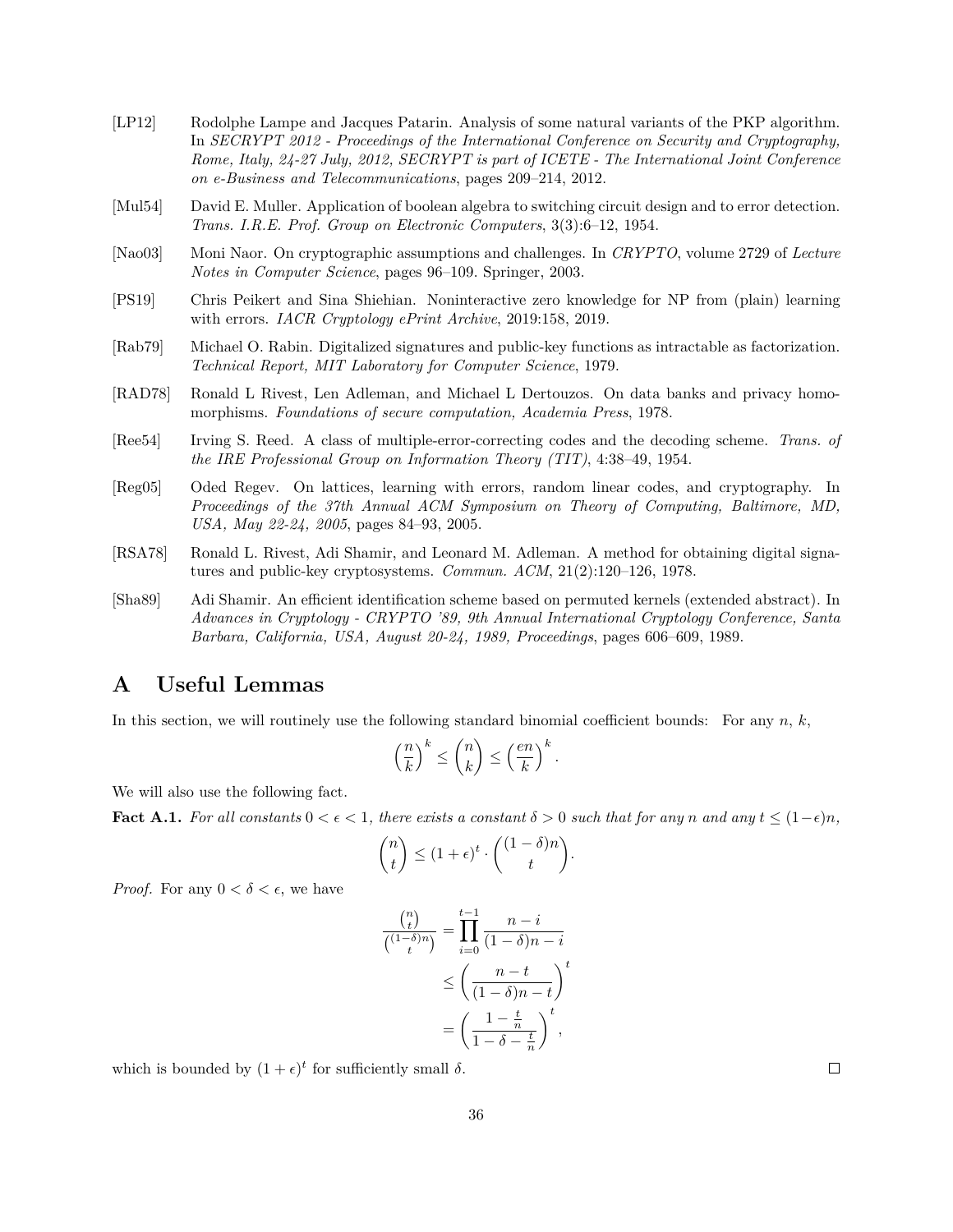We will rely on the following theorem.

<span id="page-36-1"></span>**Imported Theorem A.2** ([\[LL14\]](#page-34-15)). Let  $X_1, \ldots, X_n$  be  $\{0,1\}$ -valued random variables, let  $0 < \beta < 1$ , and *let*  $0 < t < \beta n$ *. Then* 

$$
\Pr\left[\sum_{i=1}^n X_i \ge \beta n\right] \le \frac{1}{\binom{\beta n}{t}} \cdot \sum_{\substack{A \subseteq [n] \\ |A| = t}} \mathbb{E}\left[\prod_{i \in A} X_i\right].
$$

In applying Imported Theorem [A.2,](#page-36-1) we will need to bound quantities of the form  $\sum_{A \subseteq [n]}$  $|A|=t$  $\prod_{i\in A} p_i$ . We will do so with the following claim:

<span id="page-36-2"></span>**Claim A.3.** For any  $p_1, \ldots, p_n \geq 0$  and any  $t \geq e^2$ , it holds that

$$
\sum_{\substack{A \subseteq [n] \\ |A| = t}} \prod_{i \in A} p_i \le \frac{(pn)^t}{t!} \le \left(\frac{2pn}{t}\right)^t,
$$

*where*  $p \stackrel{\text{def}}{=} \frac{1}{n} \cdot \sum_i p_i$ . *Proof.* We have

$$
\sum_{\substack{A \subseteq [n] \\ |A| = t}} = \sum_{i_1 < \dots < i_t \in [n] } \prod_{j \in [t]} p_{i_j}
$$
\n
$$
= \frac{1}{t!} \cdot \sum_{\substack{d is t in ct \\ i_1, \dots, i_t \in [n]}} \prod_{j \in [t]} p_{i_j}
$$
\n
$$
\leq \frac{1}{t!} \cdot \sum_{i_1, \dots, i_t} \prod_{j \in [t]} p_{i_j}
$$
\n
$$
= \frac{1}{t!} \cdot \left( \sum_j p_j \right)^t
$$
\n
$$
= \frac{(pn)^t}{t!}.
$$

The second inequality of the claim follows from Stirling's approximation, which implies that

$$
t! \ge \left(t - \frac{t}{\ln t}\right)^t,
$$

which is at least  $(t/2)^t$  for  $t \ge e^2$ .

<span id="page-36-0"></span>**Lemma A.4.** Let  $X = (X_1, \ldots, X_n)$  and  $Y = (Y_1, \ldots, Y_n)$  be *t*-wise independent  $\{0,1\}$ -valued random *variables with*  $t \geq 2e^2$ , such that for all  $i \in [n]$ ,  $\mathbb{E}[Y_i] = \mathbb{E}[X_i] \stackrel{\text{def}}{=} p_i$ , let p denote  $\frac{1}{n} \cdot \sum_i p_i$ , and suppose that  $p \leq \frac{t}{4n}$ . Then the total variation distance  $d_{\text{TV}}(X, Y)$  is at most

$$
(n+3) \cdot \frac{(4pn/t)^{t/2}}{\prod_{i \in [n]} (1-p_i)}
$$

*Proof.* Without loss of generality, suppose that  $Y_1, \ldots, Y_n$  are mutually independent (moving to the general case incurs only a factor of two loss in the obtained bound).

<span id="page-36-3"></span>Let |X| denote the number of  $i \in [n]$  for which  $X_i = 1$ . We first establish a high-probability upper bound on  $X$ .

 $\Box$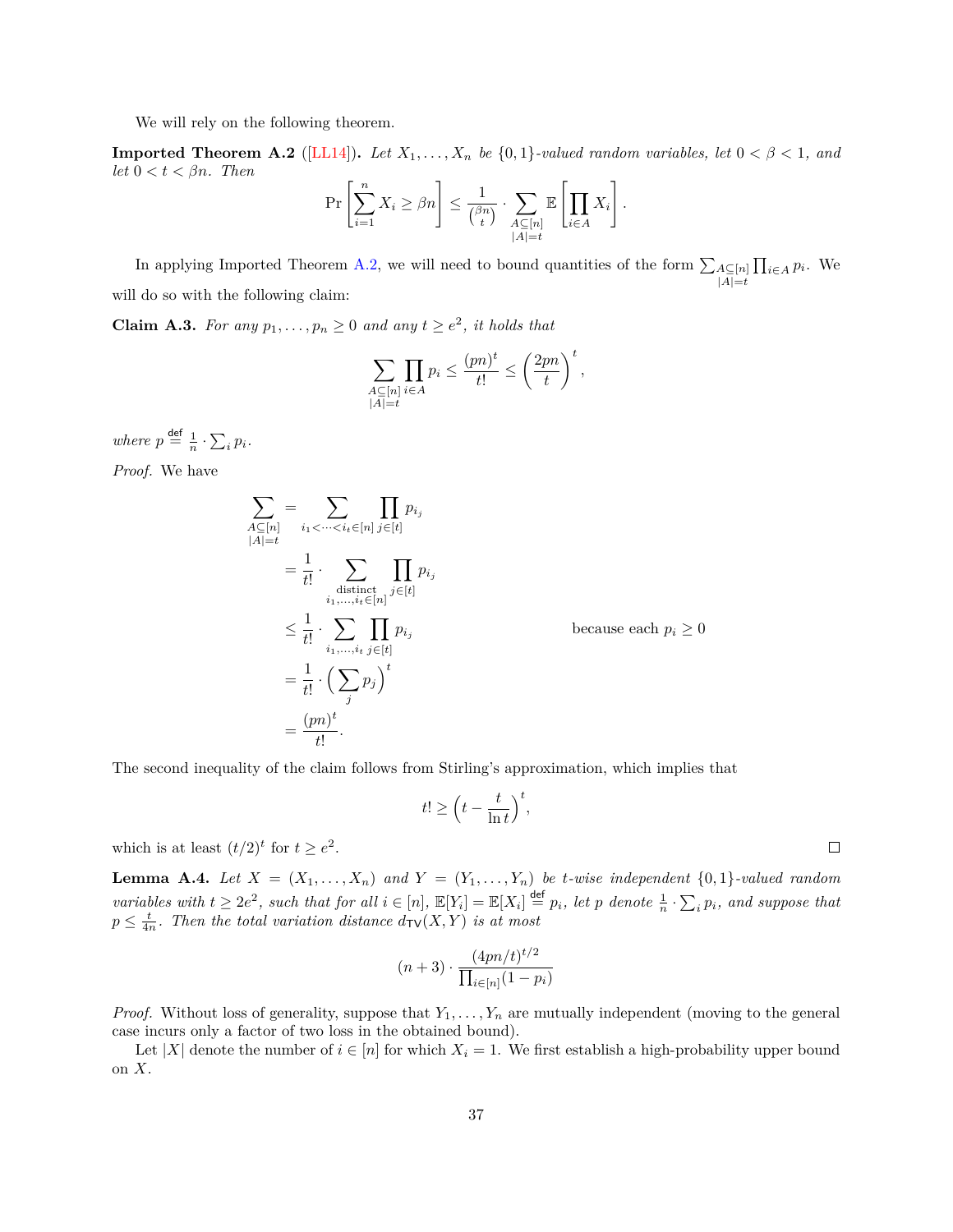**Claim A.5.**

$$
\Pr[|X| \ge \frac{t}{2}] \le \left(\frac{4pn}{t}\right)^{t/2}
$$

*Proof.*  $|X| \geq \frac{t}{2}$  only if for some  $S \subseteq [n]$  with  $|S| = \frac{t}{2}$ , it holds that  $X_S = \vec{1}$ . By a union bound and t-wise independence, this holds with probability at most  $\sum_{|S|=t/2} \prod_{i \in S} p_i$ . The claim then follows from Claim [A.3.](#page-36-2)  $\Box$ 

We now bound  $\Big|$  $\frac{\Pr[X=z]}{\Pr[Y=z]} - 1$ . We first consider the case that z is  $0^n$ .

<span id="page-37-0"></span>**Lemma A.6.** Let  $X = (X_1, \ldots, X_n)$  be t-wise independent  $\{0,1\}$ -valued random variables for  $t \ge e^2$ , and *denote*  $p \stackrel{\text{def}}{=} \frac{1}{n} \cdot \sum_{i} \mathbb{E}[X_i]$ *. Suppose that*  $p \leq \frac{t}{4n}$ *. Then* 

$$
\left| \Pr[X = \vec{0}] - \prod_{i=1}^{n} \Pr[X_i = 0] \right| \le (n+1) \cdot \left(\frac{2pn}{t}\right)^t
$$

*Proof.* Let  $p_j$  denote  $Pr[X_j = 1]$ . Using this notation, we need to bound

$$
\left|\Pr[X=\vec{0}] - \prod_{j=1}^{n} (1-p_j)\right|.
$$

By the inclusion-exclusion principle,

 $\overline{\phantom{a}}$  $\bigg|$  $\bigg|$  $\overline{\phantom{a}}$  $\overline{\phantom{a}}$  $\bigg|$  $\bigg|$  $\vert$ 

$$
\Pr[X = \vec{0}] = \sum_{i=0}^{n} (-1)^{i} \cdot \sum_{\substack{S \subseteq [n] \\ |S| = i}} \Pr[X_{S} = \vec{1}].
$$

Since  $X$  is  $t$ -wise independent, this is equal to

$$
\sum_{i=0}^{t} (-1)^{i} \cdot \sum_{\substack{S \subseteq [n] \\ |S|=i}} \prod_{j \in S} p_{j} + \sum_{i=t+1}^{n} (-1)^{i} \cdot \sum_{\substack{S \subseteq [n] \\ |S|=i}} \Pr[X_{S} = \vec{1}]
$$
  
= 
$$
\prod_{j=1}^{n} (1-p_{j}) - \left( \sum_{\substack{S \subseteq [n] \\ |S| \ge t+1}} (-1)^{|S|} \cdot \prod_{i \in S} p_{i} \right) + \sum_{i=t+1}^{n} (-1)^{i} \cdot \sum_{\substack{S \subseteq [n] \\ |S|=i}} \Pr[X_{S} = \vec{1}].
$$

We now bound the two error terms separately. For the first error term,

$$
\sum_{\substack{S \subseteq [n] \\ |S| \ge t+1}} (-1)^{|S|} \cdot \prod_{i \in S} p_i \left| \le \sum_{i=t+1}^n \sum_{\substack{S \subseteq [n] \\ |S| = i}} \prod_{i \in S} p_i \right|
$$
\n
$$
\le \sum_{i=t+1}^n \left(\frac{2pn}{i}\right)^i \qquad \qquad \text{(By Claim A.3)}
$$
\n
$$
\le \sum_{i=t+1}^n \left(\frac{2pn}{t}\right)^i
$$
\n
$$
\le \left(\frac{2pn}{t}\right)^t \qquad \qquad \text{because } pn \le t/4.
$$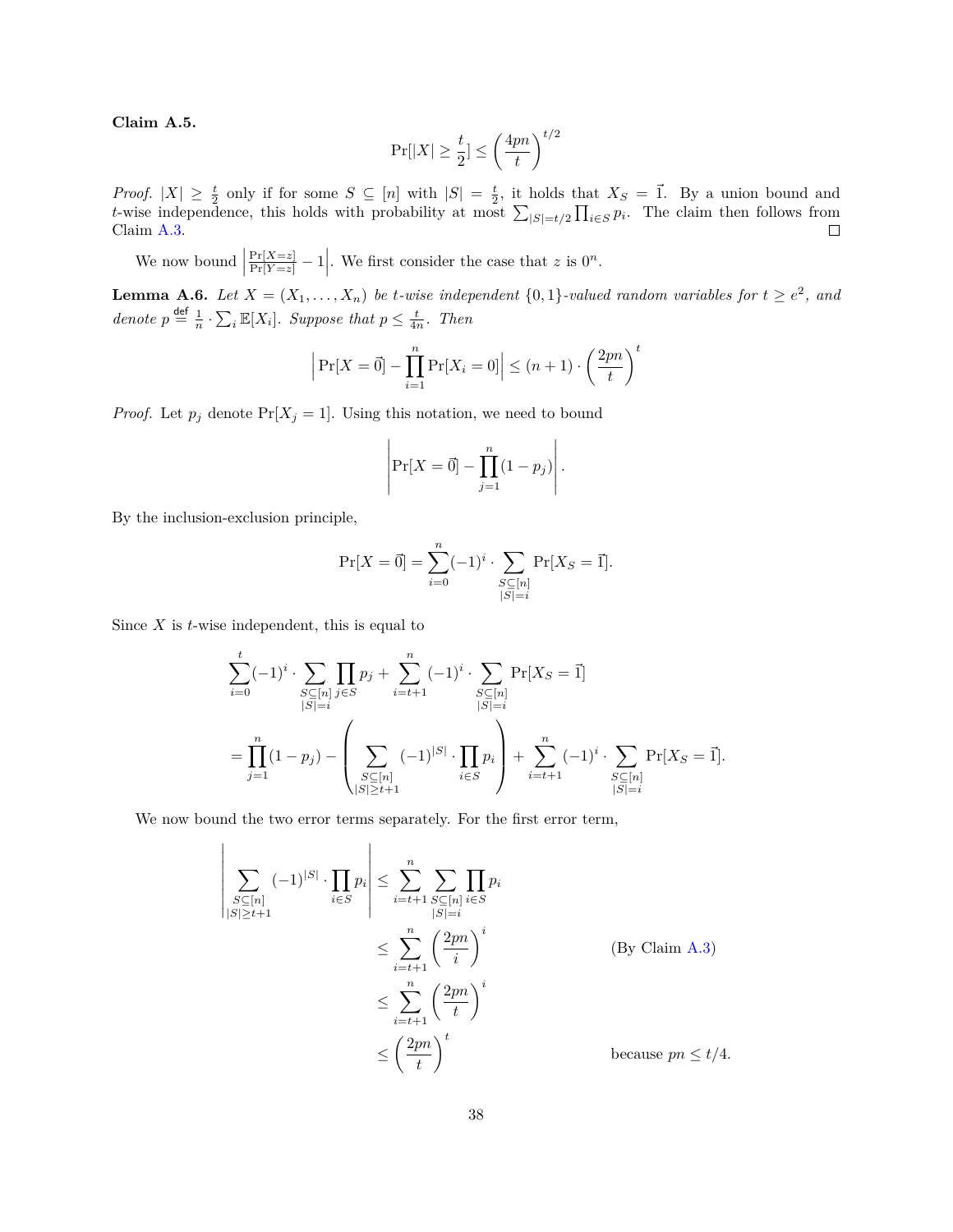To bound the second term, we first rewrite it (noticing that each outcome where  $|X| = w$  is an outcome in which  $X_S = \vec{1}$  for exactly  $\binom{w}{i}$  choices of  $S \subseteq [n]$  with  $|S| = i$ ) as:

$$
\sum_{i=t+1}^n (-1)^i \cdot \sum_{\substack{S \subseteq [n] \\ |S|=i}} \Pr[X_S = \overrightarrow{1}] = \sum_{w=t+1}^n \Pr[|X| = w] \cdot \sum_{i=t+1}^w (-1)^i \cdot \binom{w}{i}.
$$

Using Imported Theorem  $A.2$  and  $t$ -wise independence,

$$
\left|\sum_{w=t+1}^{n} \Pr[|X| = w] \cdot \sum_{i=t+1}^{w} (-1)^{i} \cdot \binom{w}{i}\right| \leq \sum_{w=t+1}^{n} \left|\Pr[|X| \geq w] \cdot \sum_{i=t+1}^{w} (-1)^{i} \cdot \binom{w}{i}\right|
$$

$$
\leq \sum_{w=t+1}^{n} \binom{w}{t}^{-1} \cdot \left(\sum_{\substack{A \subseteq [n] \\ |A| = t}} \prod_{j \in A} p_{j}\right) \cdot \left|\sum_{i=t+1}^{w} (-1)^{i} \cdot \binom{w}{i}\right|.
$$
(8)

By Claim [A.3,](#page-36-2) it holds that  $\sum_{A \subseteq [n]}$  $|A|=t$  $\prod_{j\in A} p_j$  is at most  $\left(\frac{2pn}{t}\right)^t$ .

We prove that

<span id="page-38-0"></span>
$$
\left| \sum_{i=t+1}^{w} (-1)^{i} \cdot \binom{w}{i} \right| \le \binom{w}{t}
$$

as follows: If  $t \geq w/2$ , then the summation consists of summands that decrease monotonically in absolutely value, and have alternating signs. Thus the sum is less (in absolute value) than the first term  $\binom{w}{t+1}$ , which is less than  $\binom{w}{t}$ . On the other hand, if  $t < w/2$  then we can use the identity  $0 = (1 - 1) = \sum_{i=0}^{w} (-1)^i \cdot \binom{w}{i}$ to rewrite it as

$$
\left| \sum_{i=0}^t (-1)^i \cdot \binom{w}{i} \right|,
$$

in which case the summation consists of terms that *increase* monotonically in absolute value and alternate in sign; hence the summation is bounded (in absolute value) by the last term  $\binom{w}{t}$ .

Thus, we can bound Eq. [\(8\)](#page-38-0) by

$$
\sum_{w=t+1}^{n} \left(\frac{2pn}{t}\right)^t \leq n \cdot \left(\frac{2pn}{t}\right)^t.
$$

Finally, we bound the statistical distance between X and Y. Let G denote the set of  $z \in \{0,1\}^n$  with  $|z| < t/2.$ 

$$
d_{\text{TV}}(X, Y) = \frac{1}{2} \sum_{z \in \{0, 1\}^n} \left| \Pr[X = z] - \Pr[Y = z] \right|
$$
  
=  $\frac{1}{2} \sum_{z \notin G} \left| \Pr[X = z] - \Pr[Y = z] \right| + \frac{1}{2} \sum_{z \in G} \left| \Pr[X = z] - \Pr[Y = z] \right|$   
 $\leq \frac{1}{2} \cdot \left( \Pr[X \notin G] + \Pr[Y \notin G] \right) + \frac{1}{2} \sum_{z \in G} \left| \Pr[X = z] - \Pr[Y = z] \right|$